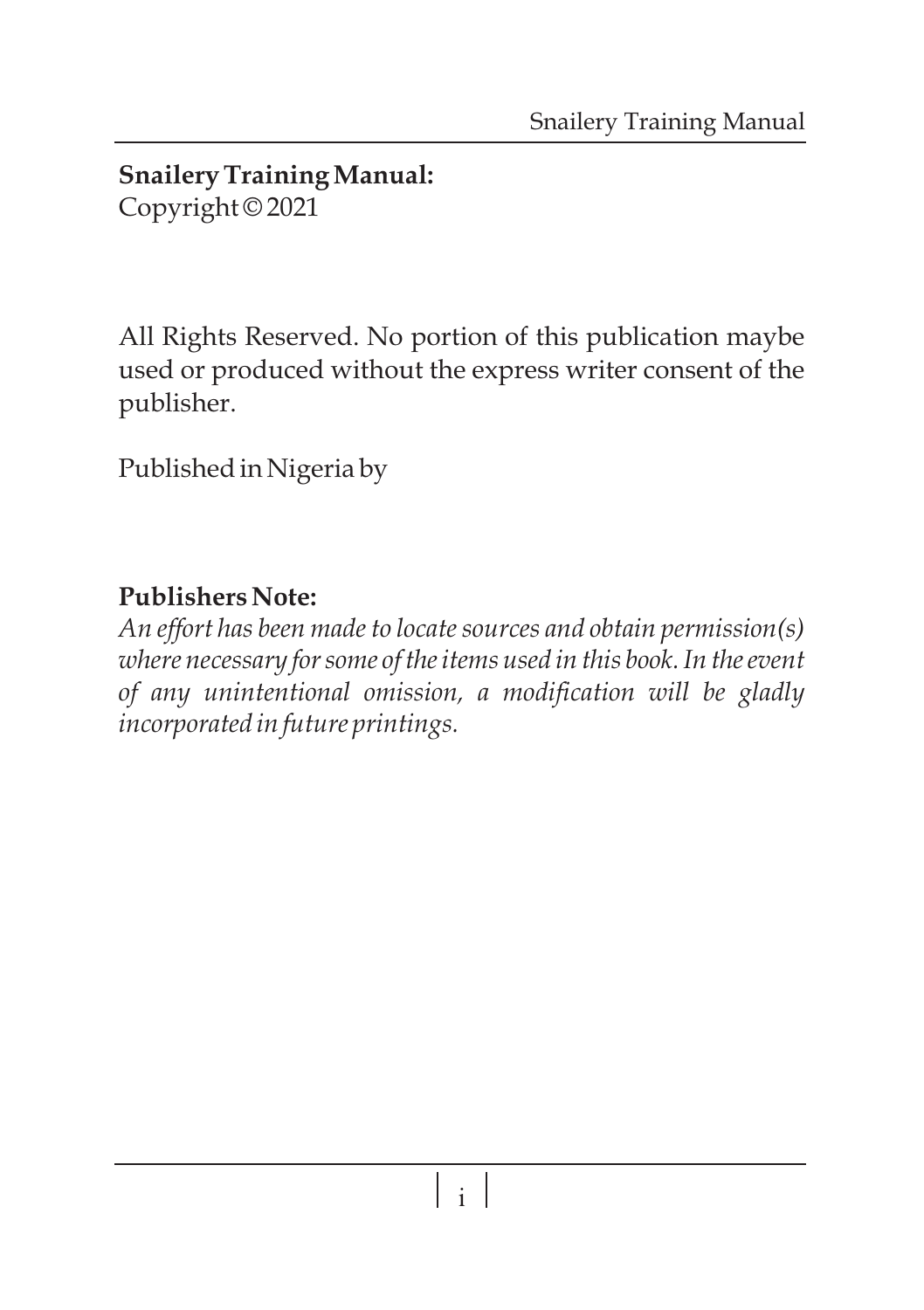## **TABLE OF CONTENT**

### **1. Introduction**

- **2. Suitable species**
- 2.1 Biology of Snails
- 2.2 Achatina Achatina
- 2.3 Achatina Fulica
- 2.4 Archachatina marginata
- 2.5 Climatic and environmental requirements and restrictions for raising snails

#### **3. Choosing a site**

3.1 General considerations

#### **4. Constructing a Snailery**

4.1 Choosing a system: the options

### **5. Food and feeding**

- 5.1 Introduction
- 5.2 Types of snail food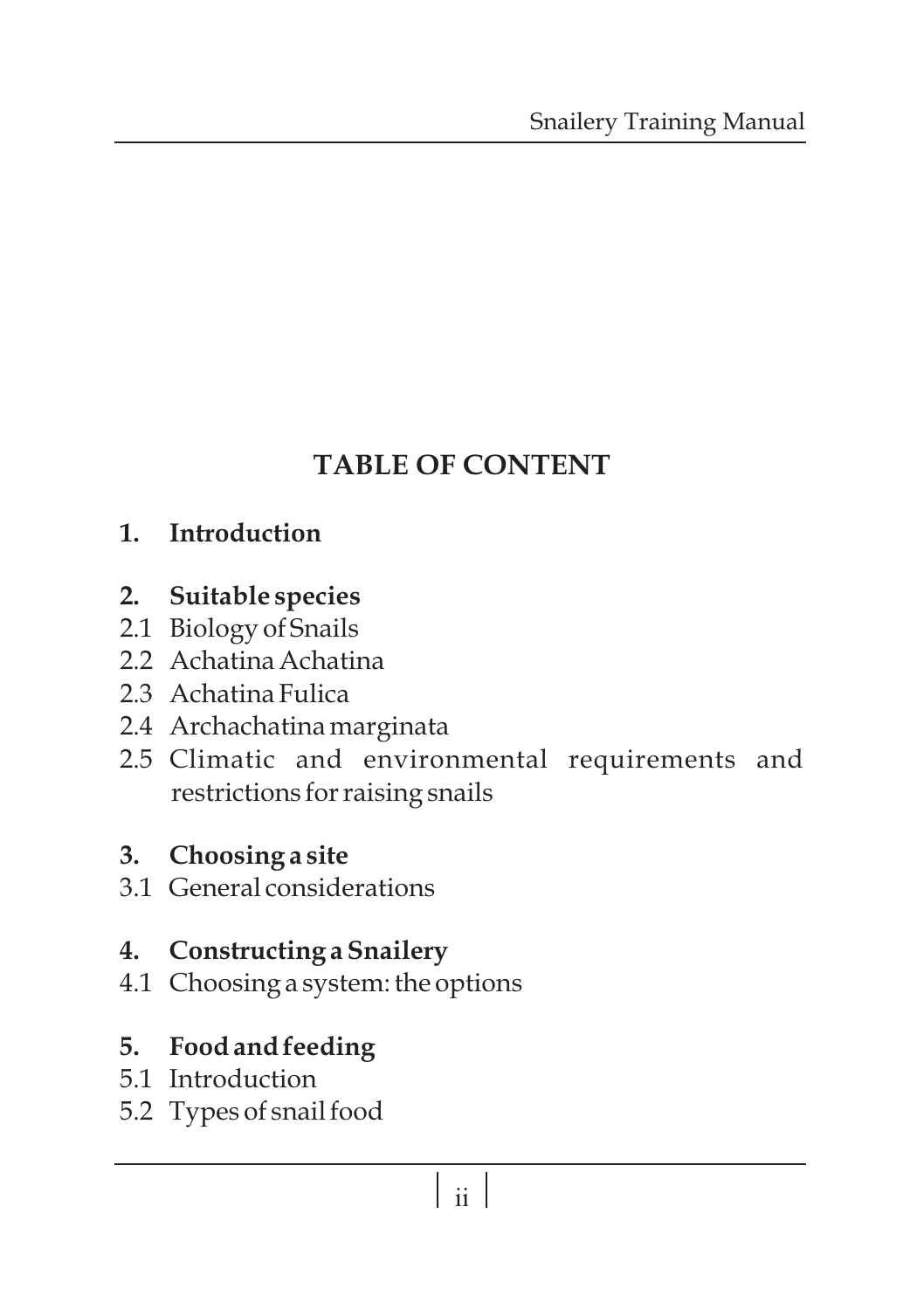- 5.3 Recommendation on natural feed
- 5.4 Recommendations on formulated feed

### **6. Breeding and management**

- 6.1 Selecting breeding stock
- 6.2 Nursery
- 6.3 Rearing density
- 6.4 Seasonal and daily management
- 6.5 Factors Aiding proper incubation and good hatching

### **7. Predators, parasites and diseases**

- 7.1 Predators
- 7.2 Parasites
- 7.3 Diseases

### **8. Processing and consumption of snail meat**

- 8.1 Processing
- 8.2 Consumption

### **9. Markets**

- 9.1 Local markets
- 9.2 Export markets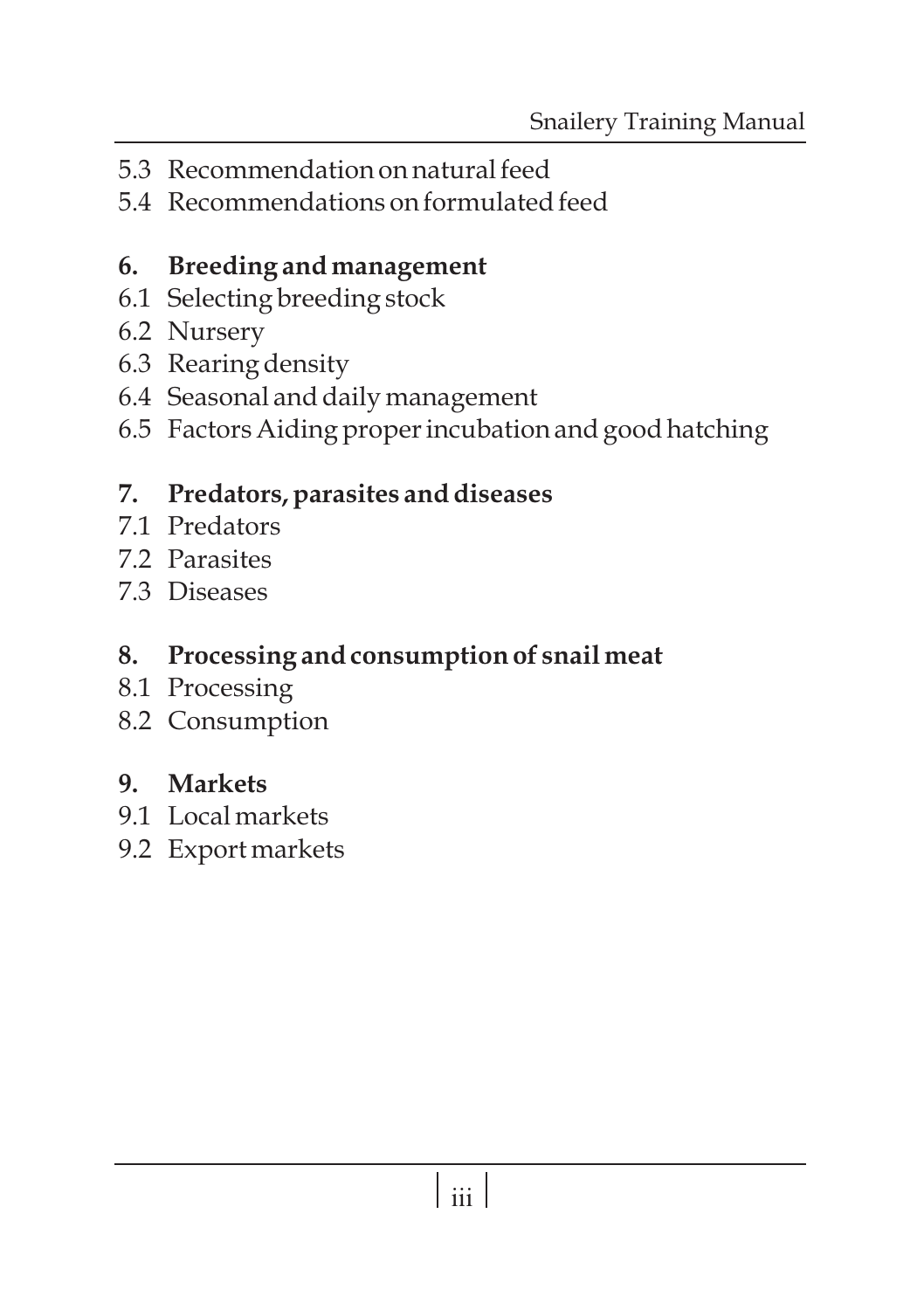### **ACKNOWLEDGEMENT**

This manual is a publication prepared by Africa Projects Development Centre (APDC) for the IFAD-Integrated Agribusiness Hub Project. The project is implemented in partnership with IITA Ibadan.

International Institute of Tropical Agriculture ©2021 This publication may be reproduced in its entirety or in parts for non-commercial applications provided that the project and organizations are acknowledged.

Frontcover photo: A picture of Snailery Farming. (Photocredit: APDC) Correct Citation: Training Manual on Snailery Farming. A publication of the IITA/IFAD integrated agribusiness hub project, Nigeria.

Disclaimer: The copyright owner shall not be liable for technical or other errors or omissions contained herein. The reader/user accepts all risks and responsibility for losses, damages, costs, and other consequences resulting directly or indirectly from using this information.

Enquiries: International Institute of Tropical Agriculture (IITA). IITA, PMB 5320, Ibadan, Oyo State, Nigeria. Fax: +234 8039 784477. Email: iita@cgiar.org or Africa Projects Developments Centre, (APDC). APDC, Plots 17/18/27 FRCN Layout, Gwagwalada, Abuja Nigeria. www.apdcgroup.org Contact; 0811815111. Email: admin@apdcgroup.org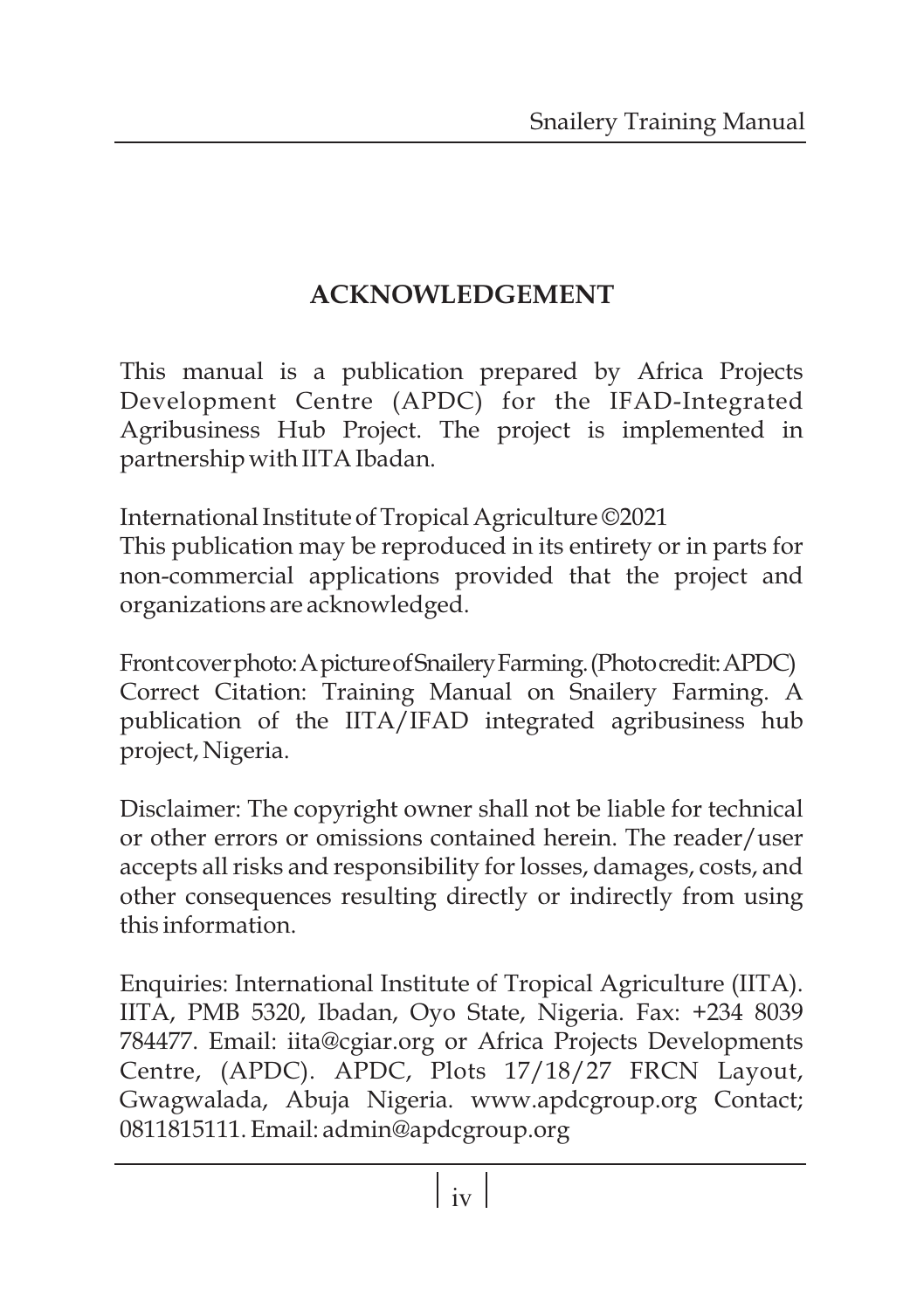### **INTRODUCTION**

Snail meat has been consumed by humans worldwide since prehistoric times. It is high in protein (12-16%) and iron (45- 50 mg/kg). Low in fat and contains almost all the amino acids needed by humans. A recent study has also shown that the glandular substances in edible snail meat cause agglutination of certain bacteria, which could be of value in fighting a variety of ailments, including whooping cough.

Edible snails also play an important role in folk medicine. In Ghana, the bluish liquid obtained from the shell when the meat has been removed is believed to be good for infant development. The high iron content of the meat is considered important in treating anaemia. In the past, it was recommended for combating ulcers and asthma. At the imperial court in Rome, snail meat was thought to certain aphrodisiac properties and was often to visiting dignitaries in the late evening.

In West Africa snail meat has traditionally been a major ingredient in the diet of people living in the high forest belt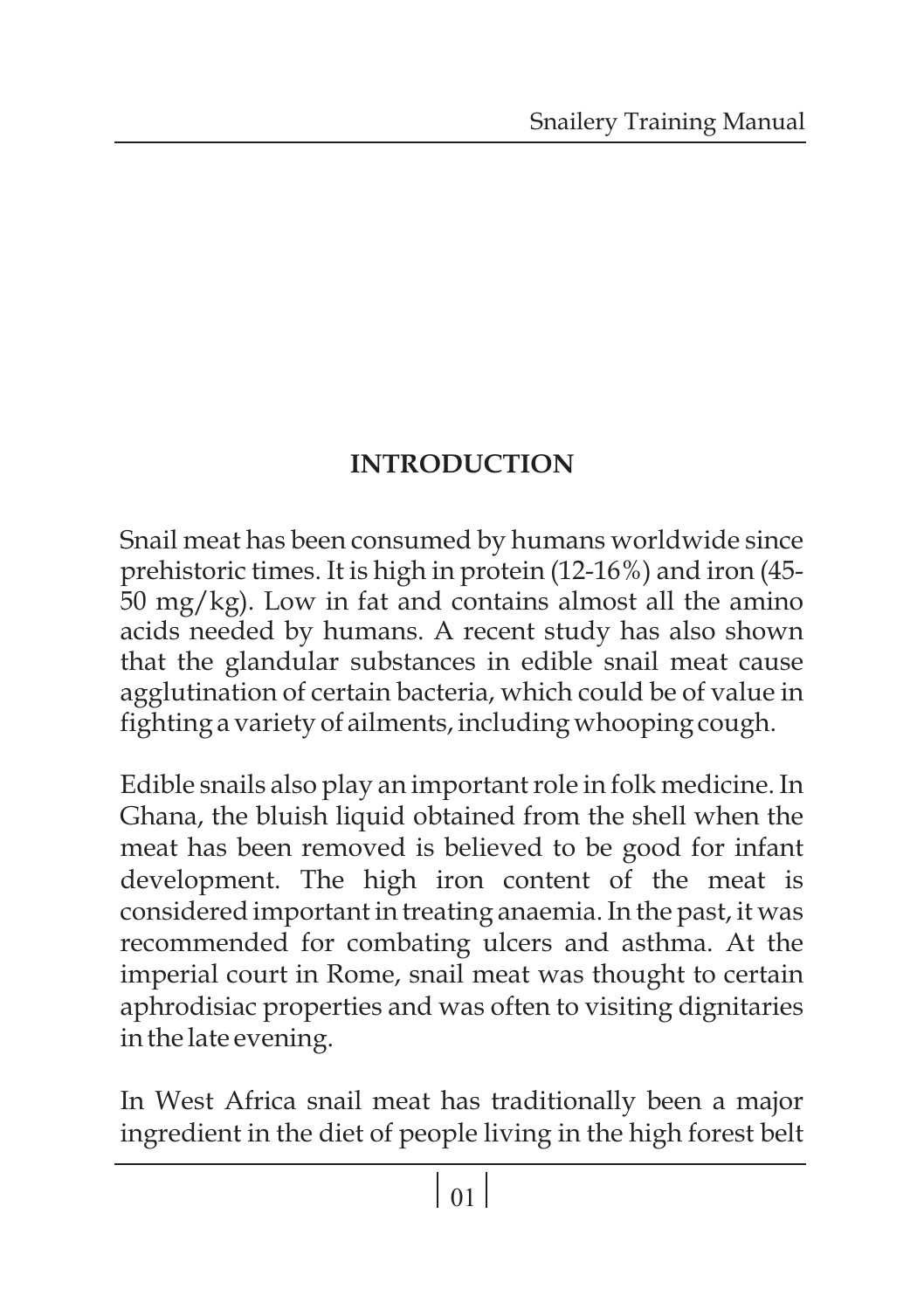(the forested area other than the savannah forest). In Cotedvoire, for example, an estimated 7.9 million kg are eaten annually. In Ghana it is clear that demand currently outstrips supply.

### **Advantages of snail farming Environment**

Snails are environment-friendly, because, unlike poultry or pigs, neither, the snail nor its droppings smell offensively. Snails can also be reared in the backyard.

## **Inputs**

Capital, technical, labour and financial inputs in simple snail farming are relatively low compared to those in other types of livestock farming (poultry, pigs, goats, sheep, cattle).

## **Snail meat**

Snail meat is a good source of protein. It is rich in iron and calcium. But low in fat and cholesterol compared to other livestock sources like poultry and pigs.

### **PLANNING A SNAIL FARMING VENTURE A sequence of five steps is suggested:**

- 1. Plan (market, production, organisation)
- 2. Pilot production and sales
- 3. Go or no-go decision
- 4. Investment in facilities and know-how (cages/pens, finance knowledge)
- 5. Upscaling (logistics, quality, financial control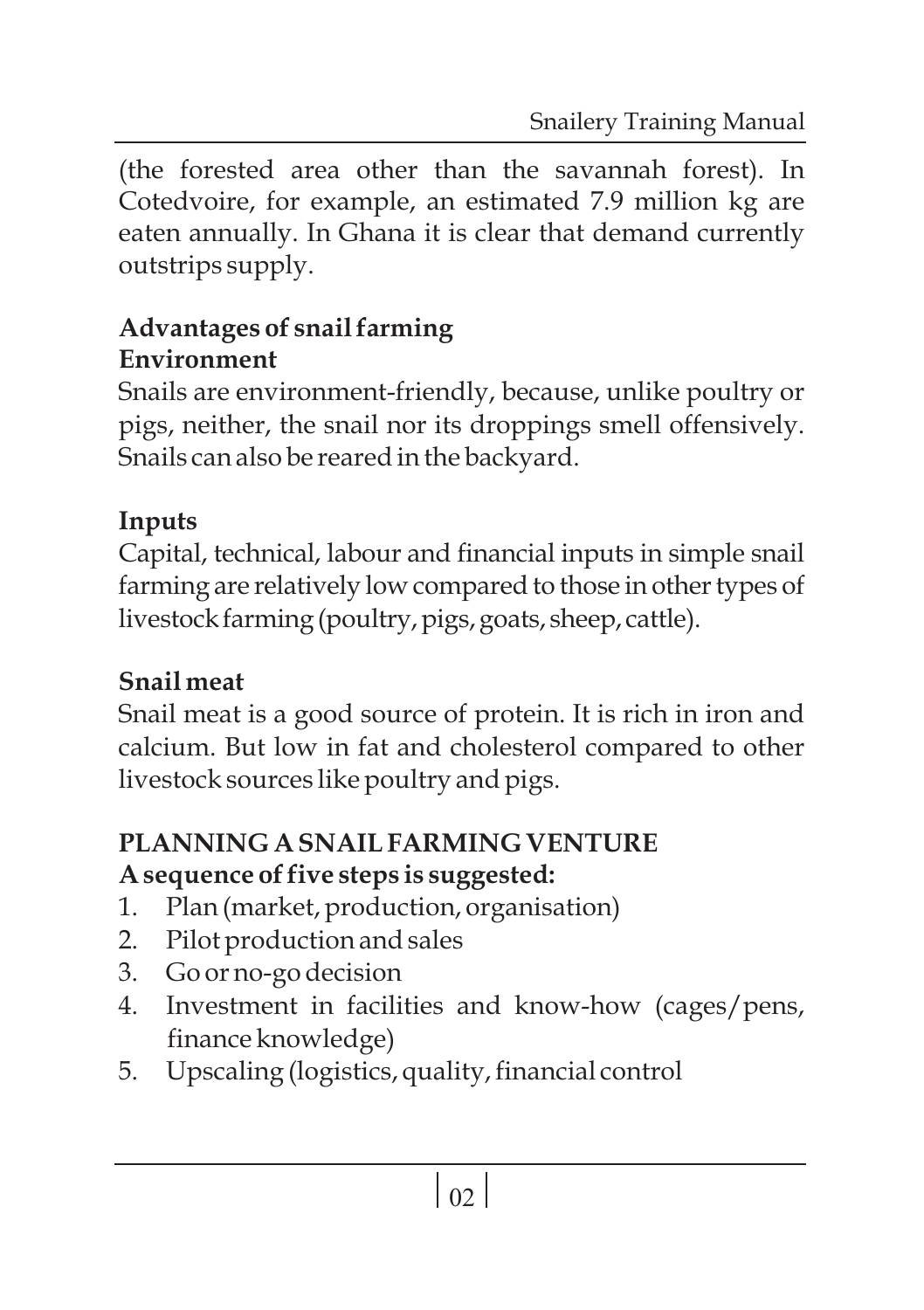### **SUITABLE SPECIES**

### **2.1 Biology of snails**

Snails belong to a group of invertebrate animals known as molluscs.

Most molluscs carry a shell. Other members of this group include slugs, mussels, squid and cuttlefish.

This snail training manual concentrates on the farming potential of the giant African land snails (GALS), more specifically the species Achatina achatina, Achatina fulica and Archachatina marginata. These belong to the family Achatinidae, a diverse group of large pulmonate land snails, originally from western, eastern and southern Africa, with long slender shells.

Their size ranges from 3cm to 25cm. the 14 genera are: Achatina, Archachatina, Atopochochlis, Bequeartina, Burtoa, Columna, Callistpepla, Lignus, Limicollaria, Limicolariopsis, Lissachatina, Metachatina, Periderriopsis and Pseudachati.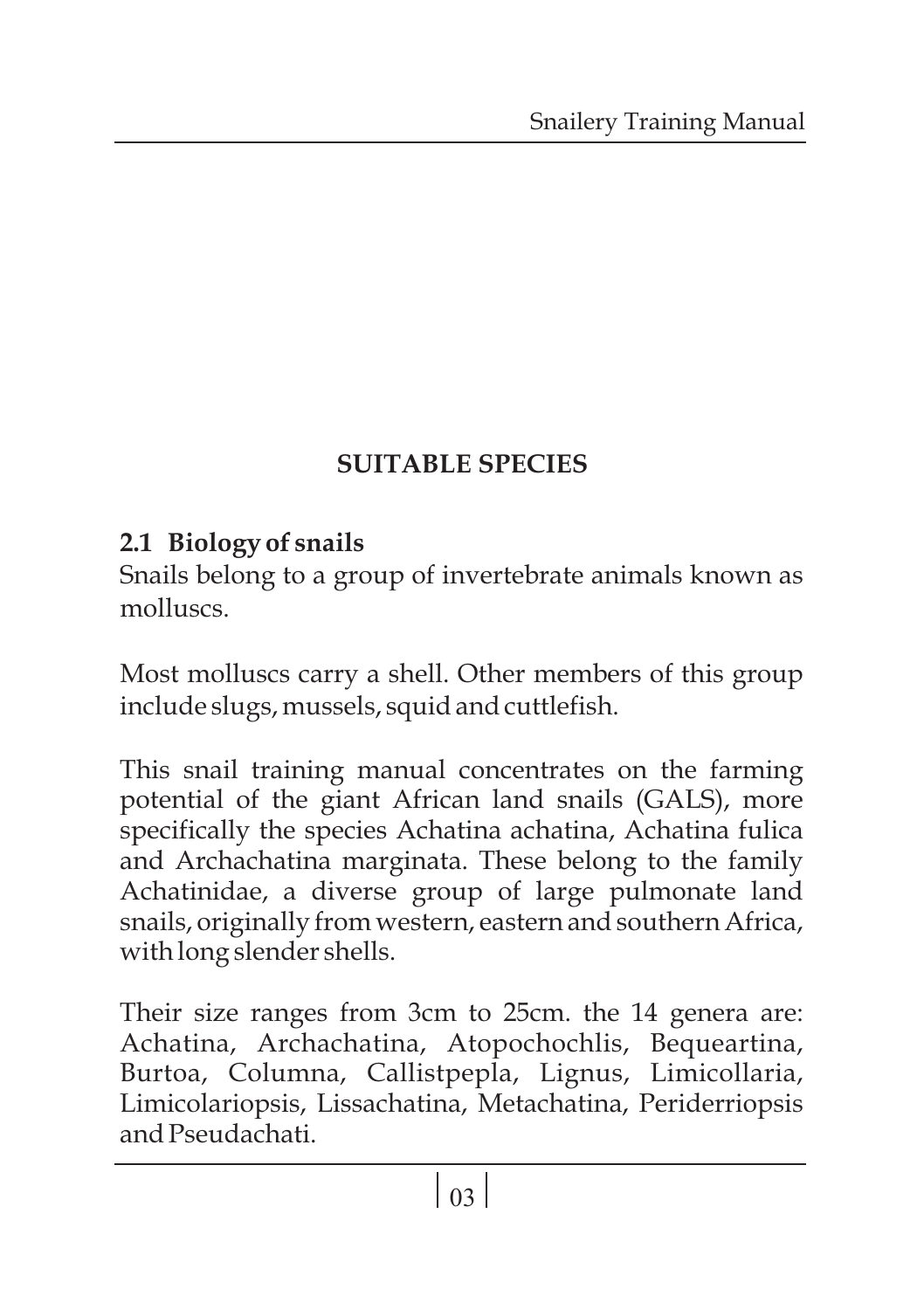They mostly live in jungles in tropical countries, but some may live in grassland. They primarily feed on fruits and leaves. They are easy to find and not difficult to rear. They lay several batches of eggs each year. Generally, they are quite easy to care for, being able to put up with a range of conditions.

Essentially, a snail consists of two parts, the body and the shell. The body is divided into three parts, - the head, the foot and the visceral mass. The head is not well demarcated and carries two pairs of retractable tentacles. One pair of tentacles is far longer than the other and contains the eyes in the knobbed end. The long, muscular foot occupies almost the entire ventral surface and, like the head, is not clearly demarcated from the rest of the body. A shallow longitudinal groove runs along the centre of the foot. The hump-shaped visceral mass is housed in the shell above the foot. It contains the digestive, reproductive and respiratory organs.

The skin over the visceral hump secretes a large calcareous shell (98% of the shell is made up of calcium carbonate). In most species the shell accounts for about a third of the body weight. It is the snail's protective casing. Whenever danger threatens, the snail withdraws its body into the shell.



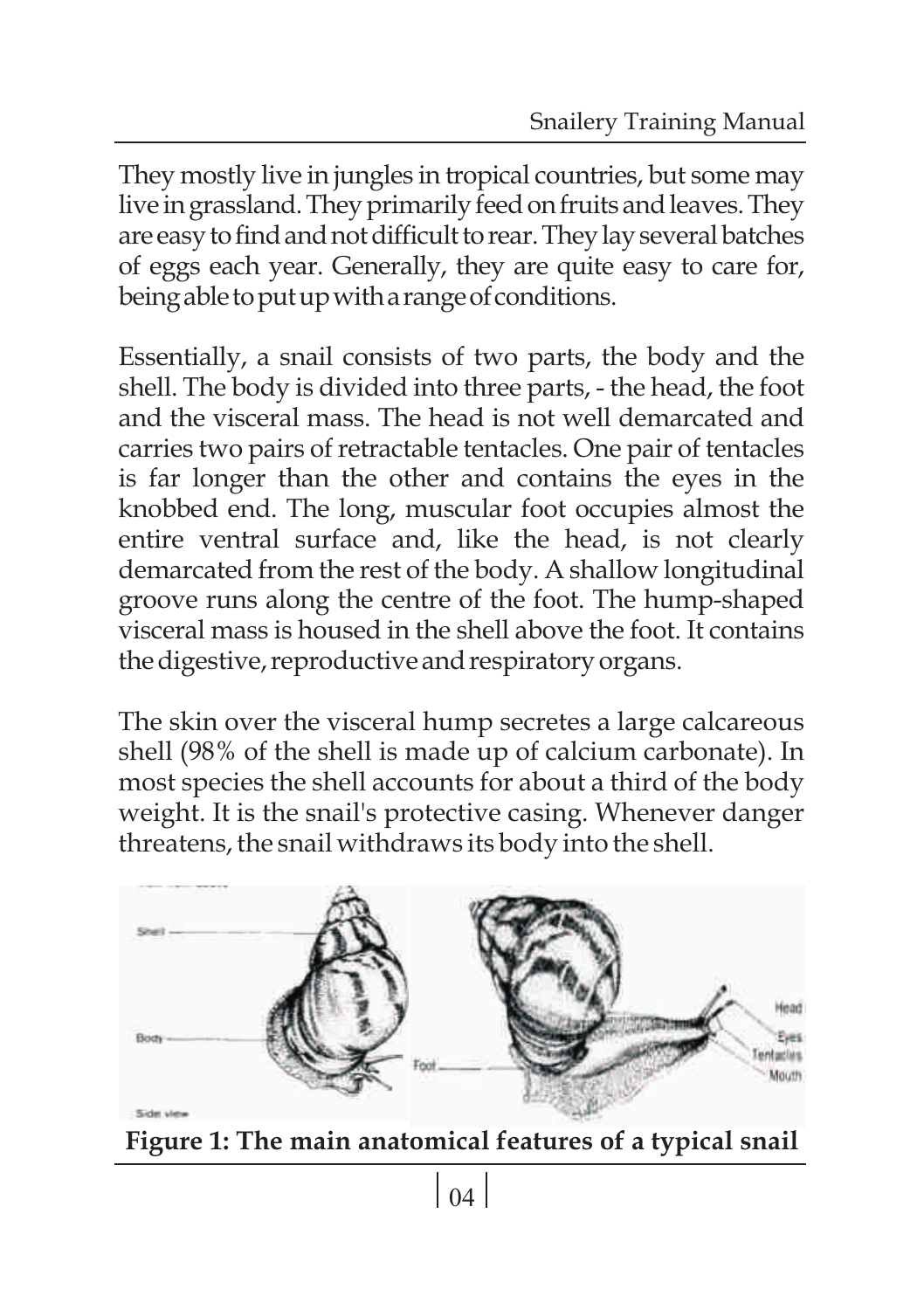Although snails are hermaphrodites (i.e, they have male and female reproductive parts), in most species the individual's mate with each other before laying eggs

### 2.2 **Achatina Achatina**

Achatina Achatina (giant snail, tiger snail), a widely distributed species in West Africa (particularly in Benin, Cotedvoire, Ghana, Liberia, Nigeria, Sierra Leone and Togo), can be considered a good candidate for snail farming in most areas of West Africa , although it requires higher humidity than the other two species and needs a longer growing time to reach maturity.

## **Description**

Achatina achatina snails are reputedly the largest land snails in the world. They can grow up to 30 cm in body length and 25 cm in shell height. Average adult shell length is 18 cm with an average diameter of 9 cm. The conically shaped, pointed shell is brownish with a characteristic stripe pattern (hence the name tiger snail).

## **Distribution**

Achatina achatina originates from the West African rainforest belt, from Guinea through Nigeria. Because A. achatina is the most prized specie for consumption in West Africa and it is becoming increasingly rare in the wild. Several ecotypes (locally adopted populations of A.achatina) can be found, with differences in growth rate, size, aestivation (dormancy) patterns, colour and even flavour. The differences in size may be explained partly by differences in the length of the aestivation period; the shorter the aestivation period, the longer the feeding period and the larger, therefore the ecotype.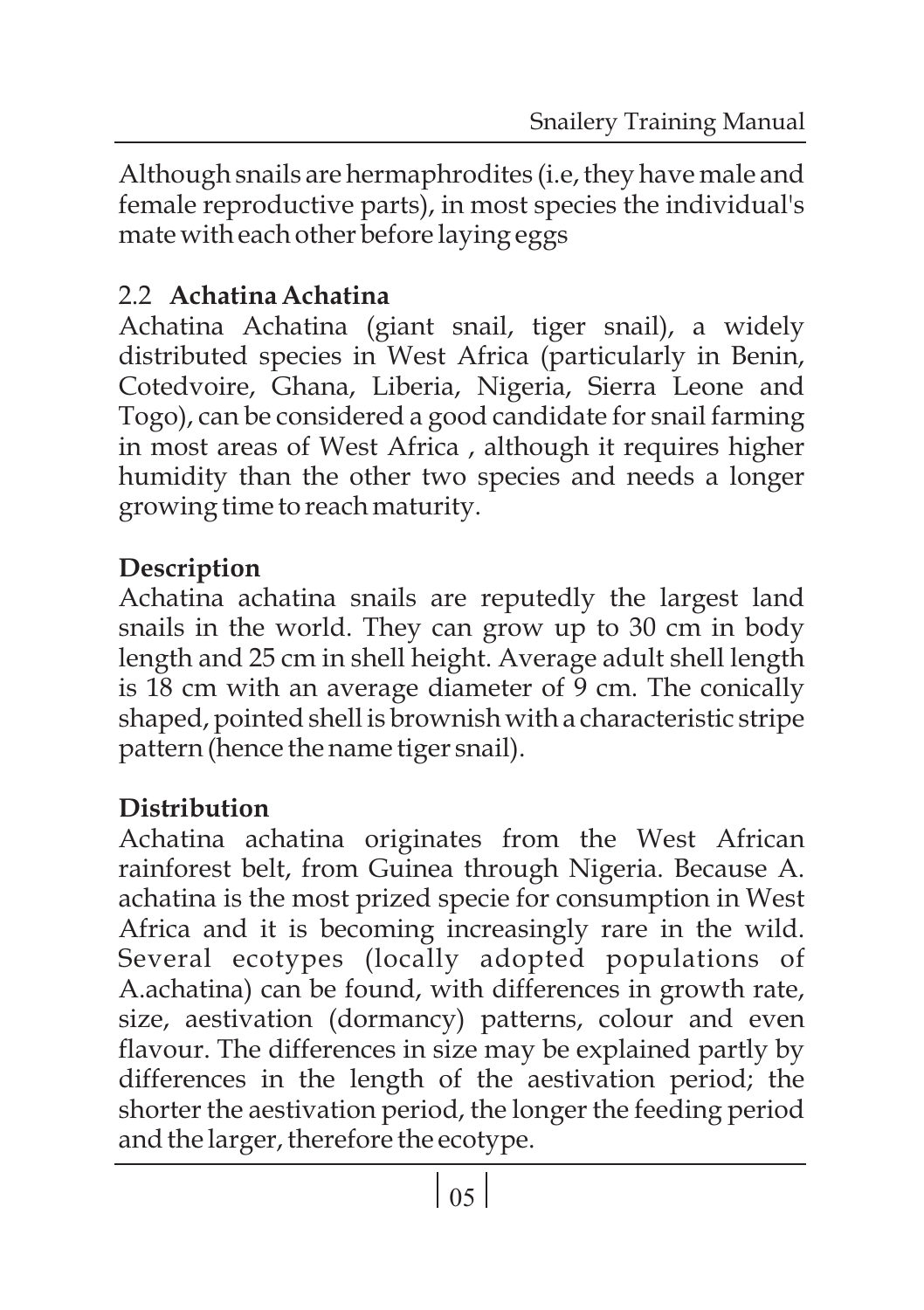

**Figure 3: Achatina Achatina**

## **Growing Conditions**

The species prefers warm conditions, 25-30 degree Celsius and a relative humidity of 80-90%. A.achatina is said not to be the easiest specie to farm because of the very steady conditions it is used to in the wild: a practically constant 12/12 photoperiod, only extending to 13/11 for about 3 months, and a temperature difference between night and day of only 2-4 degree Celsius. Even in the most humid areas of West Africa the snail, in its natural habitat, buries itself for aestivation during the drier months.

### **Life history**

**Reproduction**; Achatina achatina reproduces by selffertilization. Unlike in many other species, reproduction is not preceded by coupling, although it is not unusual to find two snails in proximity.

**Laying:** laying usually takes place in the late evening and night. Eggs are laid in clutches of 30 -300 eggs. They are broadly oval, dirty yellowish, 8-9 mm long and 6-7 mm wide. Eggs are deposited in dug-out holes about 4cm deep.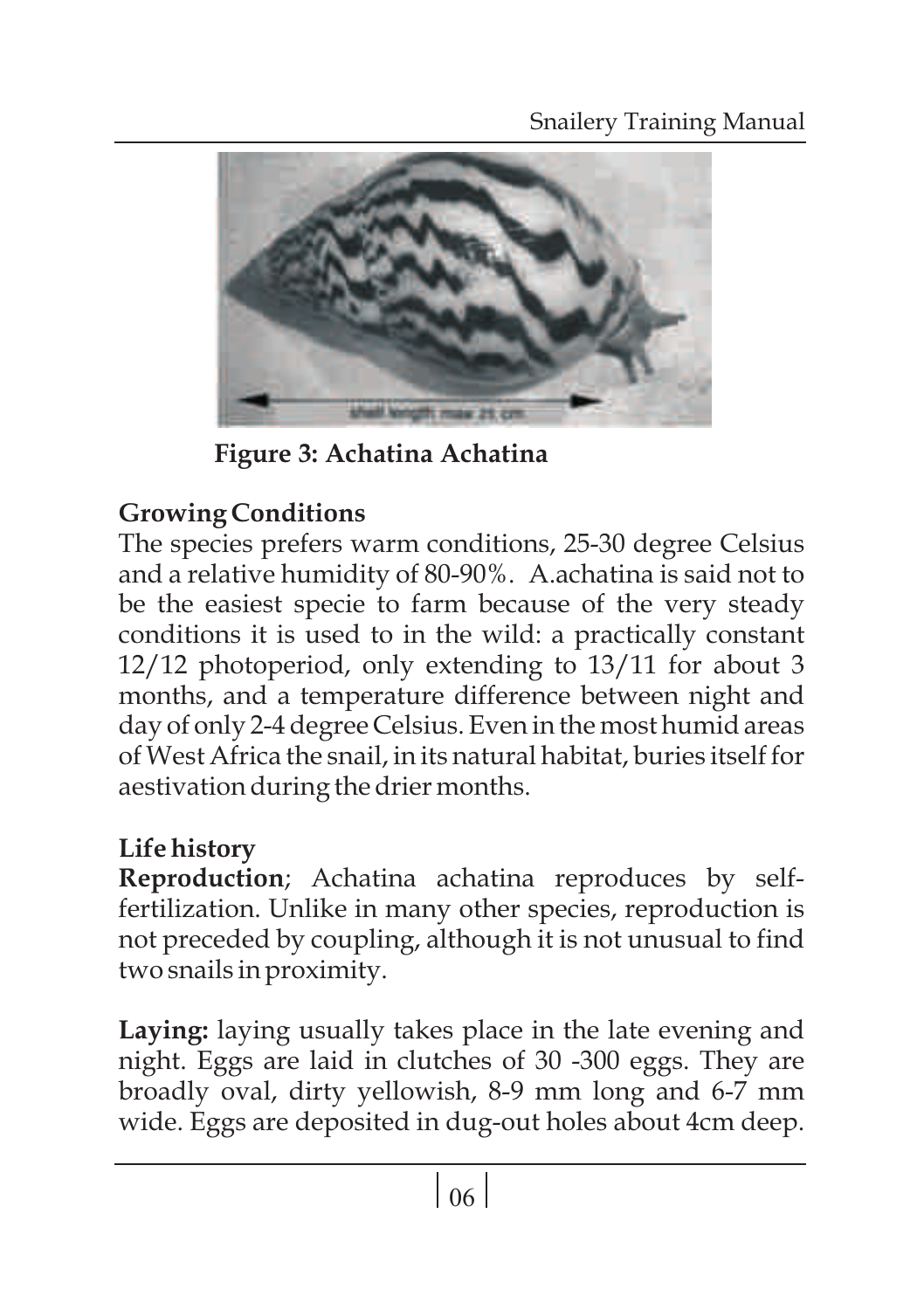When small clutches of eggs are laid, a second laying is indicated, and sometime a third.

**Hatching:** usually, the eggs hatch 2-3 weeks after laying, with a range of 10-31 days, depending on temperature. A. achatina has a high hatching rate of 90+%; even 100% hatchability is not uncommon.

**Hatchlings:** the baby snail has a thin shell membrane which calcifies progressively. Although this period is characterised by rapid growth, the snails are able to survive the first few days (5-10 days) after hatching without food.

**Juveniles:** the juvenile phase covers the period from 1 or 2 months to the stage of sexual maturity (14-20 months). During this period, the snail accepts a much wider range of food. At the ends of the period, the shell is well formed.

**Adults:** the adult phase starts when the snail reaches sexual maturity. Not all adult snails lay eggs each season. An average life expectancy is 5-6 years, although there are reports of snails surviving up to 9 or 10 years.

### **2.3 Achatina fulica Description**

Achatina fulica (garden snail, foolish snail) is a large snail, reaching 20 cm in length or occasionally more, with a shell length up to 20 cm and a maximum diameter of 12 cm. the conical, spiralled shell is predominantly brown with weak, darker banded markings across the spiral. Colouration is highly variable, depending on diet.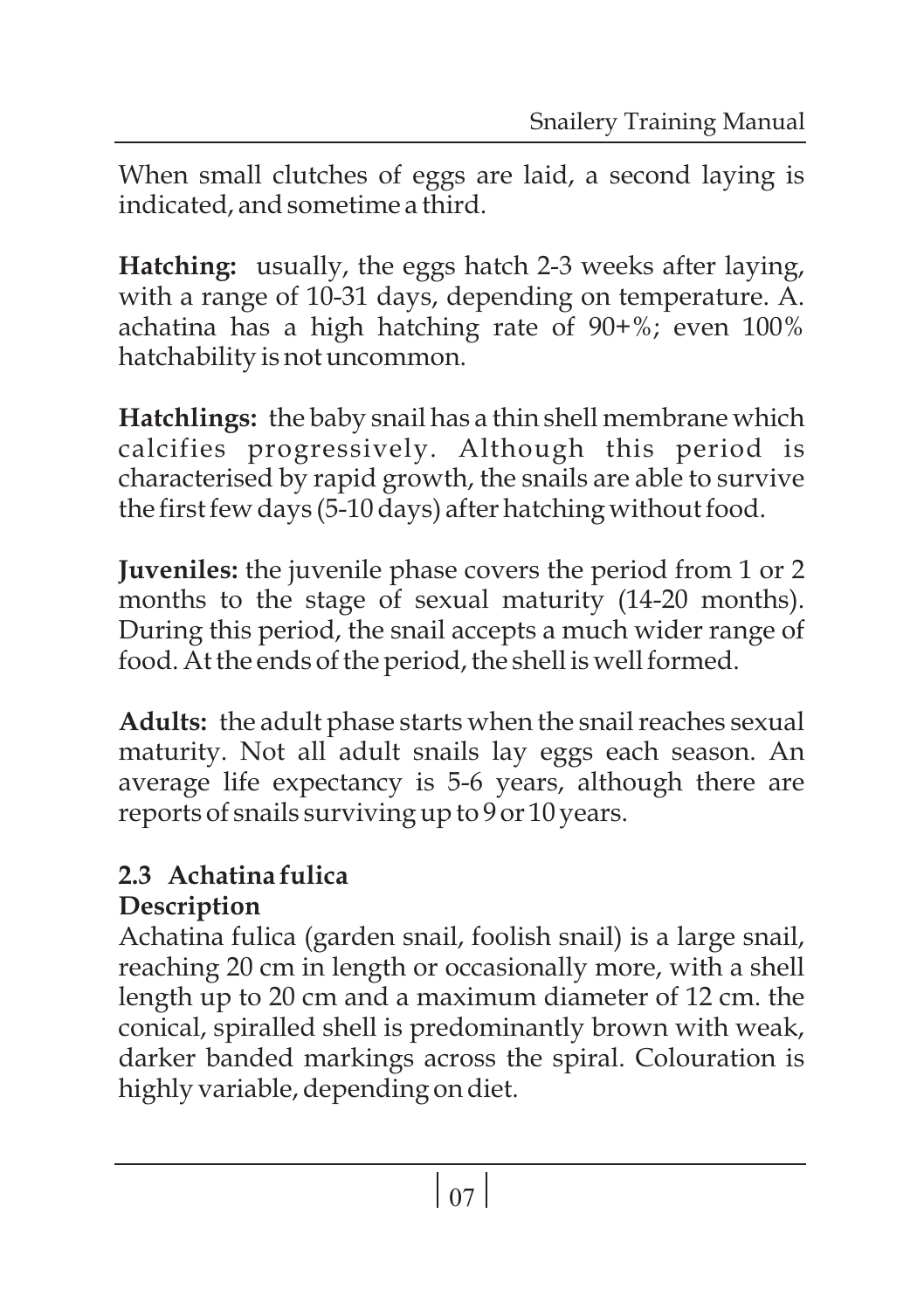

**Figure 4: Achatina Fulica**

## **Distribution**

The species originated in the coastal regions of East Africa (Kenya, Tanzania), and spread by the  $19<sup>th</sup>$  century into Southern Ethiopia, Southern Somalia, and Northern Mozambique. During the  $19<sup>th</sup>$  century, it was introduced into India and Indian Ocean islands. During the  $20<sup>th</sup>$  century, it was introduced, sometimes intentionally, into South East Asia, East Asia (Taiwan, Korea and Japan), the USA (now eradicated in various states), the Caribbean, Central America and South America (Brazil).

### **Growing Conditions**

The species is highly adaptable to a wide range of environments, modifying its life cycle to suit local conditions.

## **Life history**

**Reproduction**: Without delays because of aestivation or hibernation, snails will reach sexual maturity in less than a year (even as early as 5 months under laboratory conditions). Reciprocal copulation (6-8 hours) must occur to produce viable eggs.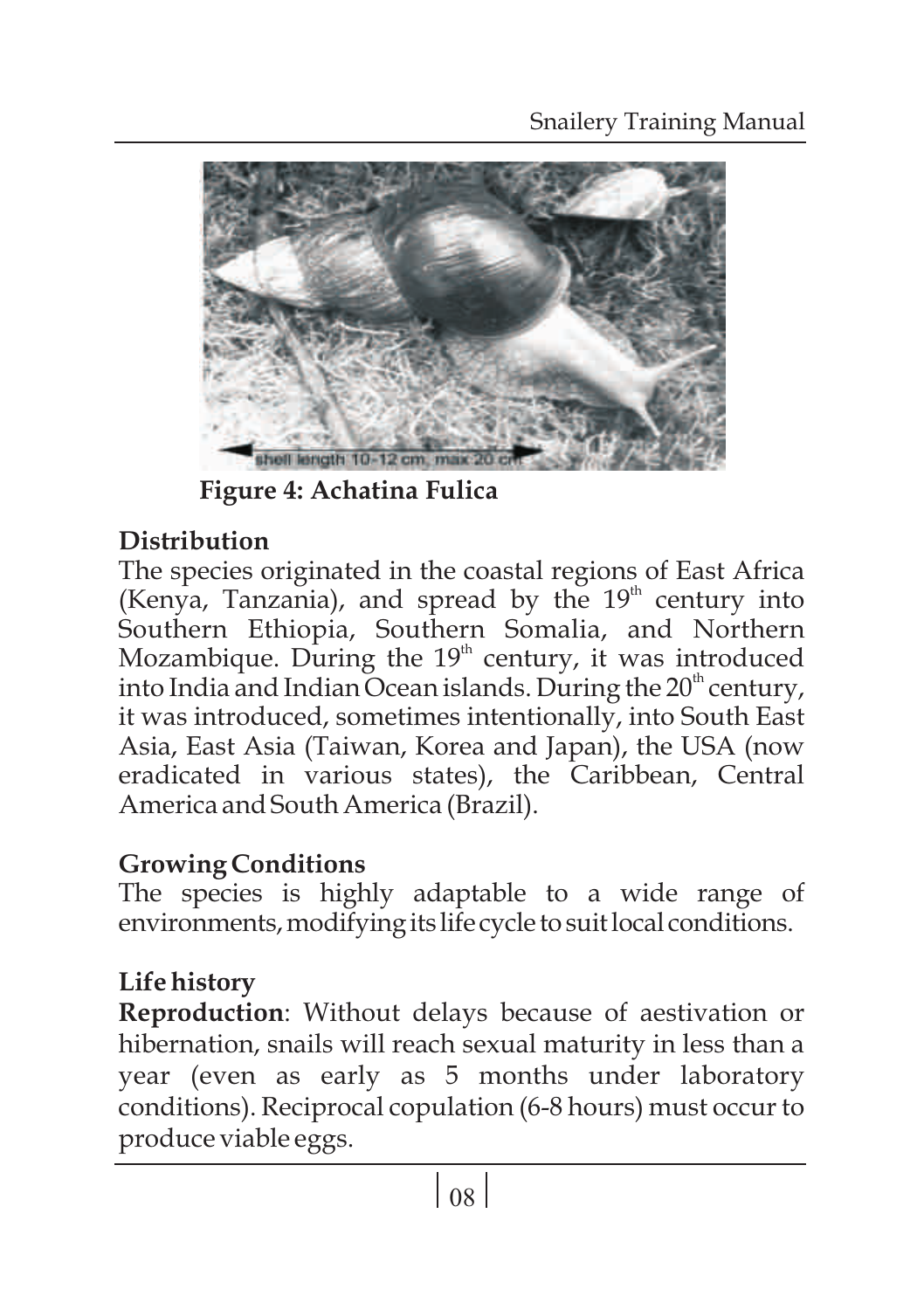**Laying**: The small (4mm in diameter) yellowish-white eggs are laid in clutches of 10-400 eggs within 8-20 days of copulation, usually in nests excavated in the soil. Repeated layings may result from one copulation, as sperm is stored in each snail.

Egg laying frequency depends on climate, particularly on frequency and duration of the rainy seasons:

**Hatching, Hatchlings:** Upon hatching, the hatchlings consume their eggshells (and unhatched siblings), remaining underground for 5-15 days and feeding on organic detritus. Eventually they feed primarily on plants at night, returning to roost before dawn.

**Juveniles:** Animals with shell lengths of 5-30 mm apparently cause the most damage to plants.

**Adults:** The snail may reach sexual maturity in less than a year. Larger snails continue to feed on plant materials but feed increasingly on detritus as they age. Normally, they live for 3-5 years.

## **Significance as a pest**

The species causes considerable economic damage to a wide variety of commercial crops. In most parts of the world, the amount of damage is greatest when the species is first established; during this period, snails are usually very large, and their population can become immense. This is followed by a stable population phase, and then finally a period of decline.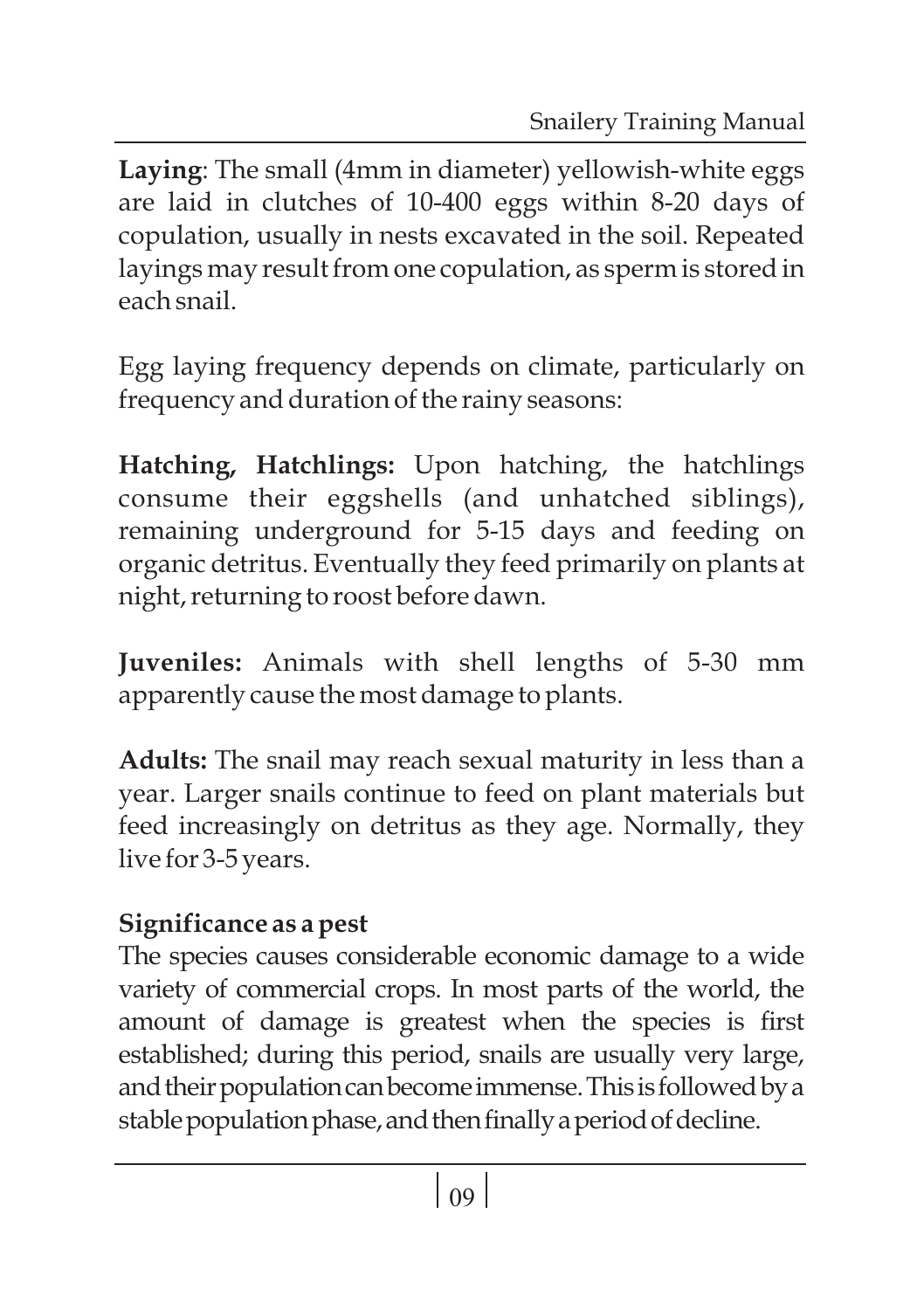## **Parisitology**

Achatina fulica is reported to be an intermediate vector of the rat lungworm Angiostrongylus cantonensis, which can cause eosinophilic meningoencephalitis in humans; as well as of a gram-negative bacterium, Aeromonas hydrophila, which can cause a wide variety of symptoms, especially in persons with compromised immune systems.

### **2.4 Archachatina Marginata Description**

Archachatina marginata (big black snail, giant African land snail) is a large snail, generally growing to about 20cm and a live weight of 500g. The shell is much pointed than the Achatina species, the roundness being especially obvious in young animals. Striation on the shell may give the appearance of a "woven" texture. The head of the snail is dark-grey; its foot is a lighter shade.



**Figure 5: Archachatina Marginata**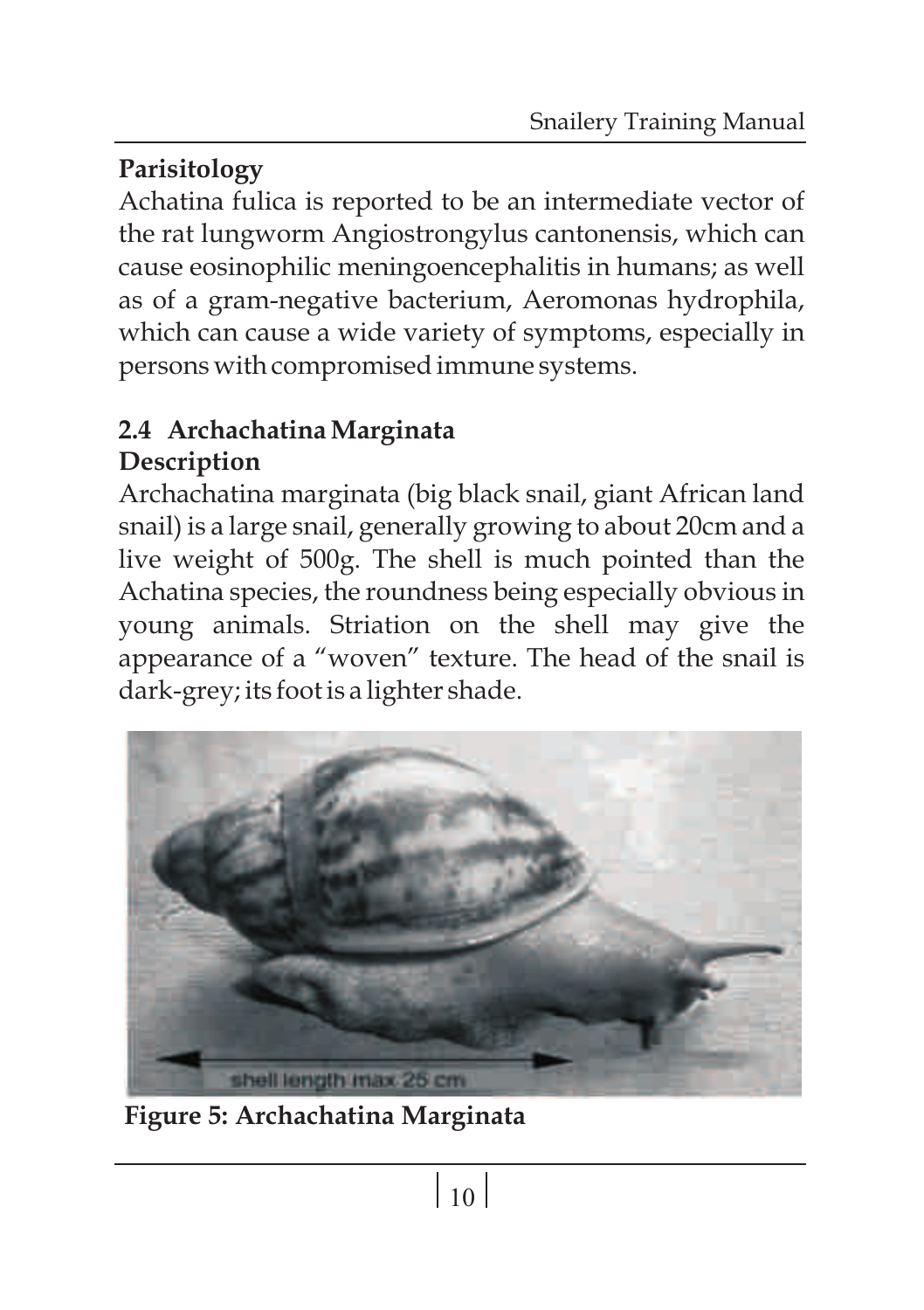## **Distribution**

Archachatina marginata is native to the humid African rainforest belt, from Southern Nigeria to Congo, but is now found in other parts of the rainforest zone.

### **Growing conditions**

In the Nigerian experiments, juvenile growth was found to be inversely proportional to temperature, falling sharply at temperatures > 30 degree Celsius, and directly proportional to rainfall humidity. Body weight gain slows down significantly during the dry season (December to March in Southern Nigeria, where the breeding trials took place).

## **Life history**

**Reproduction:** the species reaches sexual maturity at an age of around one year, when the individuals reach a live weight of 100-125 g. Reciprocal copulation must occur to produce viable eggs.

**Laying, eggs:** the eggs are comparatively large at 17 x 12 mm, with an average weight of 4.8 g in a Nigerian stocking trial. For that reason, the number of eggs per clutch is low, 4- 8 eggs. Eggs are laid in the soil at a depth of about 10 cm.

**Hatching, Hatchlings:** the incubation period, from egg to hatchling, is around 4 weeks. Hatchlings have a thin, transparent shell; they generally remain in the soil for 5 to 7 days before emerging, but sometimes wait even longer. Because of the relatively high weight of the eggs the numbers of hatchlings repeatedly burrow into the soil.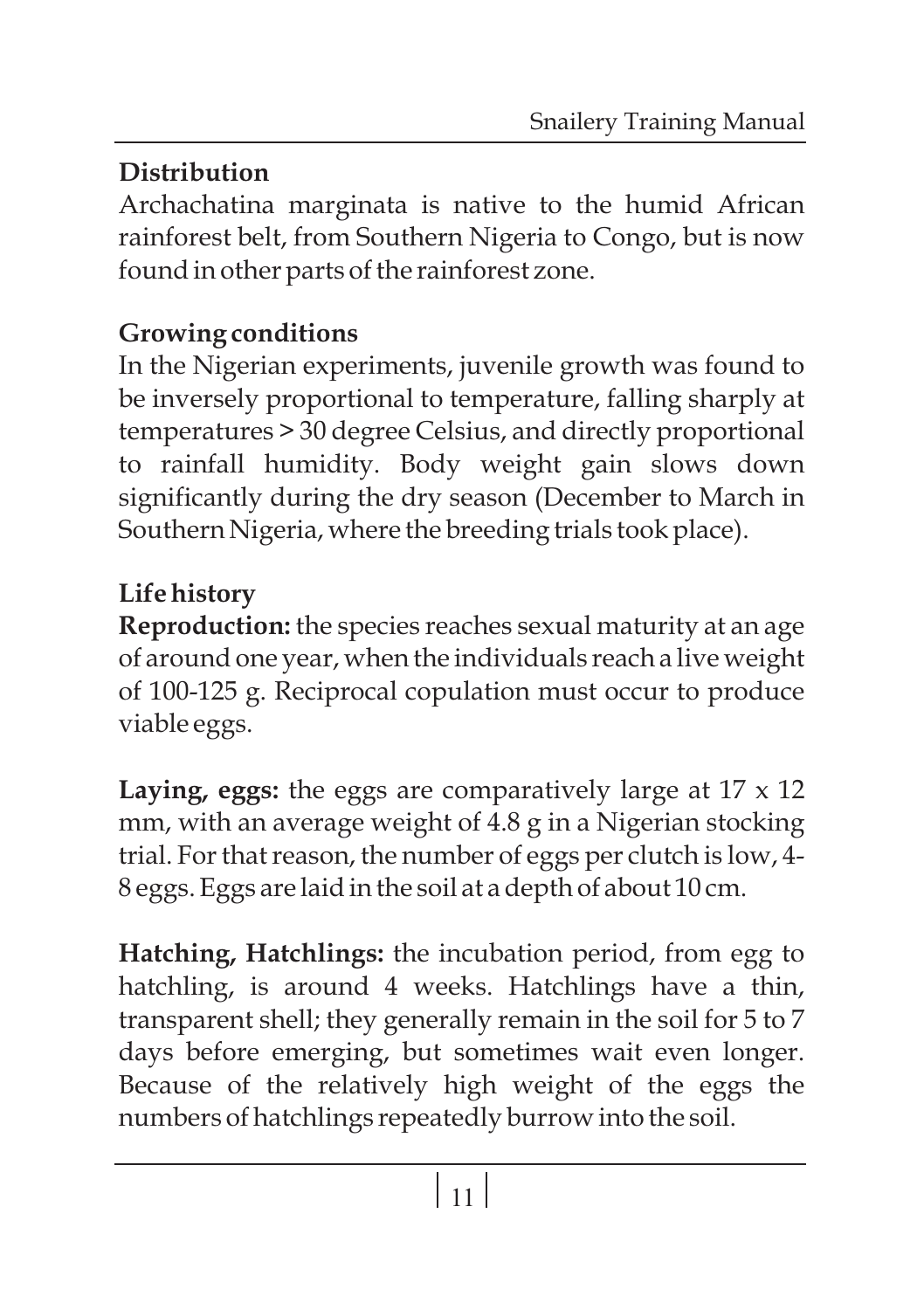**Juveniles:** in laboratory trials, shell length of the juvenile snails increased by an average of 0.33 mm/day for the first 8 months slowing down to 0.22 mm/day at 15 months. Shell length hardly increases after that time.

**Adults:** the snails reach sexual maturity at around 10 -12 months (plummer, 1975).

A achatina A. marginata A. fullca Copyright Annette it

\*picture showing the three types of GALS\*

**2.5 Climatic and environmental requirements and restrictions for raising snails**

From the descriptions of the three GALS species of snails, as cold-blooded animals, are sensitive to changes in atmospheric humidity and temperature. GALS, especially Achatina fulica, can put up with a range of conditions, but when temperature and/or humidity are not to their liking, they go into **dormancy**. The snail retracts its entire body inside its shells, sealing off the opening with a white, calcareous layer to prevent water loss from the body. This reaction is typical of all snail species.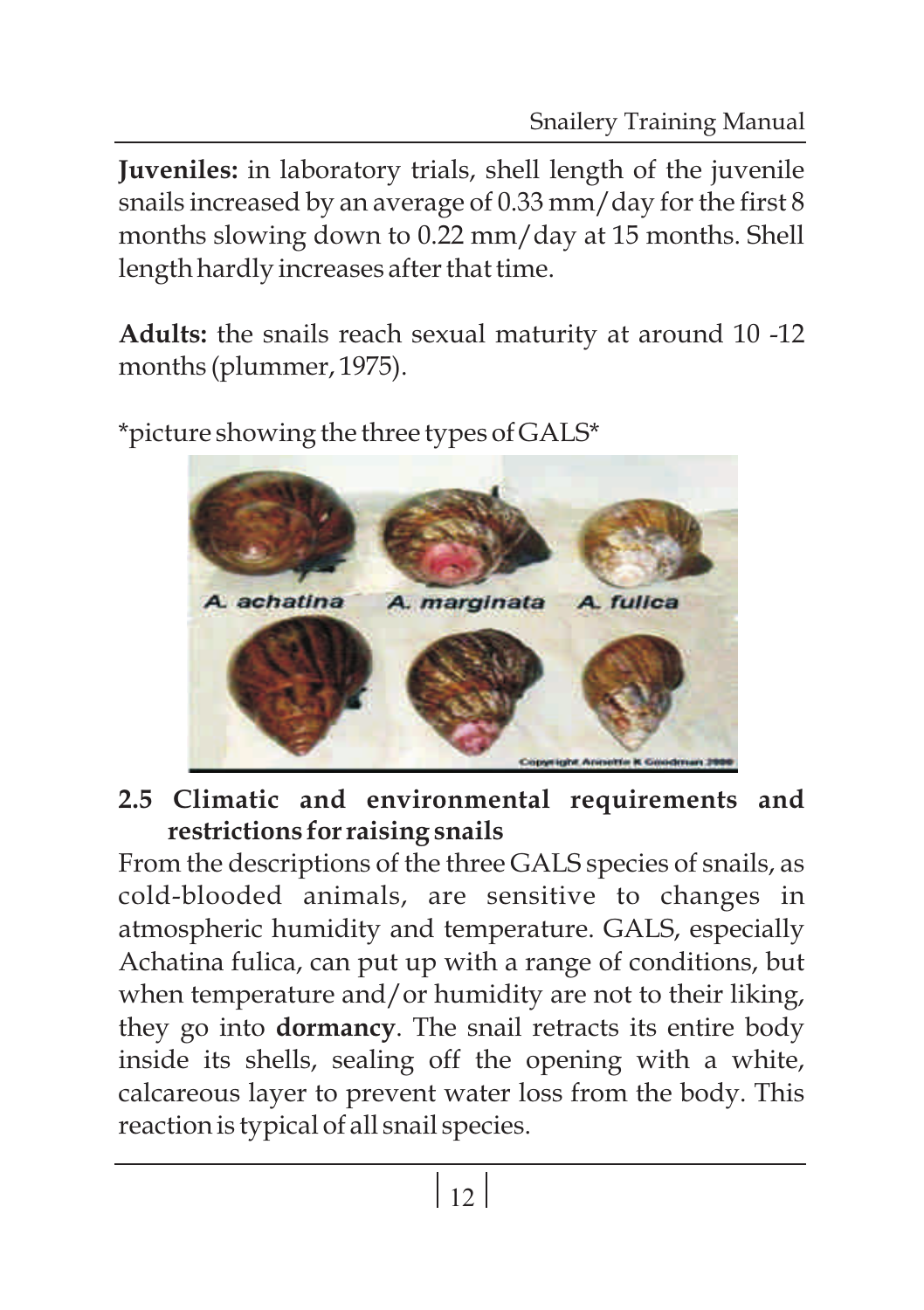

Consequently, it is in the snail farmers interest to prevent, or at least reduce, dormancy

- at least reduce, dormancy<br>• By selecting the most
- ·By selecting the most favourable site for the snail farm
- ·By providing good housing for the snails By providing good feed and ensuring good snail management.

Obviously, it is possible to farm snails in a completely controlled environment, but this would require considerable investment costs, without artificial climate control, successful commercial snail farming is restricted to

- ·areas with the following characteristics: **Temperature**: a steady year-round temperature of 25- 30 degree Celsius and a low fluctuation between
- ·daytime and night-time temperatures. **Day-length**: a constant 12/12-hour photoperiod
- ·throughout the year. **Airhumidity**:ayear-roundrelativeairhumidityof75-95%.

These conditions correspond to the tropical rainforest climate zones and they work best when there is no pronounced dry season or strong fluctuations.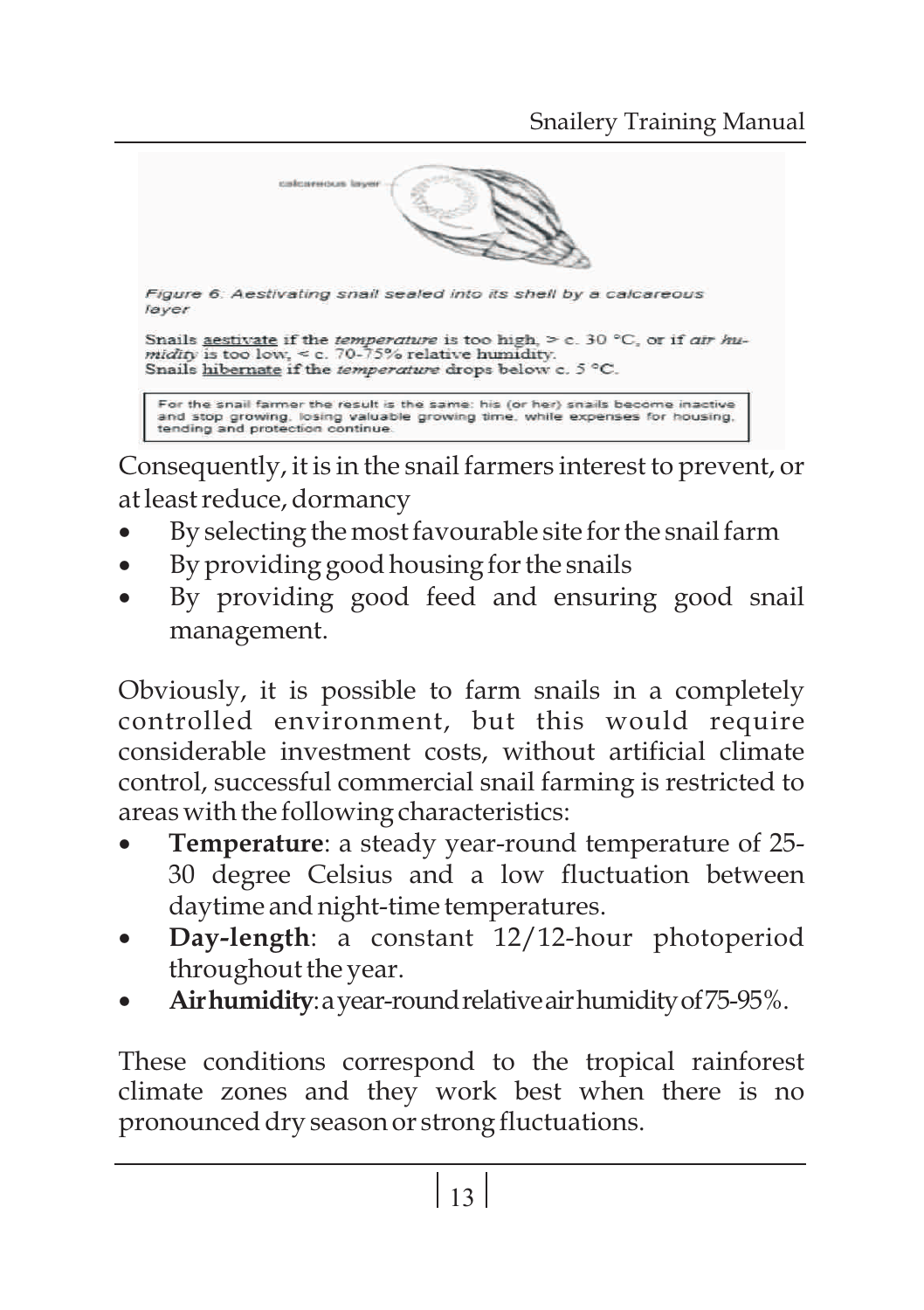### **CHOOSING A SITE**

#### **3.1 General considerations**

Snails are adept at escaping from enclosures. A priority in setting up a productive snail farming venture, therefore, is to construct escape-proof housing. There are several types of snail housing (snaileries) to choose from, depending on the size of the venture; the first step, however, is to select an appropriate site.

The main factors to consider in site selection are the following:<br>• (Micro)climate

- 
- ·(Micro)climate
- ·Wind speed and direction
- ·Soil characteristics Safety,protectingthesnailsfromdiseases,predatorsandpoachers

Optimal site selection helps to prevent, or at least reduce, dormancy. Factorssuchastemperatureandhumidityandsoilcharacteristicsthat influence snail survival and growth are discussed below.



Figure 7: General view of an open free-range snall pen, with multistorey tree cover scting as a windbreak and reducing loss of water from the soil.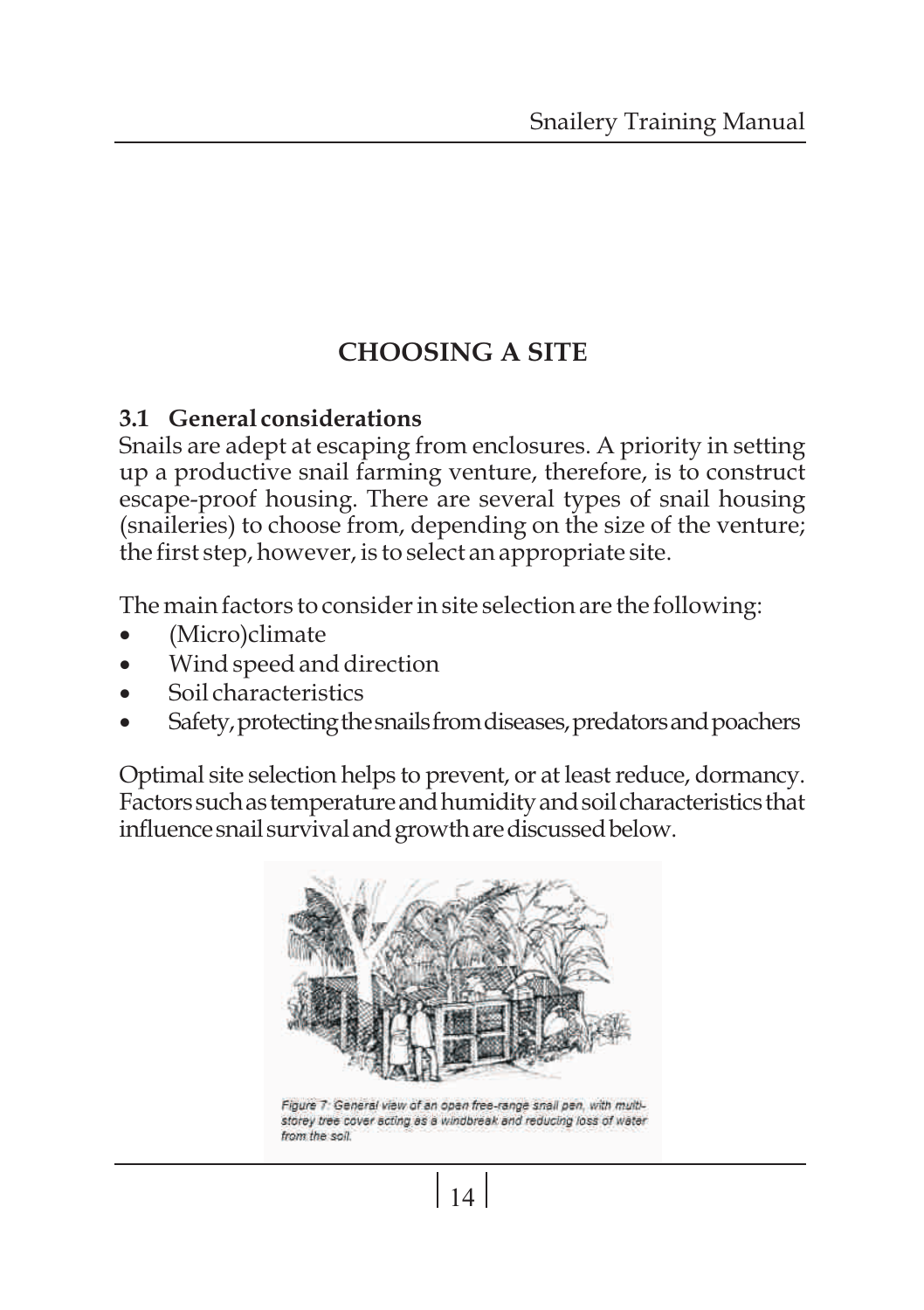## **CONSTRUCTING A SNAILEREY**

## **4.1 Choosing a system: The options**

The type and dimensions of your snailerey or snaileries depend, obviously, on the snail growing system you choose, and on the quantity of snails you intend to produce.

As far as housing concerned, your snail farm could be intensive, semi intensive, or intensive, in increasing order of complexity, management and financial inputs. Three options might be considered:<br>• Extensive system: outdoor, free-range snail pens.

- 
- ·Extensive system: outdoor, free-range snail pens. Mixed or semi-intensive system: egg laying and hatching occur in a controlled environment; the young snails are then removed after 6-8 weeks to outside pens
- ·for fattening or both. Intensive:closedsystems,forexampleplastictunnelhouses, green houses and buildings with controlled climate.

Regardless of the size and type of your snail farm, the housing system must meet the following conditions. It must  $he:$ 

- **Escape-proof;** snails are master-escapists and unless prevented from doing so they will quickly wander away.
- **•** prevented from doing so they will quickly wander away.<br> **Spacious:** in accordance with the growing stage of the snails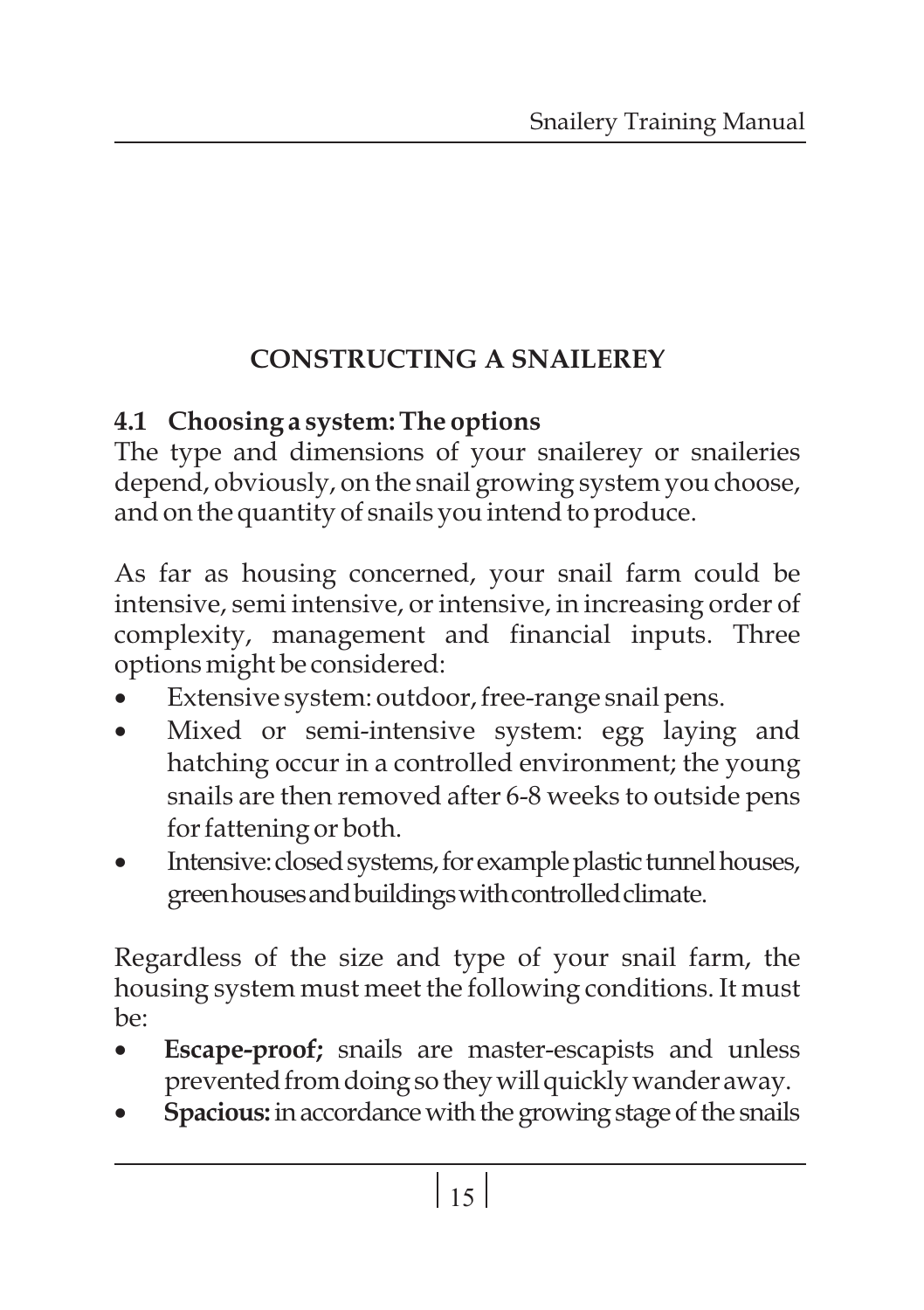(hatchlings, juveniles, breeding snails, or mature snails fattened for consumption). Snails suffer from overcrowding, which impedes their development and increases the risk of diseases. Suitable rearing densities range from  $>100/m^2$  for hatchlings to  $7-10/m^2$  for breeding snails

- ·hatchlingsto7-10/m forbreedingsnails **Easily accessible andeasy to workinor with**forhandling
- the snails, placing feed, cleaning and other tasks.<br>• **Well-**protected from insects, predators and poachers.

Different materials can be used for building snaileries,

- ·depending on price and availability. **Decay-and termite-resistant timber:** in West Africa favourable tree species are iroko, opepe. In South East Asia poles can be made of specie like teak, which is widely planted in other continents as well.<br>Sand Crete blocks, or mudbricks.
- 
- Sand Crete blocks, or mudbricks.<br>• Galvanised sheets, polythene she
- ·Galvanised sheets, polythene sheets
- Wire gauze, for protection.<br>• Mosquito nets or nylon mesh, for covering the pens as
- ·protection against insects. Second-hand materials, like car tyres, oil drums and old water tanks.

In addition to car tyres, oil drums and such materials, the following types of pens might be considered for simple snaileries:

- ·Hutch box
- Trench pens
- ·Trench pens
- ·Mini-padlock pens
- ·Free-range pens Car tyres/oil drums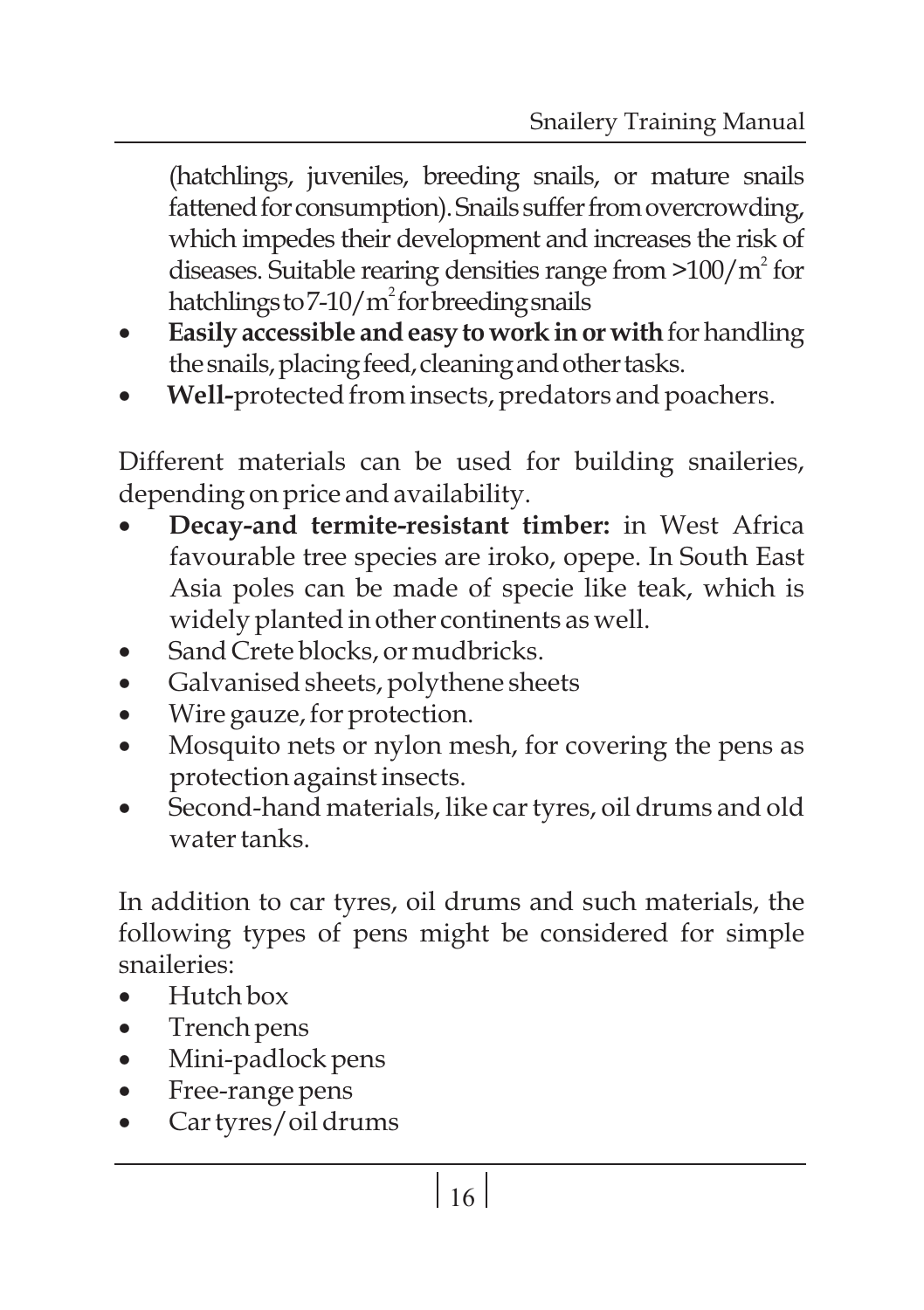### **Car tyres, oil drums**





Figure 8: Snalls in one of the chambers of a hutch box.

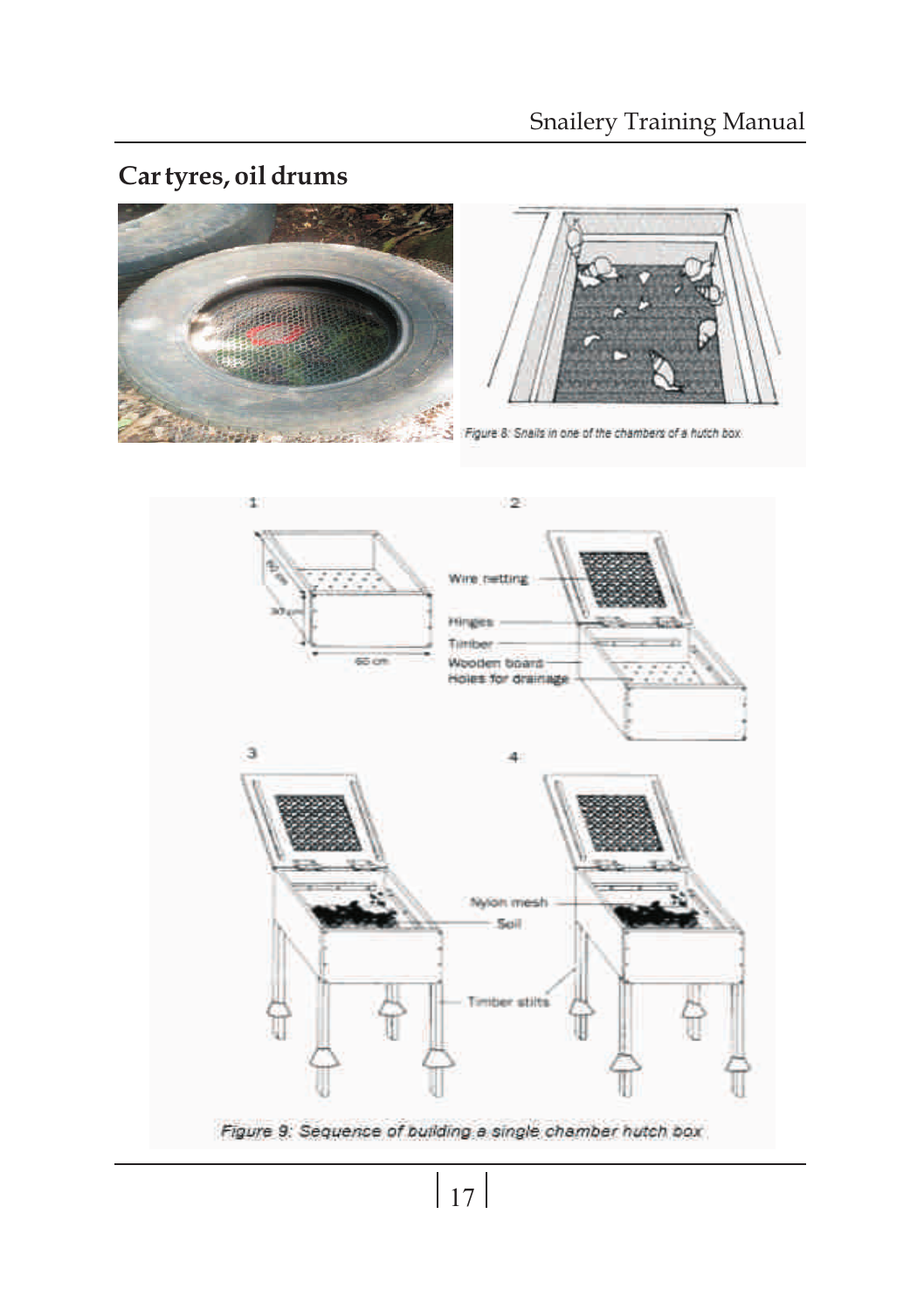

Figure 10: Two types of trench pens: A. dug in, B. raised. The inset shows Archachatina marginata snall crawling around in shredded banana leaves (for dimensions see Appendix 2)



Figure 11. Sequence of building a mini-paddock pen using bamboo and nylon mesh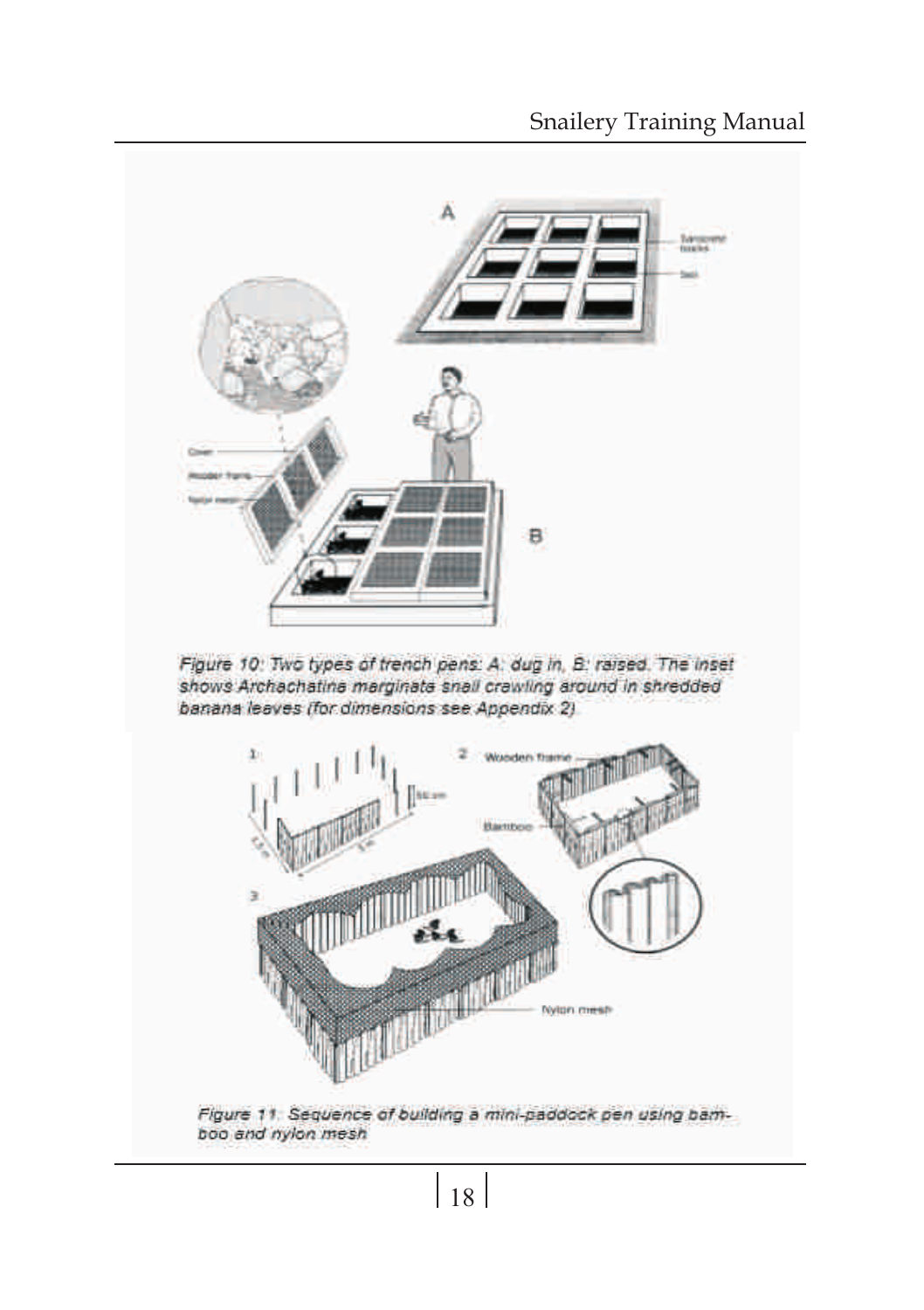

 $|19|$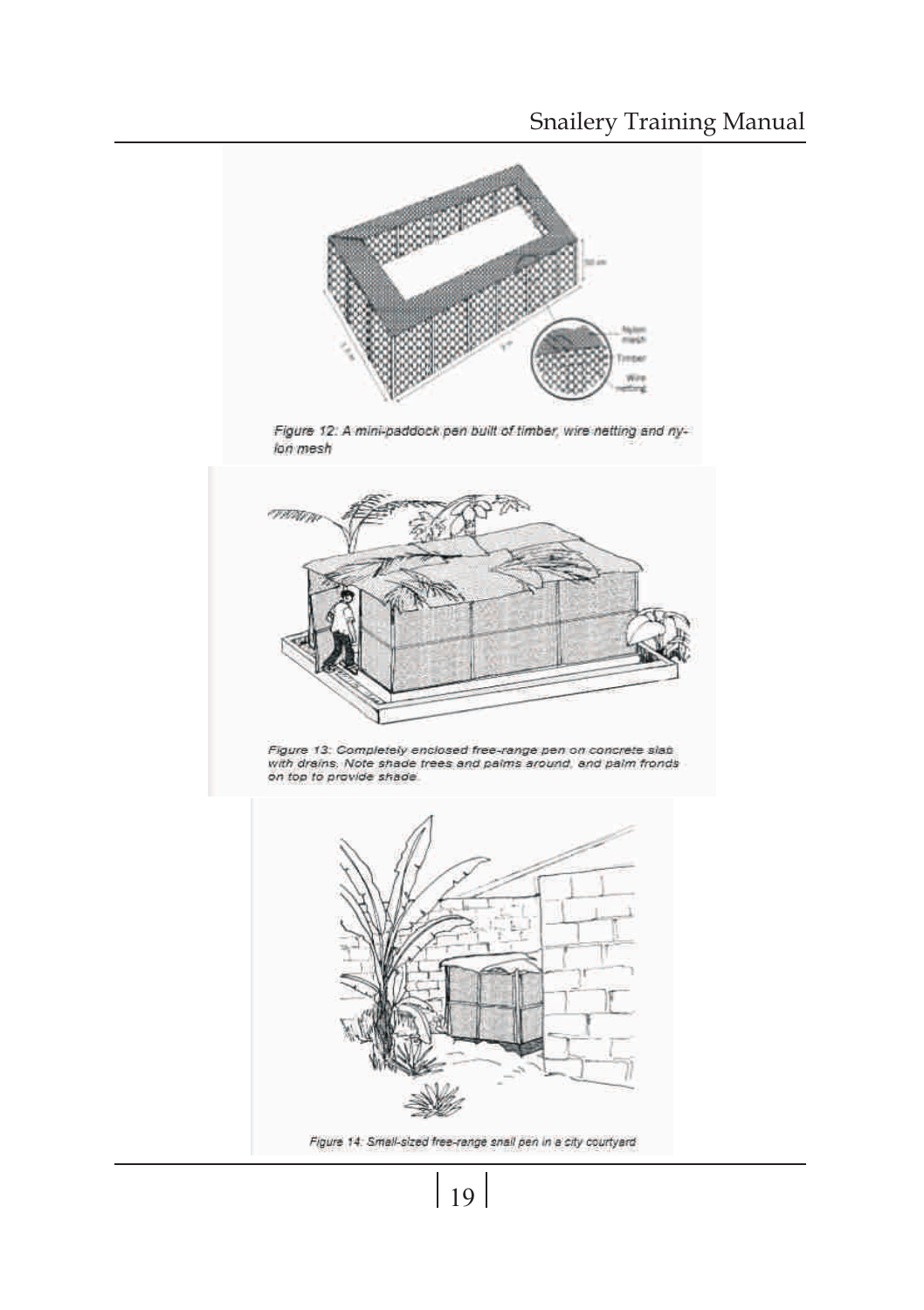# **FOOD AND FEEDING**

### **1.1 Introduction**

The distinction between extensive, semi-intensive and intensive snail farming systems applies not only to **housing** but also to **feeding.**

In an extensive system snail feed only on vegetation planted in their pens specifically for that purpose, as in minipaddock and free-range pens.

In a semi-intensive snail farm, external feed is provided to hatchlings, juveniles and possibly to breeding snails housed in hutch boxes or trench pens.

In very intensive farms, the snails are fed a formulated snail feed mix containing all the proteins, carbohydrates, minerals and vitamins required for optimal growth. Snails are housed in boxes or trench pens.

### **5.2 Types of snail food What snails eat**

Snails are vegetarian and will accept many types of food. All snails will avoid plants that have hairy leaves or produce toxic chemicals. Young snails prefer tender leaves and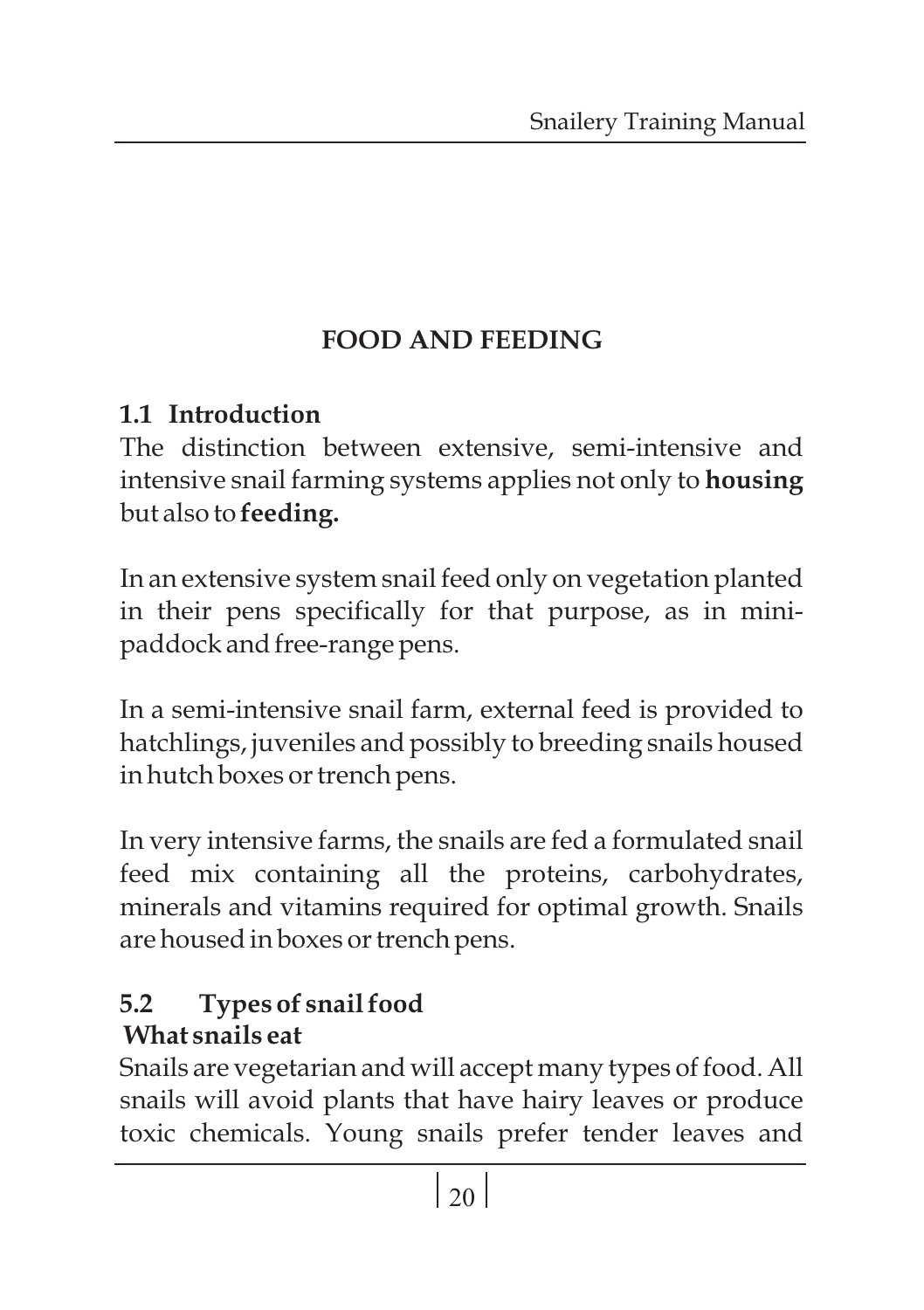shoots; they consume about twice as much feed as mature snails. As they get older, mature snails increasingly feed on detritus fallen leaves, rotten fruit and humus. Older snails should be fed the same items as immature snails. If a change in the diet must be made, the new food items should be introduced gradually.

### **Recommended food items**

**Leaves:** cocoyam, kola, pawpaw, cassava, okra, eggplant, cabbage and lettuce. Pawpaw leaves as well (as well as its fruit and fruit peels) stand out in many trials as good snail food.

**Fruits:** pawpaw, mango, banana, eggplant, pear, oil palm, fig, tomato watermelon and cucumber. Fruits are usually rich in minerals and vitamins, but low in protein.



Figure 15: Snail food: lowers and fruit

**Tubers:** cocoyam, cassava. Yam, sweet potato and plantain. Tubers are a good source of carbohydrates, though low in protein. (Cassava should be the low cyanide type).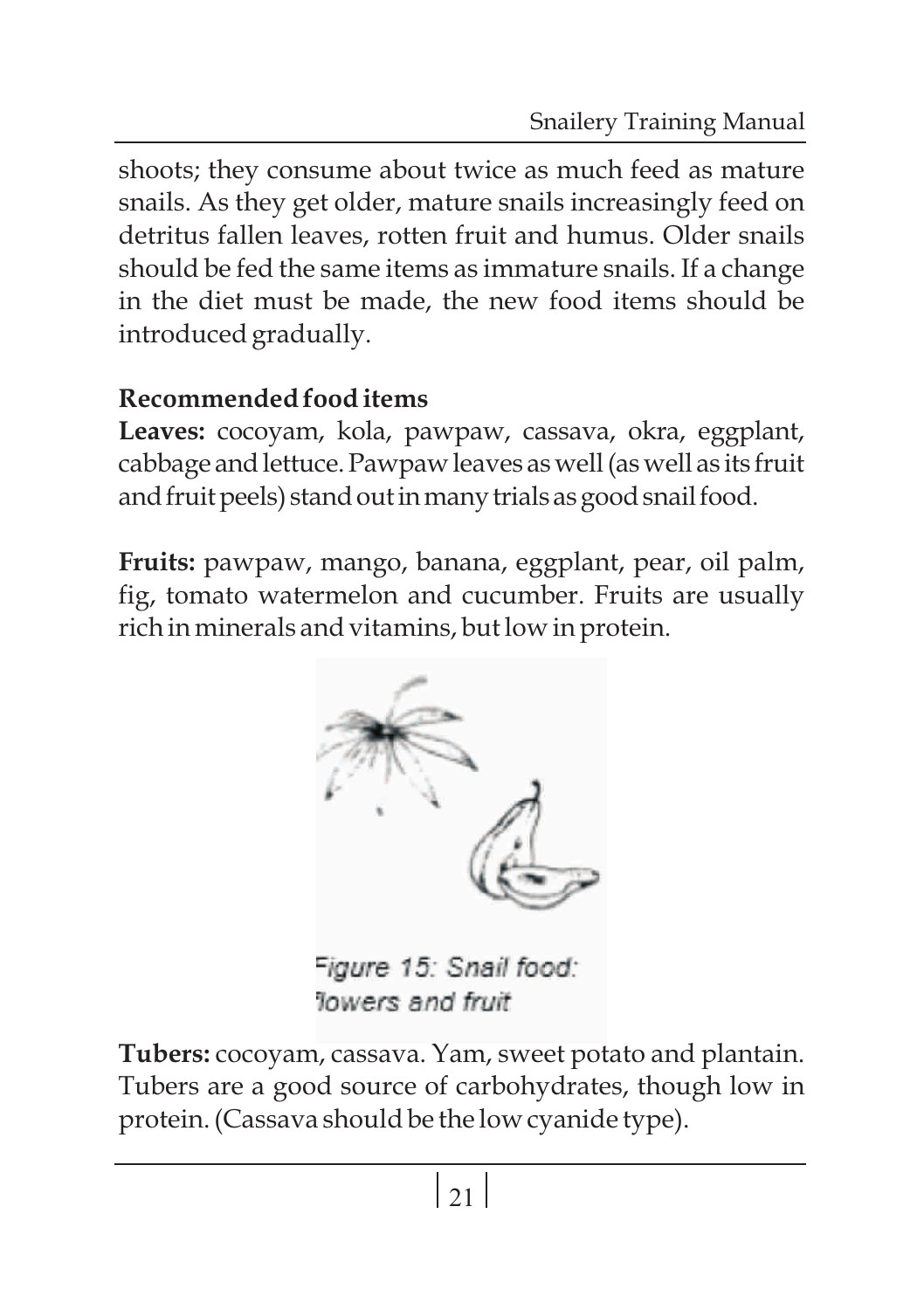

**Household waste:** peels of fruit and tuber, like banana, plantain, pineapple, yam and especially pawpaw and leftovers like cooked rice, beans, fufu. Caution: household waste must not contain salt!

#### **5.3 Recommendations on natural feed Market waste**

Because snails are vegetarians, the cheapest way to feed them is by collecting rejected but recommended food from marketplaces. At the end of any market day, some perishable vegetables and fruits still useful for snail consumption can be collected from the dumping areas. This would reduce the cost and labour of buying or cultivating vegetables and fruits only to feed snails.

| Ingredients                 | Kg |
|-----------------------------|----|
| Maize                       | 5  |
| Groundnut cake              | 15 |
| Soybean meal                | 10 |
| Groundnut cake              | 7  |
| Wheat meal                  | З  |
| Palm kernel cake            | 5  |
| Limestone                   | 30 |
| Bone meal                   | 10 |
| Fruits (pawpaw, watermelon, | 15 |
| pineapple)                  |    |

Table showing a self-mix snail feed formula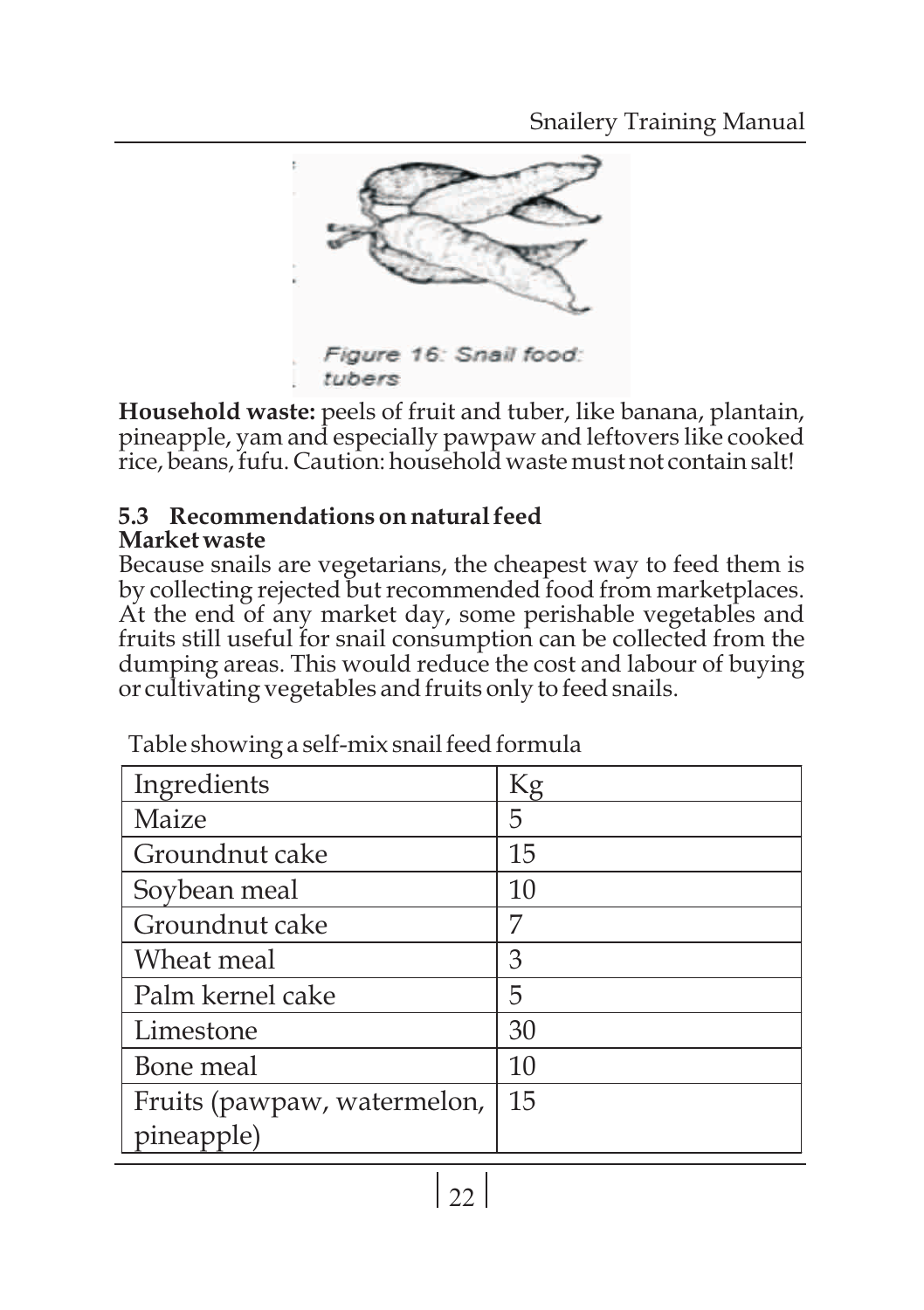#### **5.3 FEEDING AND GROWTH FEEDING MANAGEMENT**

- Ø Growth is highly dependent on ambient temperature and humidity. At high temperature (> 30 degree) and relatively low air humidity (<c. 70%) growth slows down or stops, because snails go into dormancy. This should be avoided as much as possible, by good snail housing and management.
- Ø Optimum stocking density obviously depends on age and size of the snails. For hatchlings and juveniles stocking rates of  $100/M<sup>2</sup>$ . Or more applied; for mature breeding snails stocking should not exceed 10-15 snails/M<sup>2</sup>. Overcrowding results in reduced growth and increased mortality.
- $\triangleright$  How and when to feed snails. In their natural habitat snails are nocturnal animals, hiding during the day and coming out at night to feed. Their main feeding time starts from around two hours after sunset. For best results the snail farmer should not put snail feed in pens before night fall. Uneaten snail food should be removed from the pens daily; otherwise, it will attract vermin and or diseases. To facilitate cleaning, the snail food might be placed on a flat dish, placed within the pen.

#### **SNAIL GRWOTH**

It takes about 15 months for Achatina achatina to reach full maturity; so, they are not fast-growing animals for the quantity of food they eat and the amount of consumable meat they produce. The other GAL species discussed in this manual grow relatively slowly as well. Studies on diet and growth indicate growth rates from 5 to 20 g live weight per month, corresponding to about 2 to 8 g edible snail meat per month when the average dressing percentage of around 40% is considered (the remaining 60% of the snails weight is made up mostly of its shell, body fluid and intestines).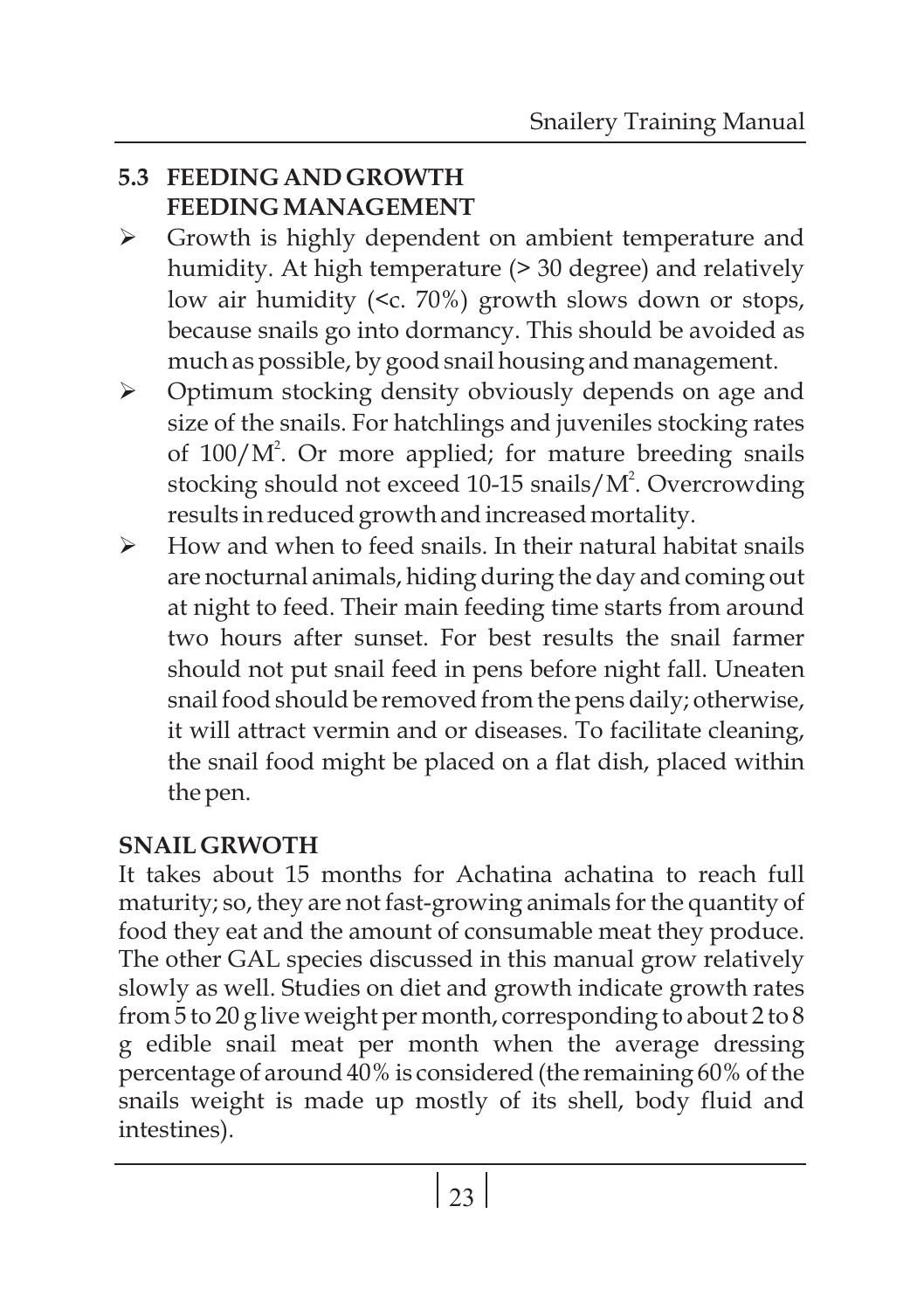### **BREEDING AND MANAGEMENT**

In extensive snail farming in free-range pens, the snails follow their natural life cycle. Interference from the snail farmer is restricted to the daily removal of ay dead snails, refilling watering troughs, keeping the soil moist in the dry season, and occasionally harvesting mature snails for sale or for consumption.

In semi-intensive or intensive snail farming the farmer will actively manage the snails during the successive stages of their life cycle; egg laying, hatching, growing and maturity. Management activities proceed in tune with the snail's life cycle, which in turn follows the seasons with their periods of snail activity and of dormancy (aestivation during the dry seasons). (Note: domesticated snails continue to lay eggs in the rainy and dry seasons: Omole et al., 2007).

In either case, farmers must obtain breeding stock to start their snail farms. Snails might be obtained directly from the bush, from snail farmers or from research institutes.

### **6.1 SELECTING BREEDING STOCK**

It is recommended to use sexually mature snails, weighing at least 100g, as initial breeding stock. Farming should preferably start at the onset of the wet season; because that is the time snails normally start to breed.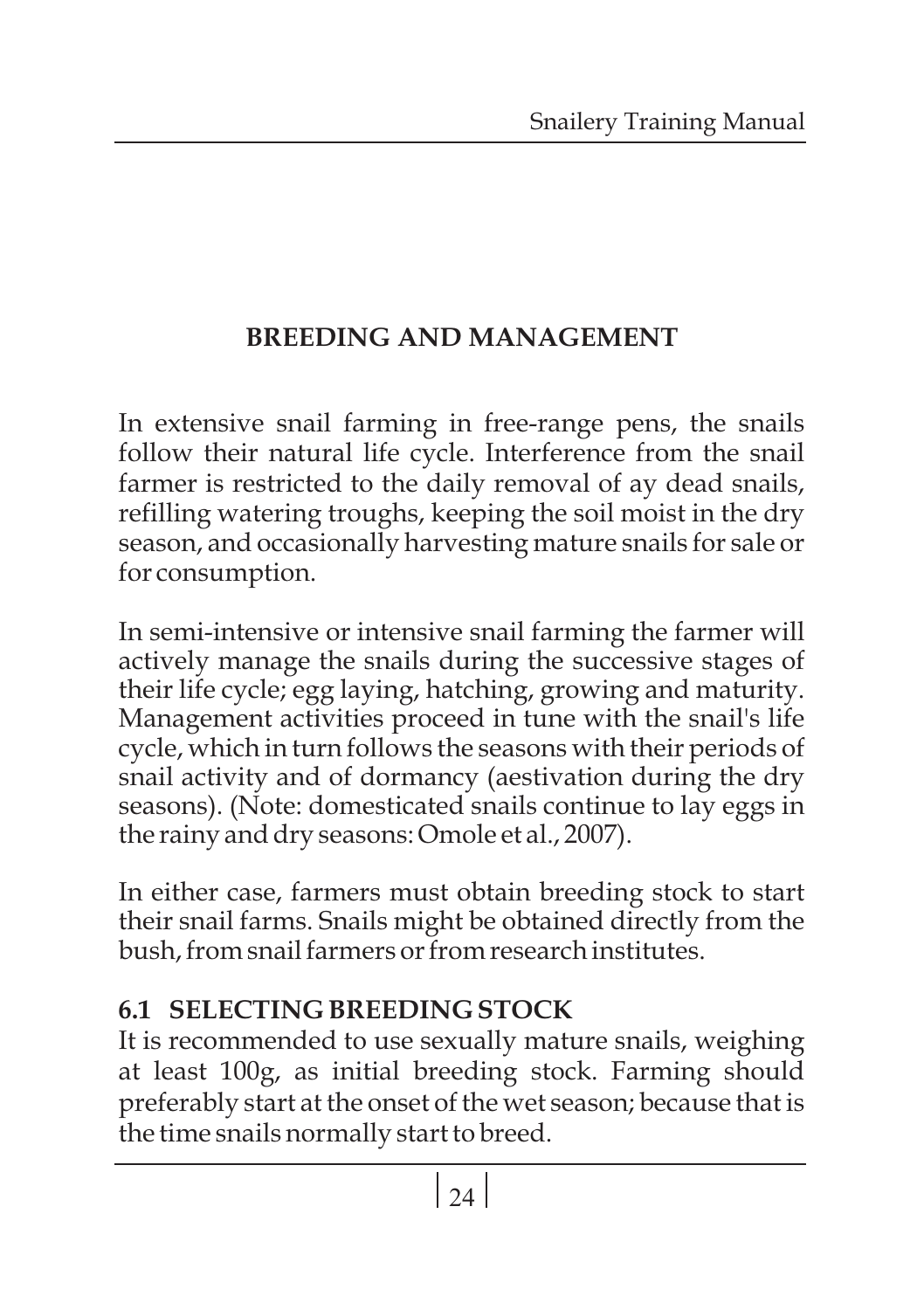Until snail farms become self-sustaining, farmers may have to collect snails from the wild or buy them cheaply in the peak season and fatten them in captivity in the off season. In relatively undisturbed forest areas, snails can be collected on days following rains, snails are active at night and on cloudy or foggy mornings. During the day they tend to keep well hidden, so it is best to collect them at night or early in the morning, when the sun is low and the humidity high.

Farmers purchasing breeding stock from snail gatherers or from the market should expect a fairly high level of mortality as a result of poor handling and adjustment to different foods.

The most reliable way of obtaining parental stock is from known breeders, or from agricultural institutes. Such parent snails might be more expensive than the snails from other sources, but they are better and safer because they have been properly fed and managed from hatching and have not been damaged during collection and subsequent handling. Once the snail farm is established, farmers should select breeding stock from their own snails. Breeding stock must be selected in the wet season preceding aestivation, based on the following attributes;

- Ø Fecundity (expected number of eggs, based on numbers laid in previous seasons)
- Ø Hatchability (percentage of eggs likely to hatch out of the total number laid)
- Ø Establishment rate (percentage of snails likely to survive after hatching
- Ø Growth rate
- Ø Shell strength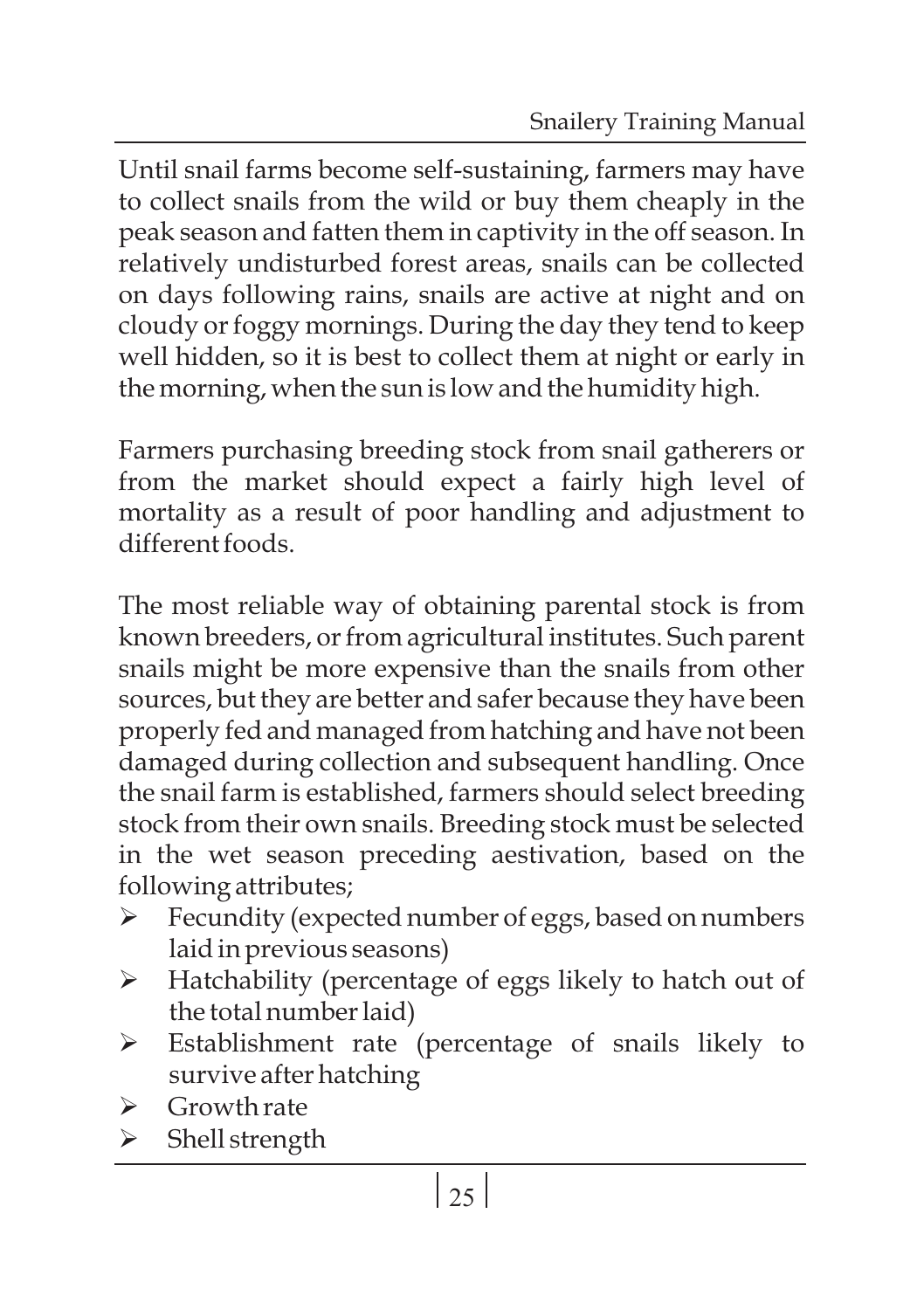Simple records kept by snail farmers can provide the necessary information. As a rule, the fastest growers with the strongest shells should be selected as breeding stock. The stronger its shell, the better the snail is protected against predators.

### **6.2 Nursery**

Snails selected as breeding stock are placed in hutch boxes or trench pens, which must contain feed and water troughs.

Some farmers let snails lay eggs in the grower pens, and then transfer the eggs, and the eggs may be physically damaged during the transfer.

A breeding snail may lay one to three masses (clutches) per season. The number of breeding snails placed in a hutch box depends on the fertility of the group and on the number of young snails required. The latter depends on the pen space available. After egg laying, the parent snails should be returned to their grower pens.



Figure 20. Eggs laid in a hole dug in the soil.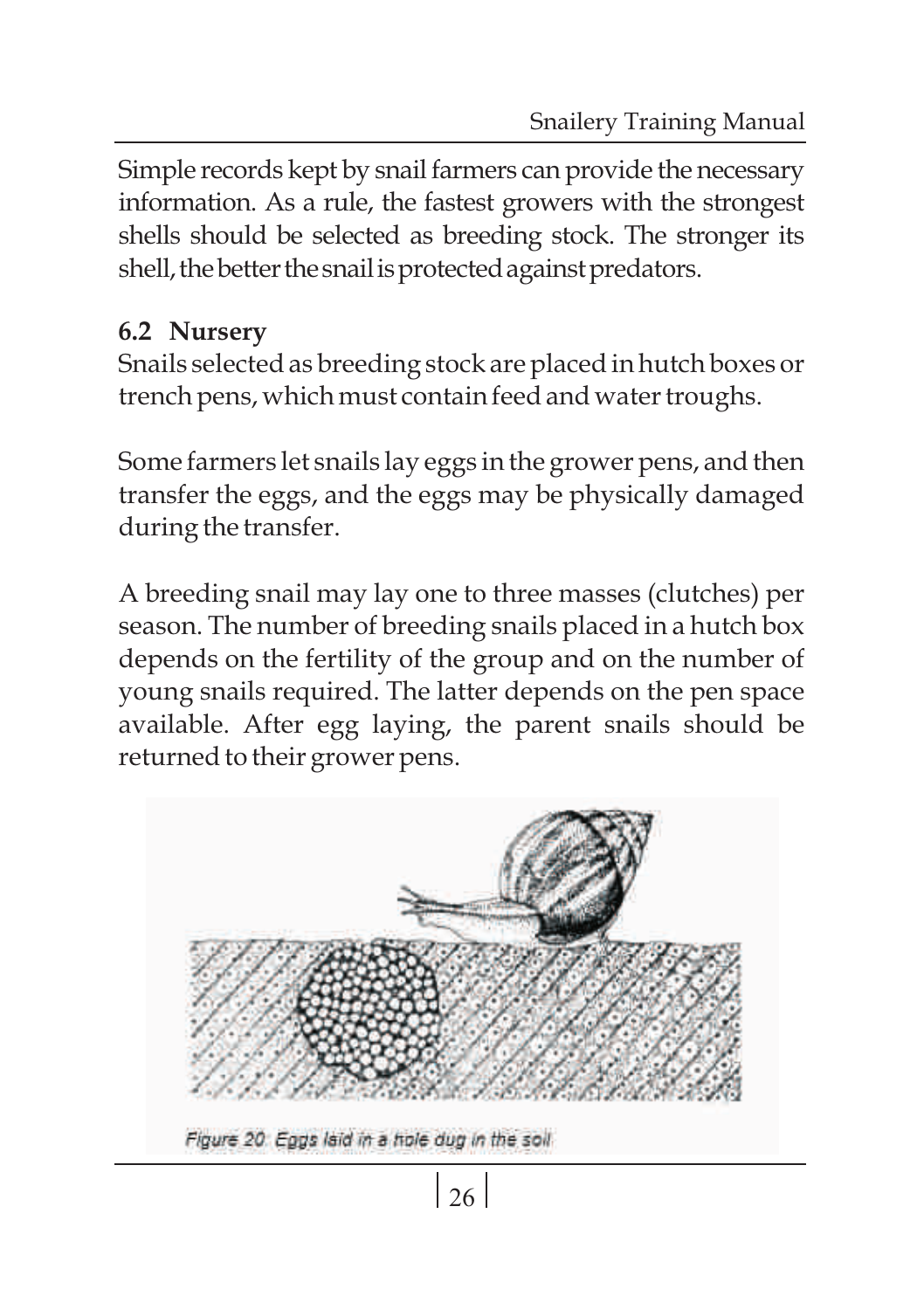### **6.1 Rearing Density**

Density affects the growth and breeding capacity of snails. High density populations tend to grow slowly, develop into smaller adults, and lay fewer clutches of eggs and fewer eggs per clutch. If the snails are very densely packed, they may not breed at all. The accumulating slime suppresses reproduction. Other disadvantages of high density are the high rates of parasitism and ease of transmission of diseases. In terms of snail weight, the recommended density is 1-1.5 kg/  $M^2$ (for A.achatina, this would be about 15 to 25 snails per square metre). It is best to start a snail farm with as low a density as possible. As the farmer becomes more familiar with snail habits with managing the enterprise, the numbers could be increased.

## **6.2 Seasonal Daily Management**

As in any livestock farming operation, good management practices are keys to success.

In semi-intensive or intensive snail farming, farmers keep and care for the hatchlings, growers and breeding snails in separate hutch boxes or pens.

## **Hatchlings**

Hatchlings require more humid conditions than adult snails. They should be fed tender leaves such as pawpaw and or cocoyam, and a calcium supplement for good shell development. The soil in their pens should be kept moist and enough water should be provided. The pens should be fitted with small gauze wire mesh or nylon mesh; otherwise the small snails will escape. Hatchlings and juveniles may be kept at a density of around  $100/\mathrm{m}^2$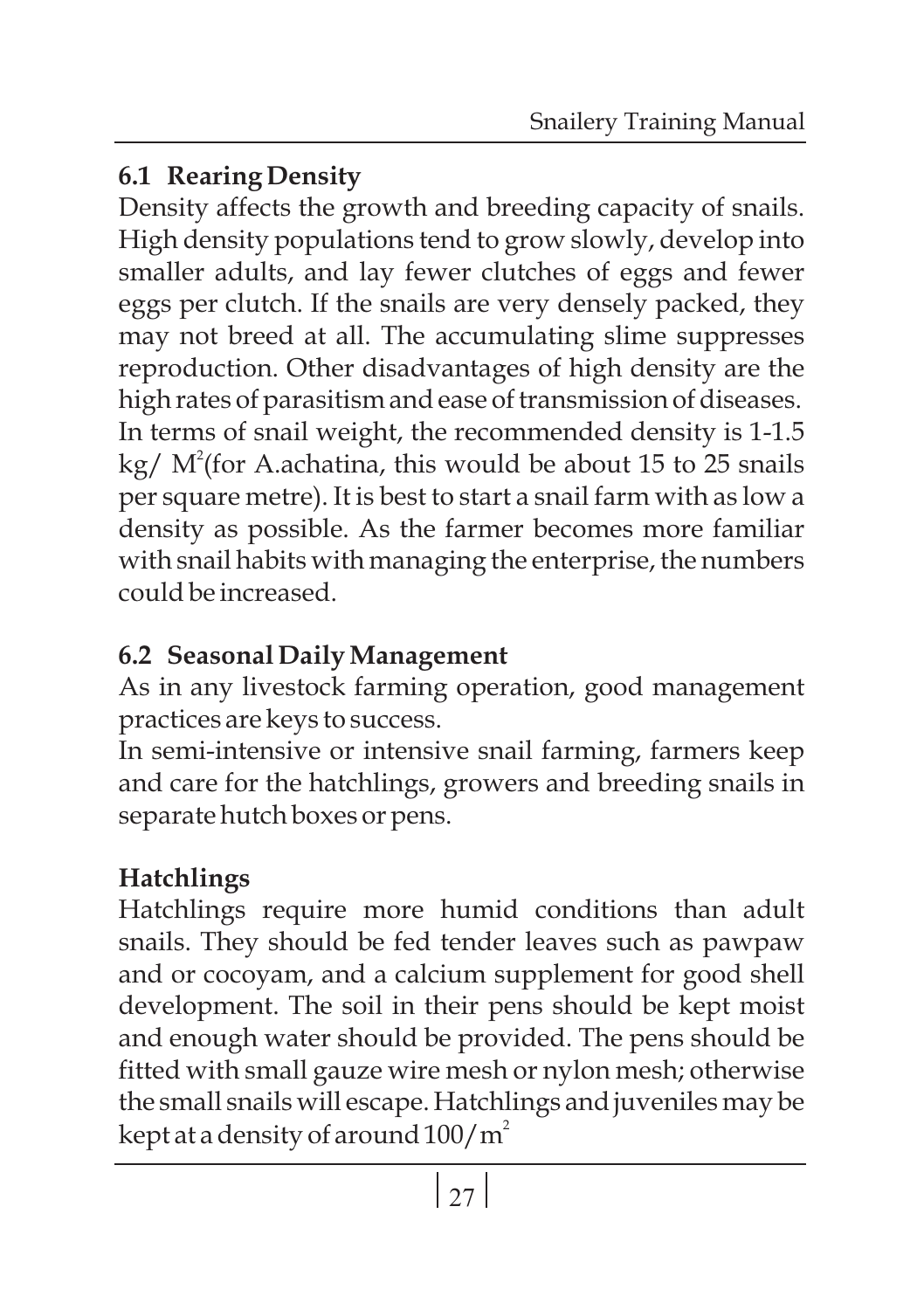## **Growers**

Growers should be transferred to separate pens at around 3 months of age, at a stocking density of 30-40 snails  $/m<sup>2</sup>$ . For fast growth, they might be given compound feed, rich in crude protein, calcium and phosphorus, besides their normal diet.

## **Breeders**

Breeders start to lay eggs at sexual maturity, at age 10 to 12 months. They should be transferred to boxes or pens at a density of 10-15 snails/ $m^2$ . (Note: stocking densities mentioned are indications. The general stocking density guideline of 1-1.5 kg snail/ $m<sup>2</sup>$  should always be kept in mind) soil should be loosened to facilitate egg laying. The breeders ration must be rich in crude protein and calcium any eggs found on the surface must be buried promptly to a depth of 1 to 2 cm. before hatching, the soil on top of the clutches might be loosened or removed to facilitate uniform emergence. To avoid cannibalism, the breeders must be removed to their growing pens soon after the hatchlings emerge. Adults no longer required for breeding are kept in fattening pen until ready for sale or consumption.

Daily management involves several activities:

## **Feeding**

Snails should be fed after sunset. The feed must not be stale or mouldy. Leftovers should be removed the following morning. Water should be replenished.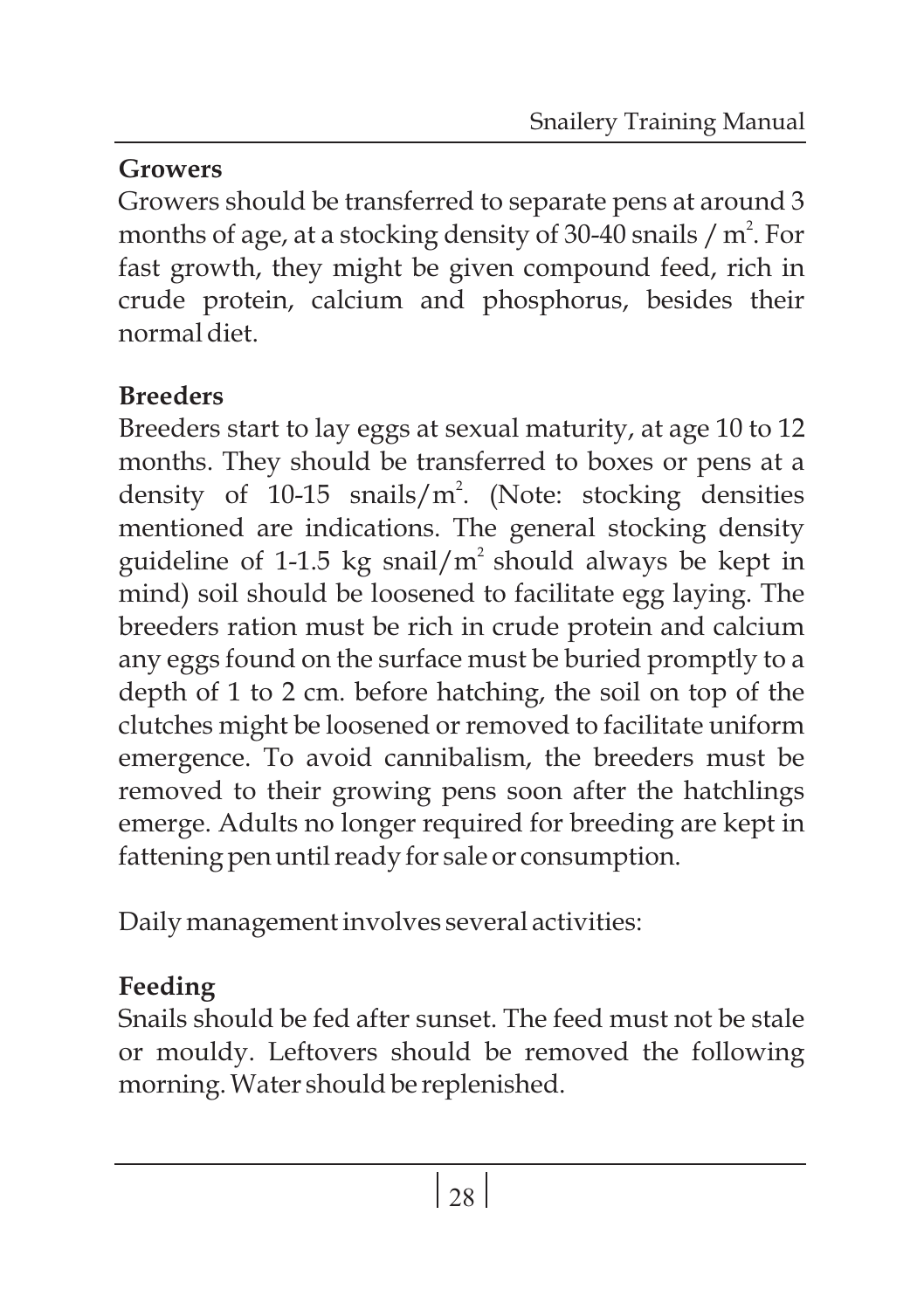## **Housing**

Check whether wire mesh and mosquito netting are intact; repair where necessary. Clean the pens. Keep doors or covers of the snail pens closed and checked.

## **Soil**

Keep the soil moist by mulching and watering if necessary, in the dry season. Change soil in the cages every three months.

## **Hygiene**

Check pens for any dead snails; remove them immediately. Do not use insecticides or herbicides in your snailery. Handle your snails carefully and wash them with clean water weekly.

## **Recording**

Record inputs and output of your snail farm daily. Include your own labour or that of family members, and inputs, like food or repairs to the pens.

## **6.3 Snail farming tools and equipment**

Besides the customary gardening tools (shovel, hoe, rake, cutlass, and broom), the following equipment and tools are needed in successful snail farming.

- Ø Small weighing scale, for weighing snails and formulated feed.
- Ø Measuring tape, for measuring pens and snails
- > Hand trowel, for digging in and cleaning out the pens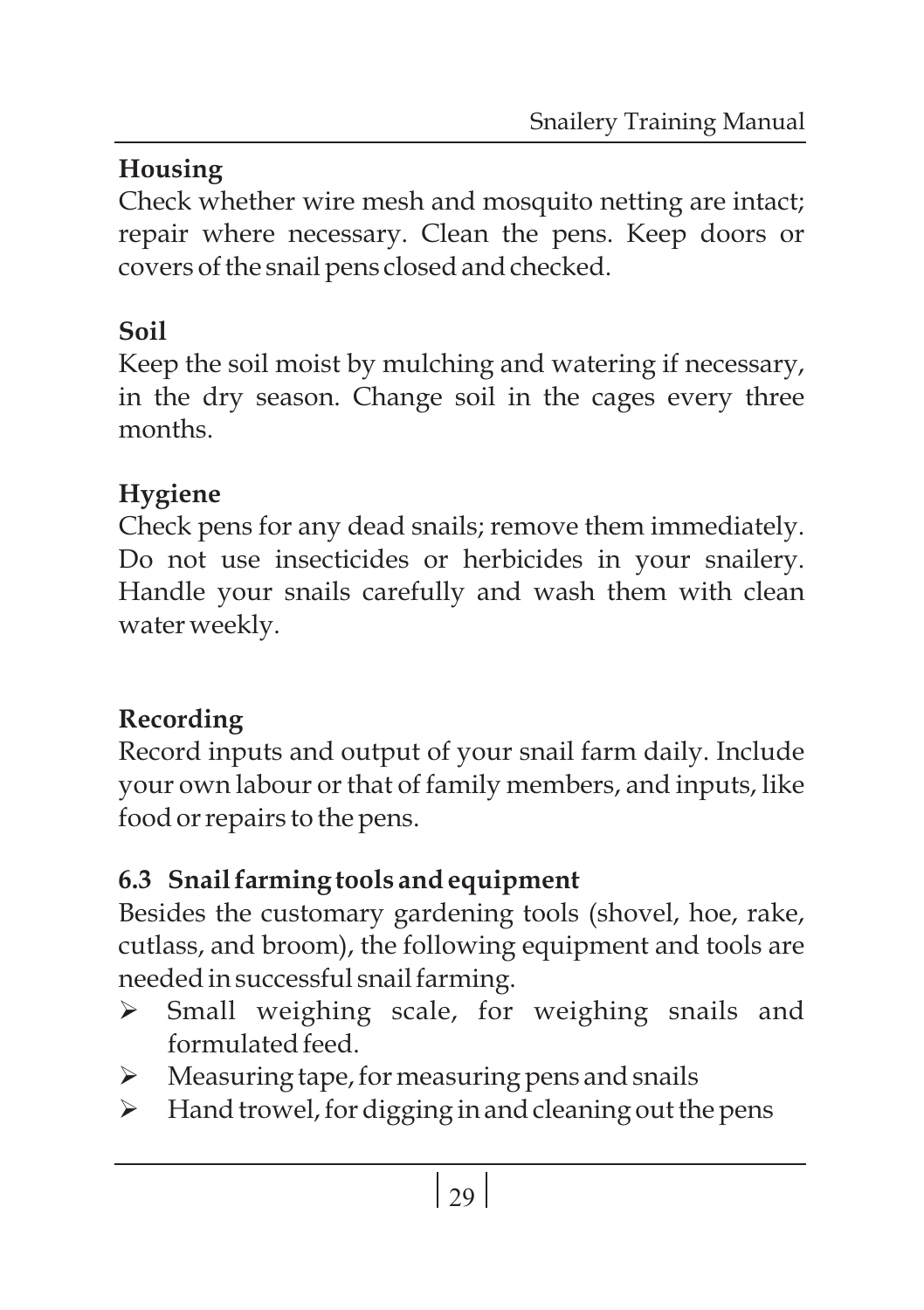- $\triangleright$  Cooking drum for treating soil
- Ø Ash for pen treatment
- Ø Calcium carbonate
- Ø Neem leave, moringa leave, bitterleave
- Ø Water container and watering can for keeping the soil moist and refilling water troughs
- Ø Water and feeding troughs or dishes
- Ø Most important: a notebook, for carefully recording inputs (eg, labour, materials and feed) and output of the snail farming venture.

### **6.5 Factors aiding proper incubation and good hatching**

- **1. Good soil: (**Most loamy or slightly loamy sandy soil).
- 2. Incubator should be kept in a cool dry place (Direct sun or rain should not touch it).
- 3. Do not water it more than once every five days at most; except you discover the soil to be dry during routine inspection. (do not add water, sprinkle water on the leaves on the surface).
- 4. Monitor the soil to ensure it is neither too dry nor too wet. (the soil should be moist)
- 5. Do not expose egg on the surface of the soil; completely bury the eggs
- 6. Endeavour to have mulching materials on the topsoil
- 7. Incubator should have a cover or light net material as covering. (Perforate the lid with little nail to allow air into your incubator).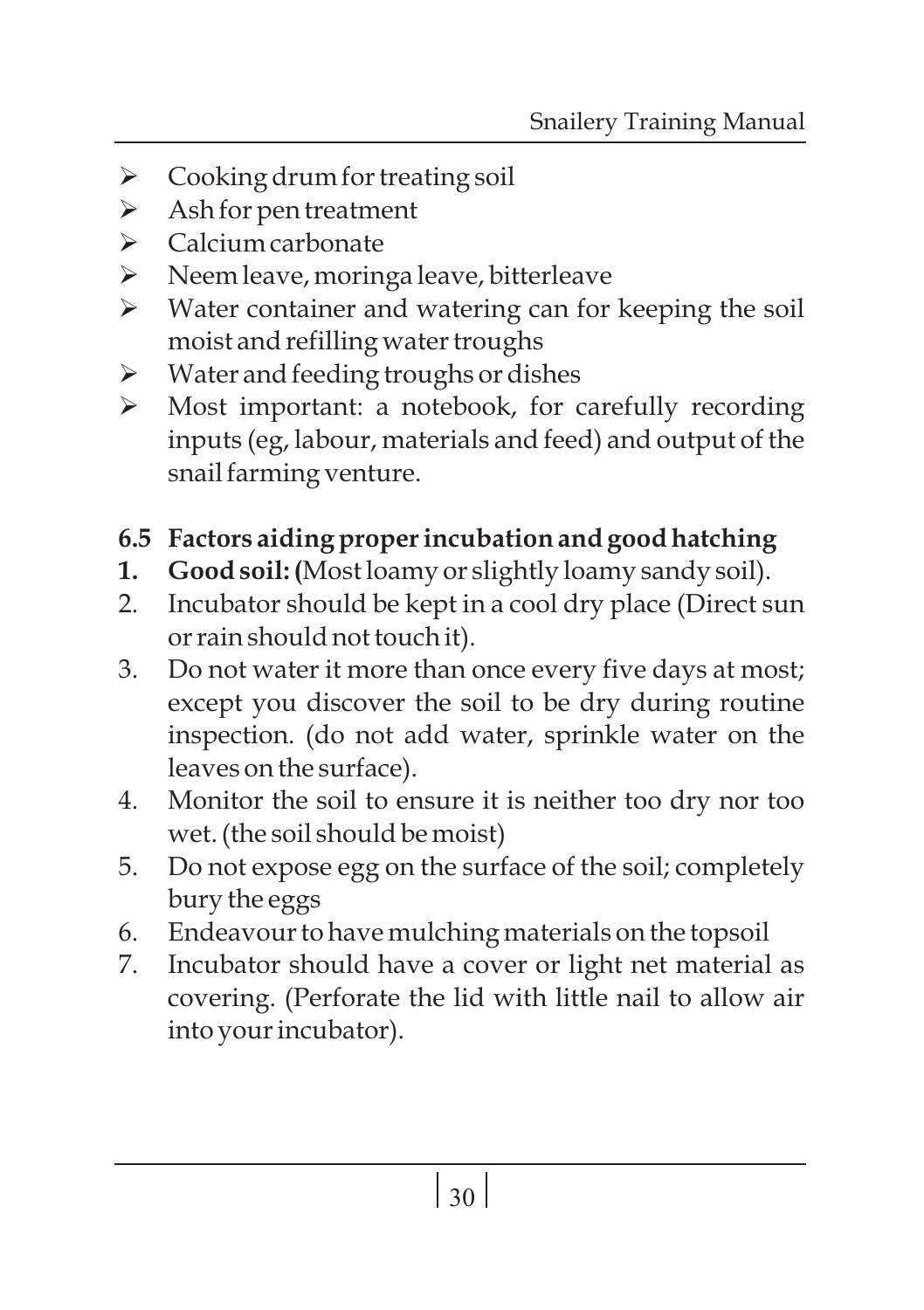### **PREDATORS**

The major predators a snail farmer may have to deal with are field mice, rats and shrews, frogs and toads, thrushes, cows and domesticated birds such as ducks and turkeys, lizards and snakes, millipedes and centipedes. The frogs tend to take only the young snails, while the reptiles eat both eggs and snails of all ages.

In areas with high bird predation, it is necessary to place cover nets over the pens. Keeping some of the other predators out may require building fences around the pens. The fences should be between 15 and 30 cm high and dug well into the ground. It is also advisable to set baits or traps outside the snail farm area.

Leftover food should be removed daily from pens because some predators, particularly rats and field mice, are attracted by the uneaten food. These predators can decimate a farm in a few days.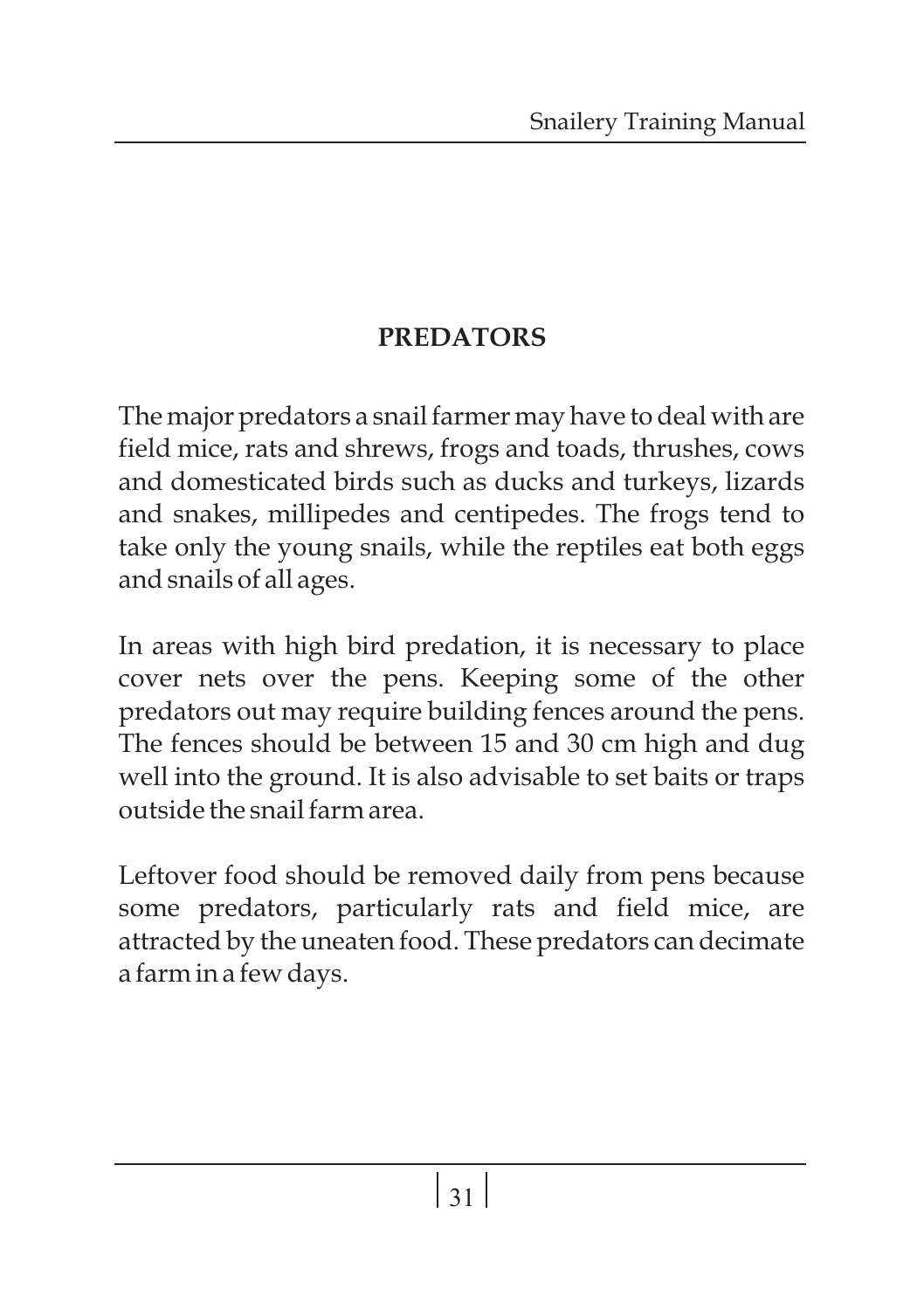

However, the main predators are humans looking for a nutritious meal at the snail farmers expense. Snail farmers must introduce any legal measures they consider necessary to protect the farm against poachers.

### **7.2 Parasites**

The major parasite on snails was found to be a fly, Alluaudihella flavicornis. This species belongs to the same family as the housefly and the adult resembles the adult housefly.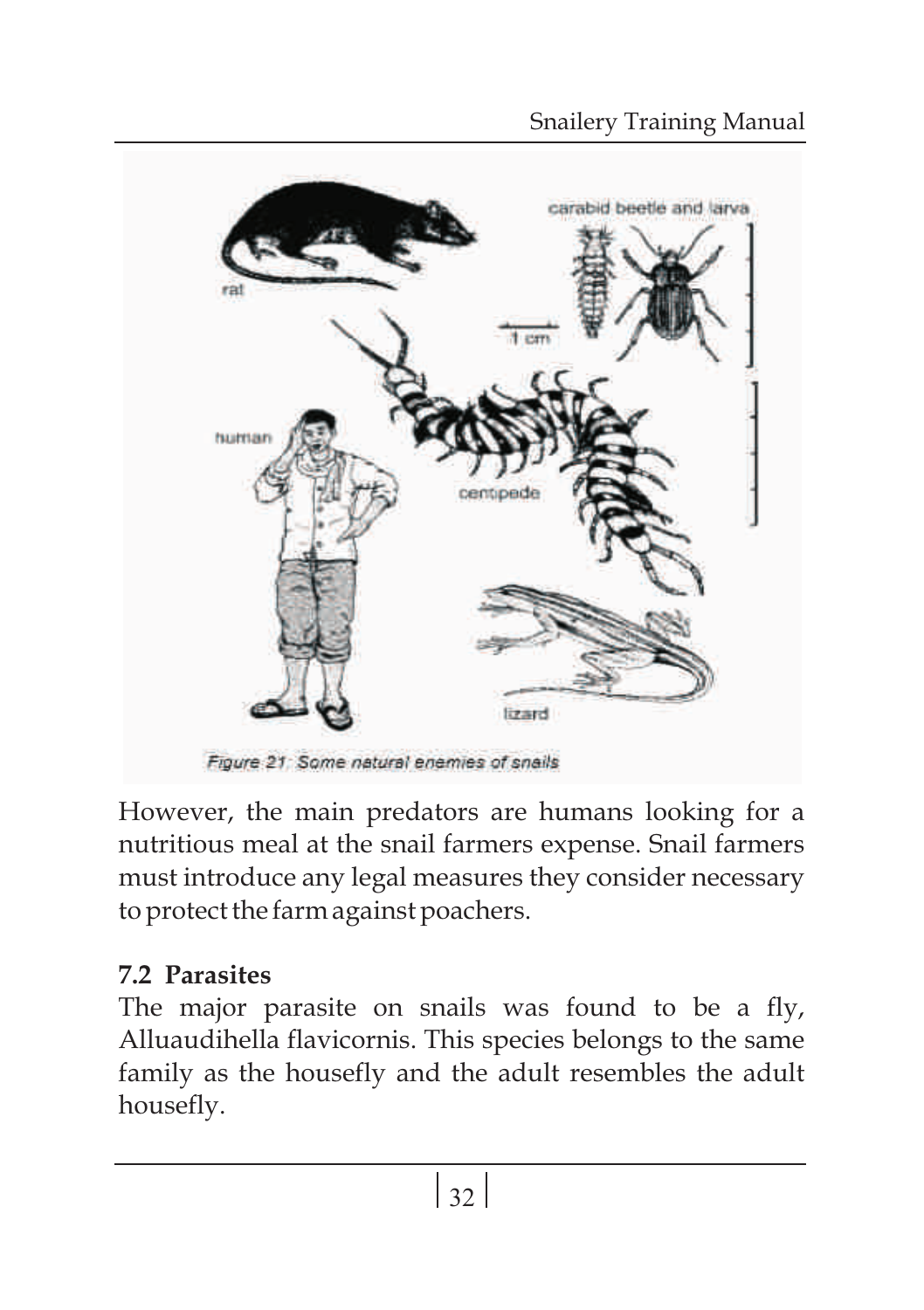A.flavicornis lays 20-40 eggs in the snail shell or on the snail. The eggs hatch in about one week and the small, creamcoloured worms start feeding on or in the body tissue. They feed until the body is reduced to a putrefying mass, and then pupate within the shell. After a 10-day incubation period, the adults emerge. The best protection against these flies is to cover the pens with nylon mesh.



Ectoparasitic mites are sometimes found on the snails in hutch boxes. They seem to be secondary parasites, usually occurring on inactive snails.

Some nematodes are known to attack European species of edible snails. However, there are no known reports of nematodes parasitizing A.achatina.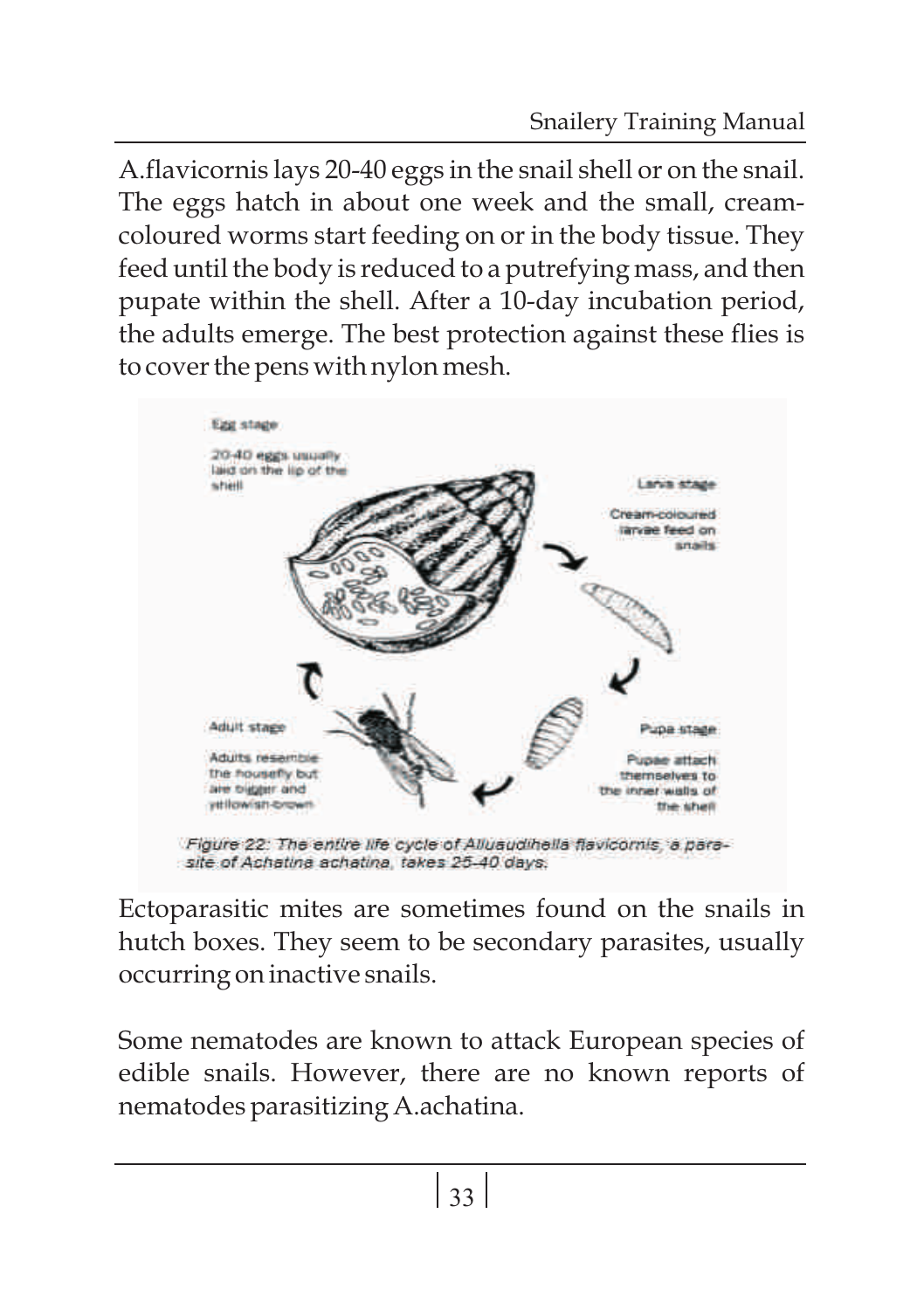### **7.3 Diseases**

Little is known of the diseases which attack A.achatina in West Africa. As snail farming increases in popularity, more research will probably focus on this area. The main disease that has been reported to date is fungal disease, spread through physical contact by the snails licking slime from each other's bodies.

The two major diseases affecting European species may also affect African species, because the organisms that cause these diseases do occur in the natural range of A.achatina. the first is a bacterial disease, caused by Pseudomonas, it leads to intestinal infections that may spread rapidly amongst dense snail populations. The second disease is caused by the fungus Fusarium, which parasites the eggs of Helix aspersa. The affected eggs turn reddish-brown and development stops. This disease is commonly referred to as 'rosy eggs disease'.

Basic hygiene prevents the spread of diseases. Pens should be cleaned out regularly to remove excreta and uneaten food, as well as any other decaying matter that may serve as substrate for pathogenic organisms. It is also advisable to sterilise the soil in hutch boxes by steaming or heating every time they are being prepared for a new batch of egg clutches (i.e. when the breeders are transferred to the boxes for egg laying).

# **Soil and Snail treatment**

Snail business is lucrative however, it could be challenging when mortality strikes.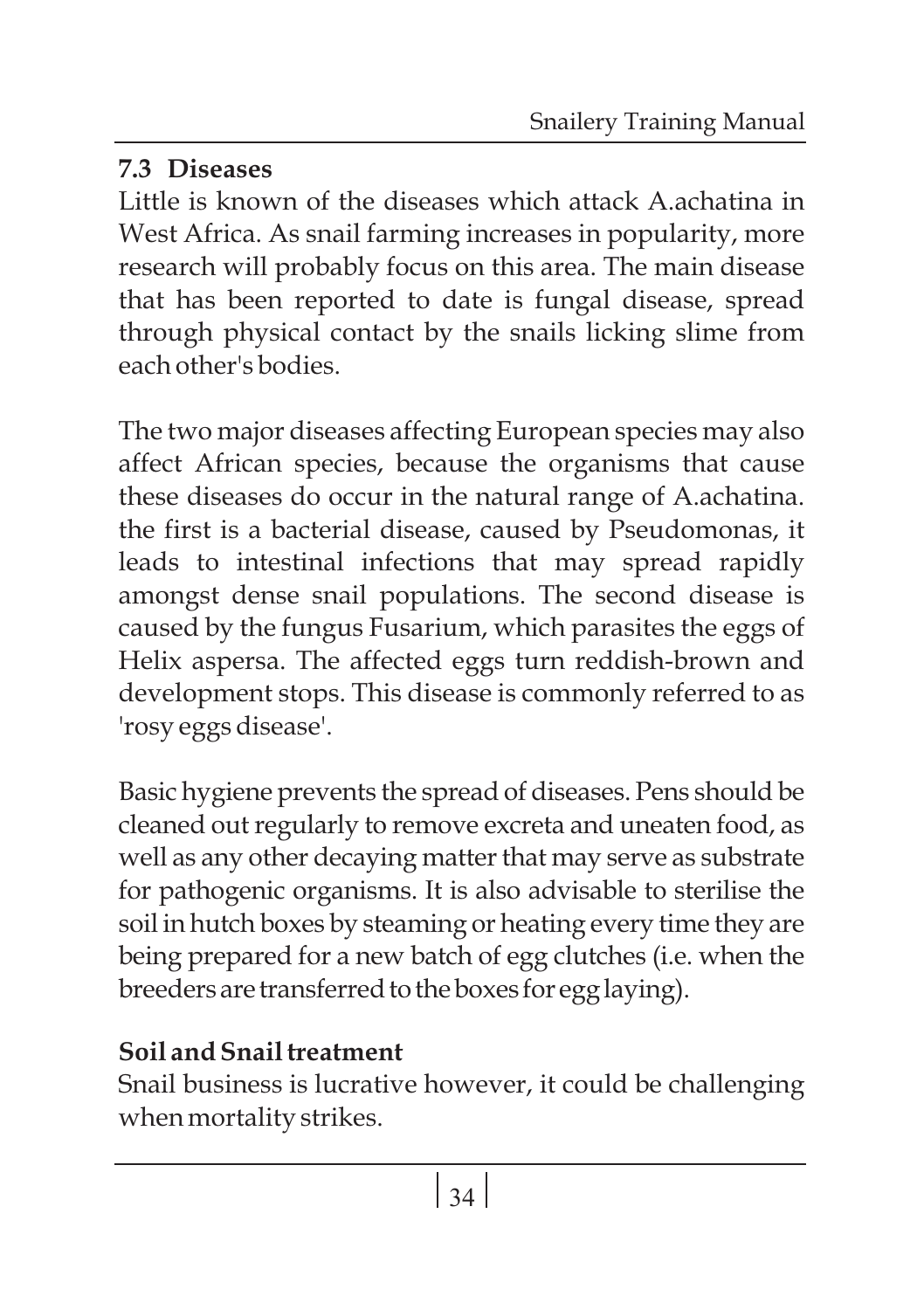There are few biological means of preventing diseases in

·snailery as well as treating sick snails. They are **Soil treatment**: this entails hitting of the soil to extreme temperature either by exposing it to direct sunlight or by hitting it up on fire.

This helps in getting rid of the disease-causing microbes hidden on the soil.



\*Picture showing soil treatment by hitting with fire\*

Another means of soil treatment is by mixing the soil with wood ash and or calcium carbonate, this is aimed at increasing the calcium content of the soil, as well as getting rid of the fungi carrying organisms present in the soil.

\*picture below showing soil treatment by mixing with wood ash and calcium carbonate\*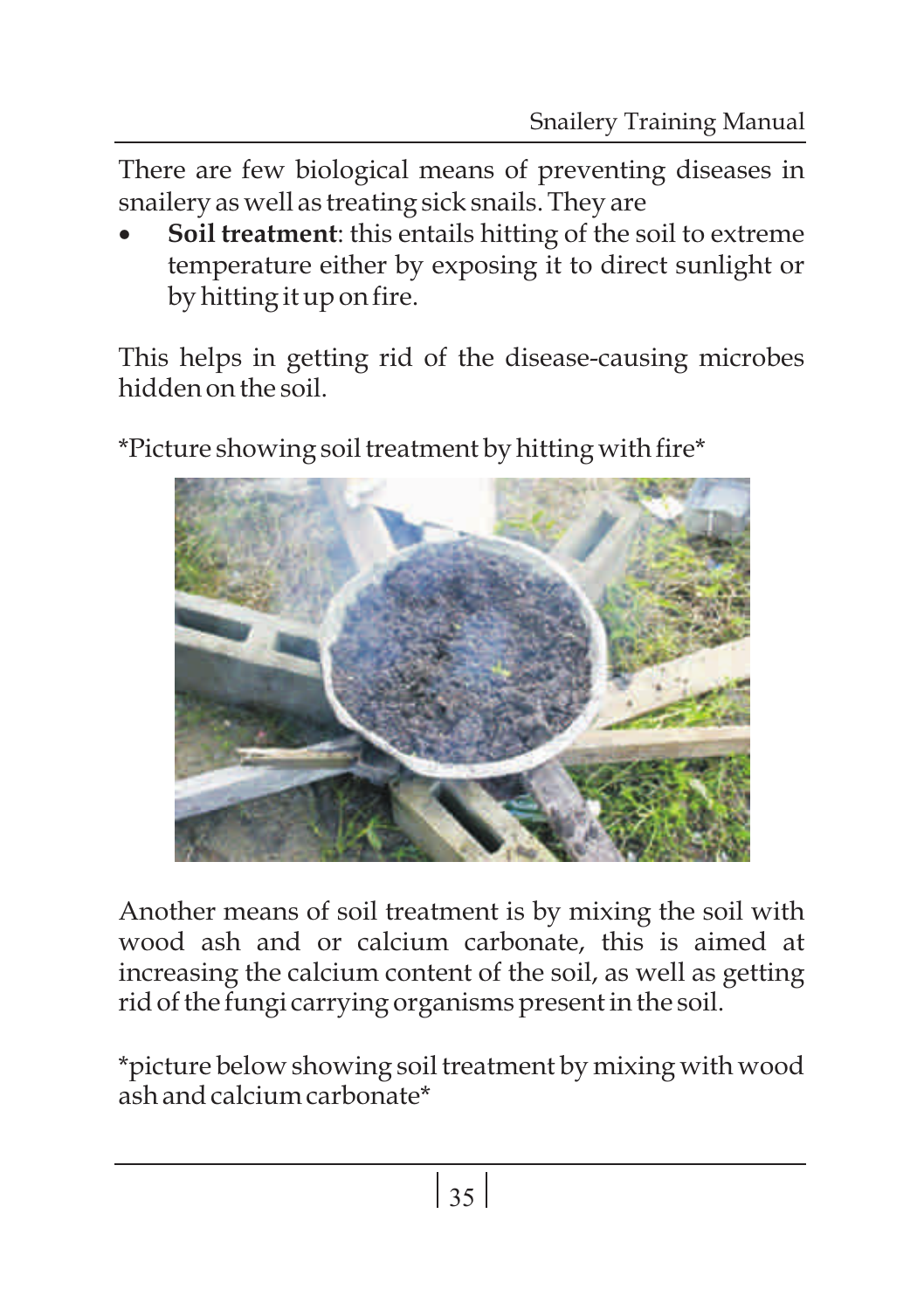### Snailery Training Manual



### **Treatment of snails**

Snails can be treated using moringa or neem leave.

The moringa leave and or neem leave is either boiled with water or pounded and the juice mixed in a water solution and used to bath the snails.

\*Picture showingSnailtreatment,usingneemleave solution\*

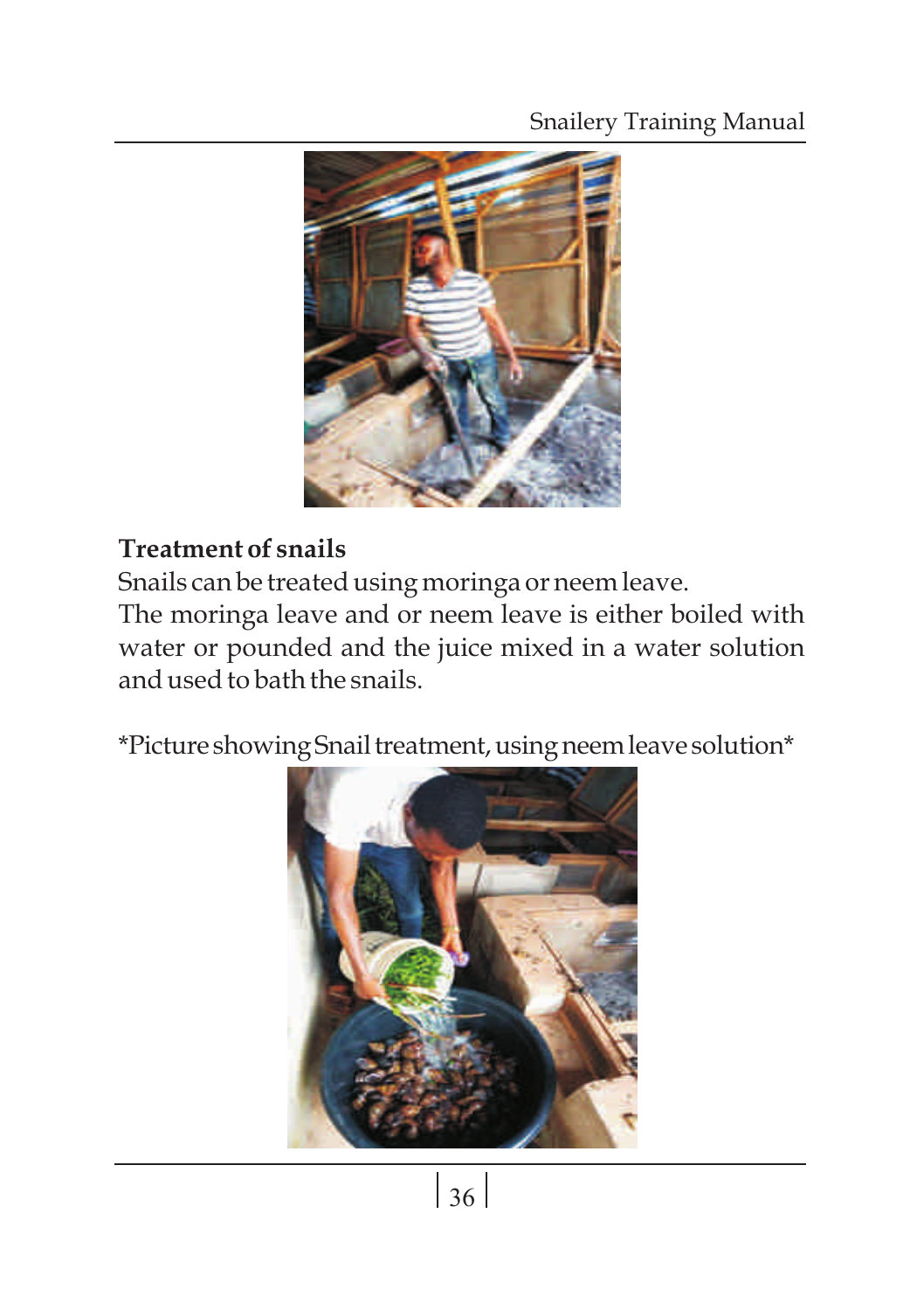### **PROCESSING AND CONSUMPTION OF SNAIL MEAT**

### **8.1 Processing Harvesting and storage**

The age and size at which snails should be collected from the snailery obviously depends on the farming objective: whether the snails are grown for personal use or for the market. Snails grown for personal use can be harvested according to the farmer's needs; whereas customer preferences dictate the optimum size and consequently age of snails harvested for the market. Snails usually need to grow for at least one year to reach their proper size and weight. It is recommended to harvest snails by the time they reach two years, because after this age their rate of growth slows down.

Snails are picked by hand, at nightfall, when they become active and are easier to find and collect. They need to be put carefully into a basket, box, crate or sack, to avoid damaging the shell, which would lower their market value. Never put more than 10 kg snails together in whatever storage receptacle you use to avoid cracking or crushing the shells in the lower layers.

Snails, whether for household consumption or for the market, can be stored safely for up to 6 – 8 weeks in a box or crate, if you do not want to collect them daily. First put a 5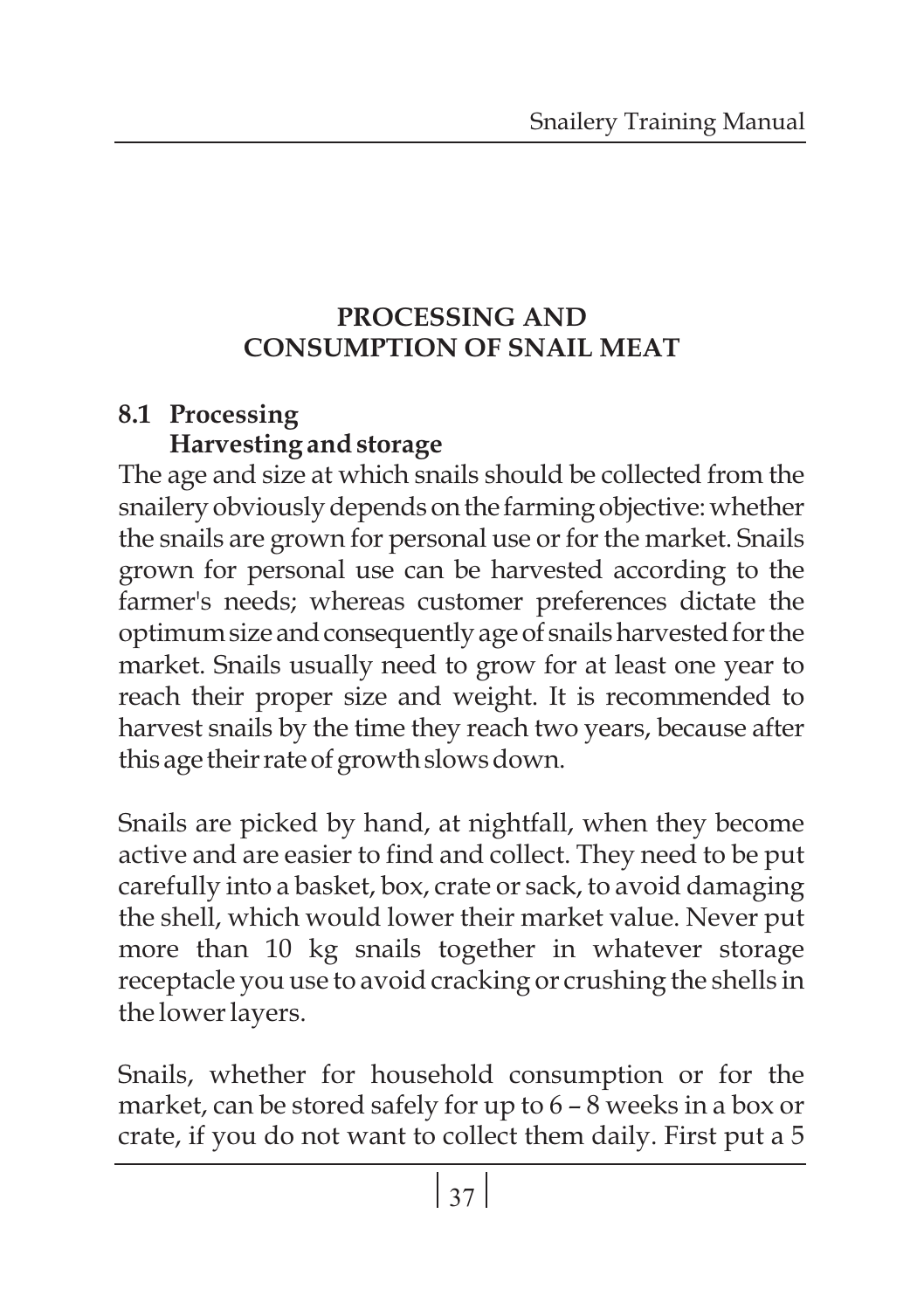cm layer of sawdust or finely cut corncob leaves on the bottom of the box; place over this a layer of snails, then another 3 cm layer of sawdust. And so on, ending with a covering layer. The box should be kept in a cool, shaded place, well protected from predators and poachers.

Snails can be transported to the market in baskets, boxes or sacks, but always take care not to damage them by putting too many together on top of each other max. 10 kg).

### **Processing**

Freshly gathered snails have just eaten (except if collected when aestivating or hibernating). They can be used directly, but all faeces and dirt must be removed in the kitchen. It is easier and more hygienic to have them defecate before use. Store them in a basket or sack in a cool, shaded place without food for four days, to enable them to discharge all ailments in their intestinal tract. They are now ready for washing, boiling and dressing.



Locally made device from oil drum, processing snails through drying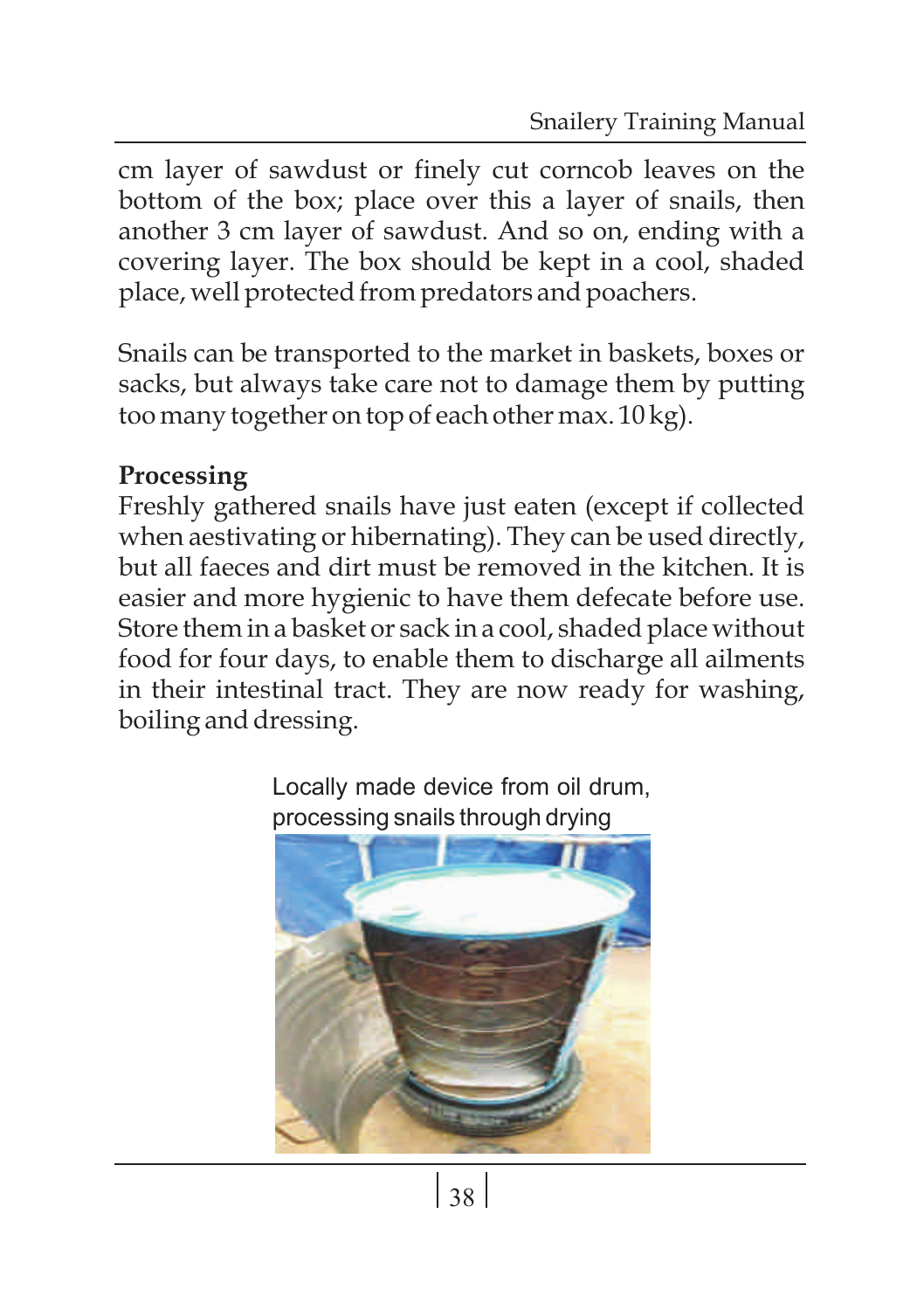## **Washing**

Put snails in a bucket with water, adding some salt, or alum. Lemon or lime juice can be used as an alternative. Soon, the snails will start to discharge their slime: a milky, whitish liquid. Throw away the water and repeat the washing procedure until the water remains clear.

\*Picture below showing a washed snail\*



## **Boiling**

After washing, put snails into boiling water, again adding either of salt, alum, or lime or lemon juice, and boil thoroughly for at least 5 minutes. Achatina fulica (but possibly the other GALS specie as well) is reported to be an intermediate vector of the Rat Lungworm and other diseases potentially lethal to humans. Improperly cooked Achatina fulica meat may act as a major source of human infection in places where it is commonly eaten by people without proper washing, thus proper washing is essential.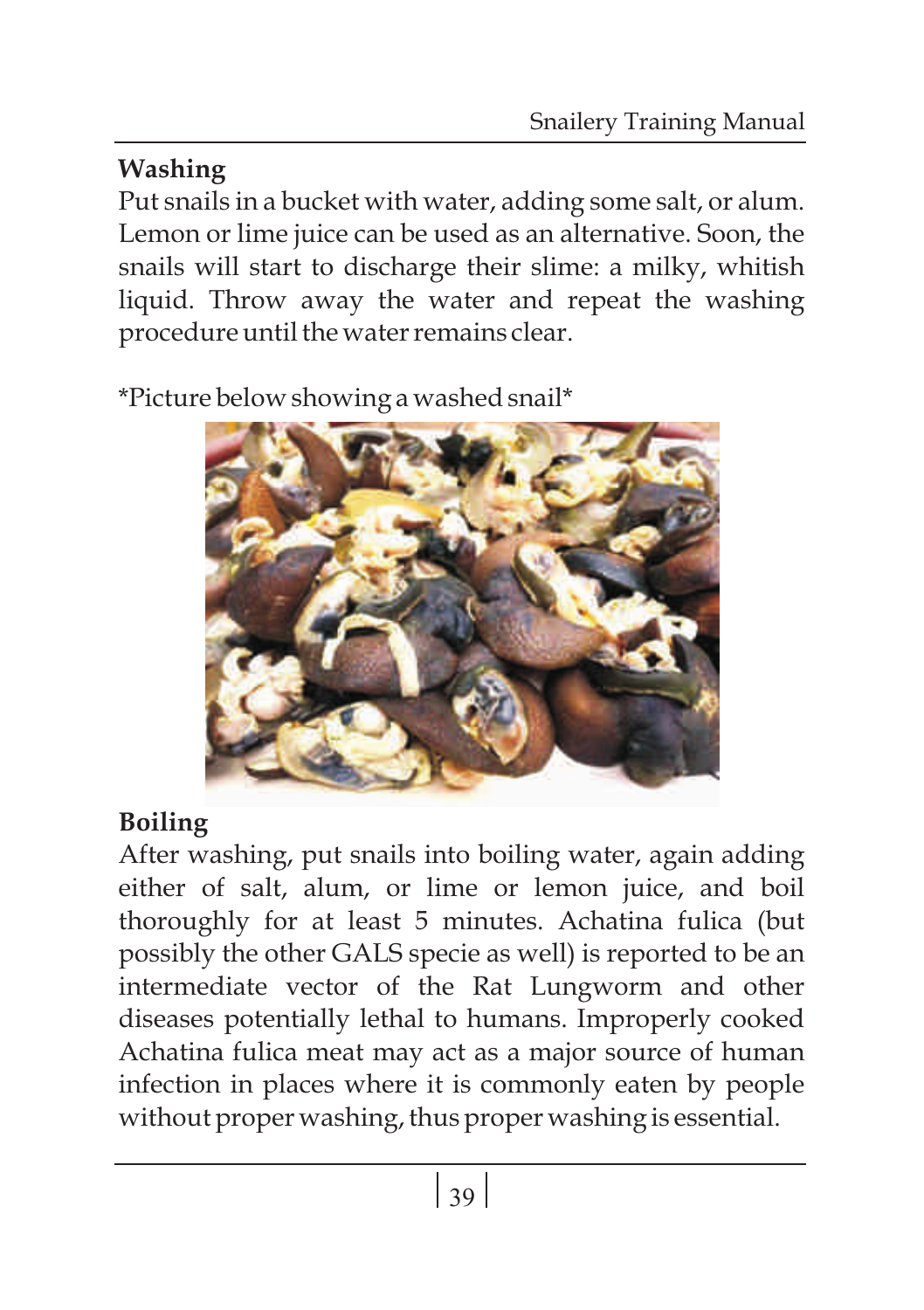## **Dressing**

Extract the snail from its shell, draining off the body fluid or haemolymph (unless local recipes call for its use), remove the viscera (heart, stomach, kidney, liver, intestines) and cut off the head, the meat is now ready for boiling, stewing, frying or whatever cooking technique your local snail recipe book calls for.

\*Picturebelowshowingadressedandfrozenprocessedsnail\*



## **8.1 Consumption Composition and nutritive value**

The data provided below originate from Nigerian studies of the GALS species Archachatina marginata. It can only be assumed that the composition and nutritive value of the two GALS species discussed in this manual are more or less the same.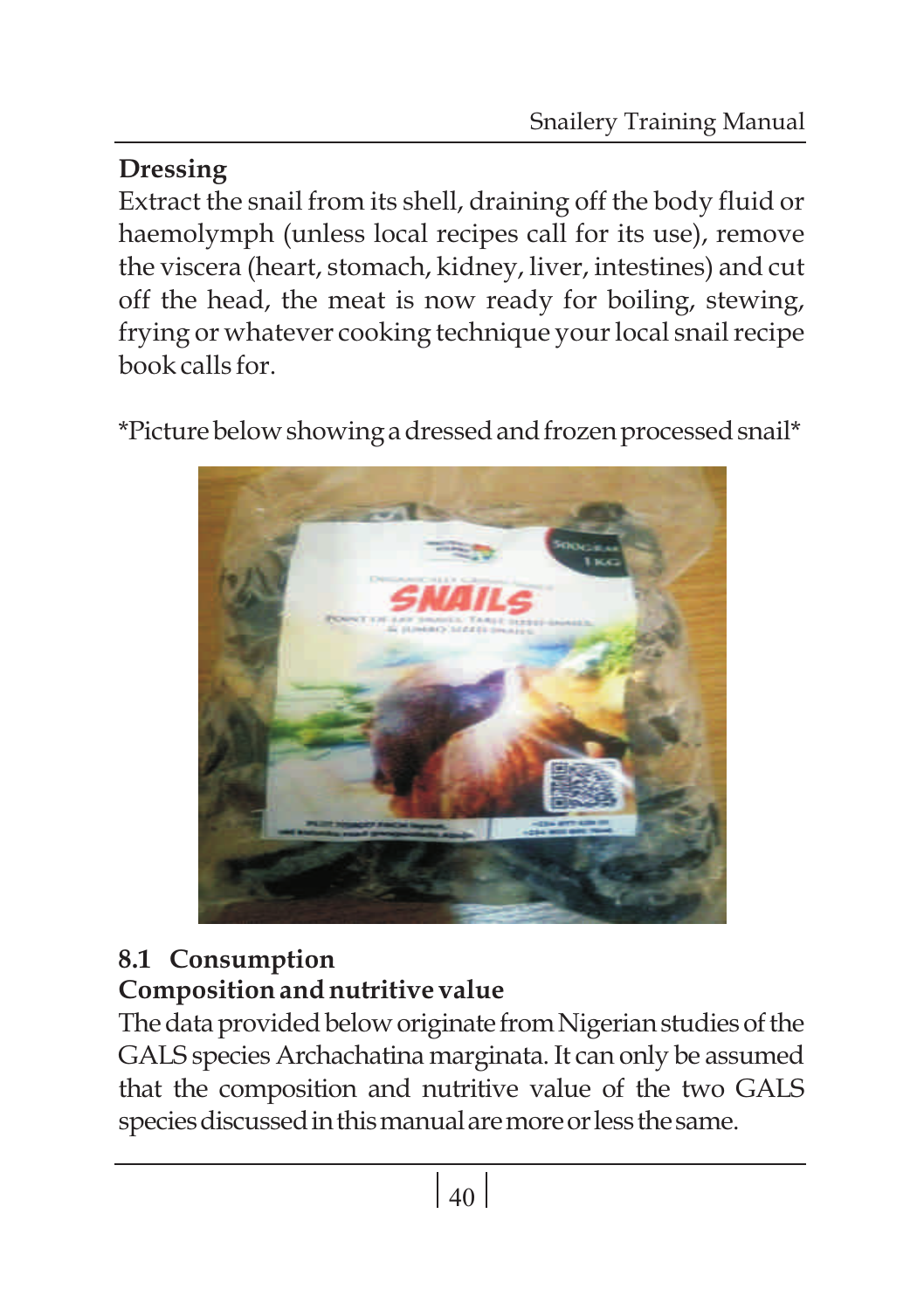### Table 2: Approximate dressing percentage of Archachatina marginata

| Total live weight of snail | 100% |                        |
|----------------------------|------|------------------------|
| Meat                       | 40%  | The edible foot of the |
|                            |      | snail                  |
| Shell                      | 30%  |                        |
| Viscera                    | 17%  |                        |
| Body fluid                 | 13%  | (haemolymph)           |

Table 3: Approximate carcass composition (including moisture)

| Crude protein | $60 - 80\%$   | Depending on diet of the<br>snails |
|---------------|---------------|------------------------------------|
| Fat           | $1.3 - 1.7\%$ |                                    |
| Ash           | $1.3 - 1.4\%$ |                                    |

As far as protein is concerned, snail meat compares well with traditional sources of protein like chicken meat, pork or beef.

A Nigerian study on mineral composition of snail flesh showed that values of iron, magnesium, calcium, potassium and sodium were co-pollution- were not detected. Snail meat complements the minor and trace elements required for proper growth and development in humans, so it is recommended for regular consumption.

#### **Palatability**

In Nigeria, Achatina achatina is considered the most prized specie for consumption, followed by Archachatina marginata and Achatina fulica, in order of preference.

Several sources mention Achatina fulica as being slightly inferior to the edible European snails because it is 'rubbery' and often 'swampy tasting'. However, when highly flavoured with garlic, chopped and stuffed into shells of the genuine escargot, most people eating the Achatina fulica snails are easily effectively deceived.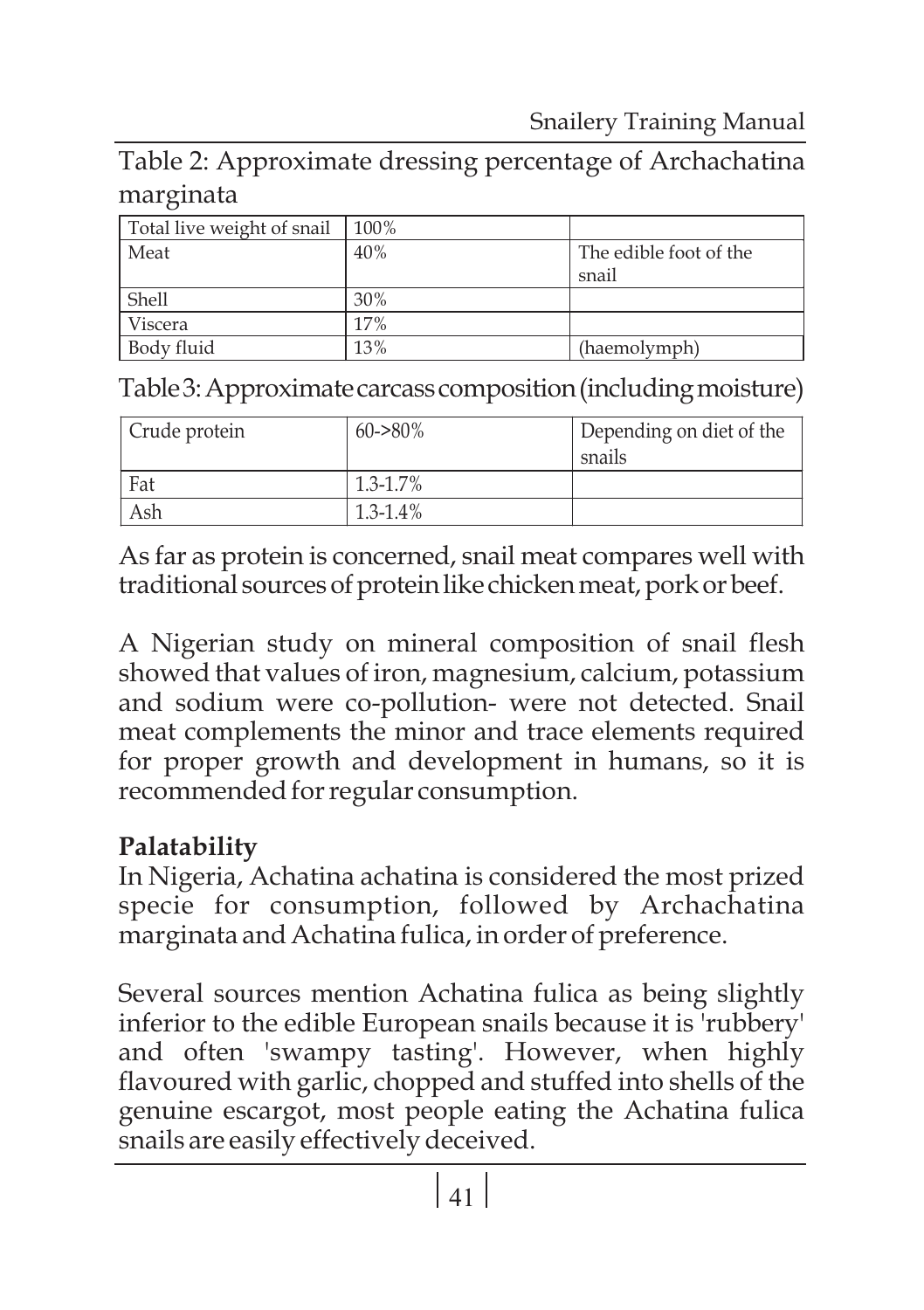### **MARKETS**

### **8.1 Local markets**

In the high-altitude forest areas of West Africa, particularly in Ghana, Nigeria and Cotedvoire, snail meat forms a substantial part of the meat in the diet of the local people. Snails are gathered in the wild, packed into bags, wooden crates or baskets and transported to selling points along main roads or urban centres.

In urban areas, the gatherers may sell the snails directly to consumers or to wholesale traders or retailers. Snails can be smoked and stored for sale during the off season (November to March) when prices are highest.

Snails may take up two years to reach the size that meets local consumer preferences. The marketable size required for export is slightly smaller.

In some areas of West Africa, snail meat has never been part of the local diet in the predominantly Muslim northern areas of West Africa, snail meat is not consumed, for religious and cultural reasons.

## **Snail products**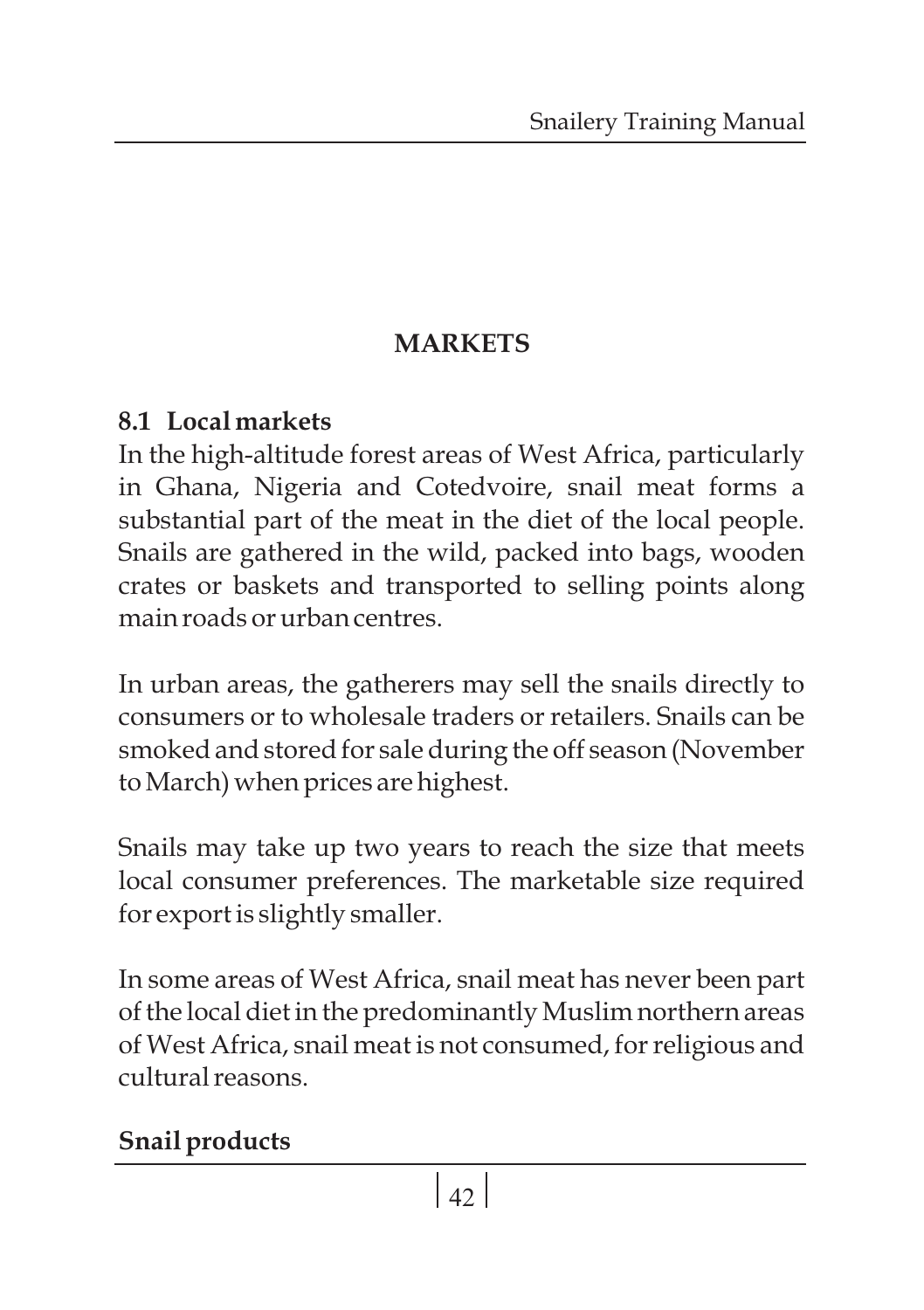Crushed snail shells may be applied in chicken feed or in liming to improve the quality of acidic (fishpond) soils. However, do not forget that your snail feed must contain enough calcium to enable the snails to develop sturdy shells. Processed snail meat

Fresh snail meat can be processed, for storage or marketing, ·in several ways;

- At farm level, it can be smoke-dried for sale in the off season when prices are traditionally higher.
- ·season when prices are traditionally higher. Snail meat can be frozen or canned, for sale to domestic or export markets. This type of processing requires investments on a scale that is (probably) beyond the means of the individual snail farmer, though it might be
- ·undertaken by strong prosperous farmers cooperatives. On-farm processing of snail meat into locally wellreceived, tasty dishes, for sale at your own roadside shop or to nearby restaurants, may be another way of adding value to snail farm products. Obviously, you should abide by local sanitary regulations when starting and running a snail meat kitchen.

## **8.2 Export markets**

France plays a central role in the growing international trade in snails. Some of the snails imported into France are processed and exported to other European countries or to North America, especially to the USA, which imports hundreds of millions of US dollars' worth of snail meat annually. Other important markets are Germany, Belgium, Netherlands, Canada, Switzerland, Japan, Sweden, Austria, Denmark and South Africa.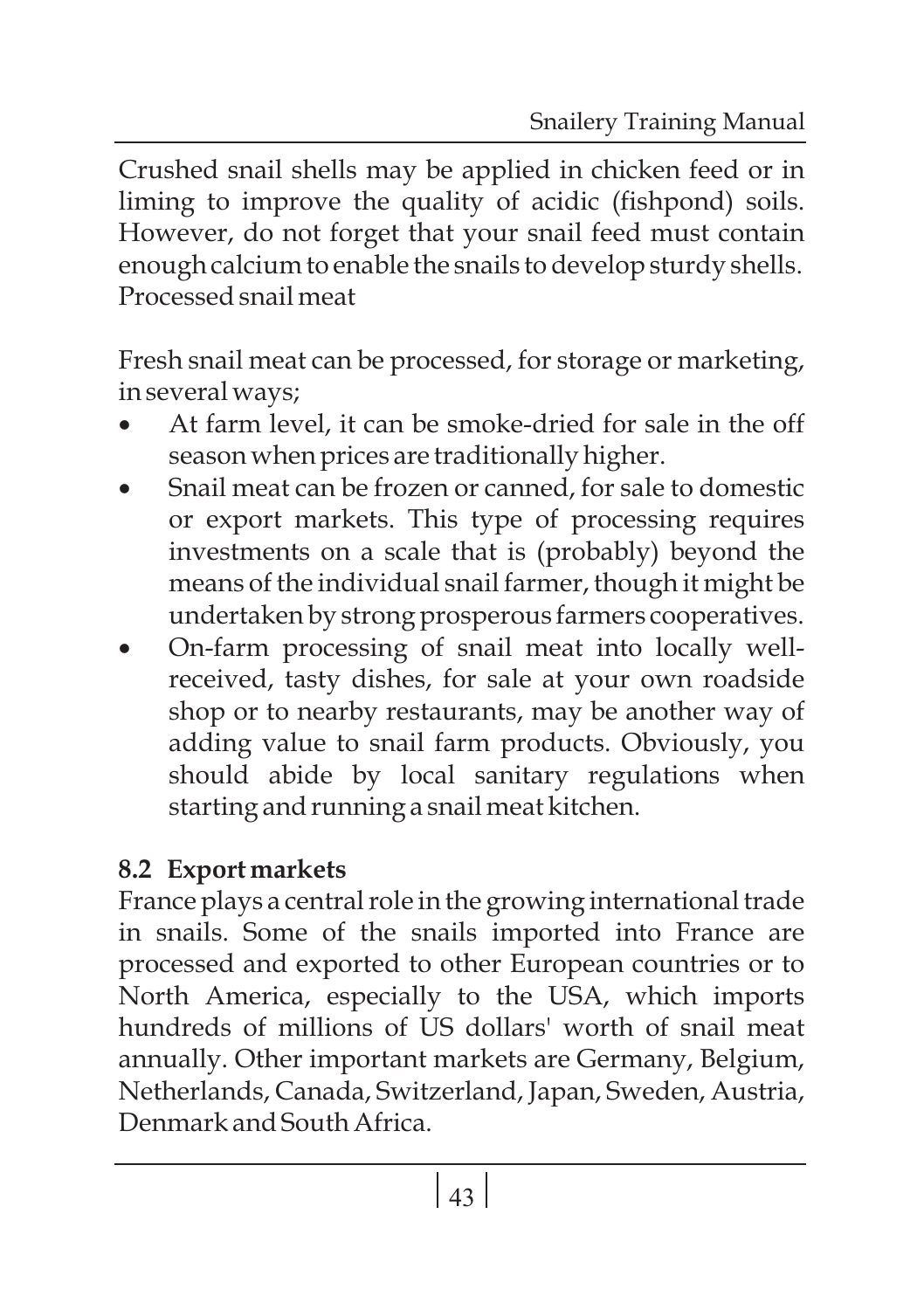Among the major suppliers to these markets are Greece, Turkey, Romania, Algeria, Tunisia, as well as Taiwan, Thailand and China. Most countries supply the European snail species Helix aspersa, H. pomatia and H. lucorum, while the Asian countries supply Achatina fulica. The snails are supplied fresh, frozen or canned. The African species fetch about one third of the price of the European species. This is mainly because, compared to the European species, the meat of the African species is rather rubbery and the shell less suitable for presenting the final product. European consumers generally prefer snails served in the shell.

However, studies by the Ministry of Agriculture, Fisheries and food in the United Kingdom have shown that juvenile A.achatina snails are meatier and more tender than the more favoured European species. It is hoped that this finding will increase demand for the African species. For West African producers, this might mean not only a bigger market for their product but also reduced cost of production because of the shorter growing period required (for the snails to reach the size preferred by consumers). However, it will take some time before the long-standing prejudices in continental Europe against the African Snail species are overcome.

Export markets clearly offer opportunities, though the small-scale snail producer should not underestimate the difficulties, including import regulations, hygienic and health requirements. The small, local snail farmer might participate in export opportunities best through farmers cooperatives, or by contract farming for large, local snail processing and export ventures.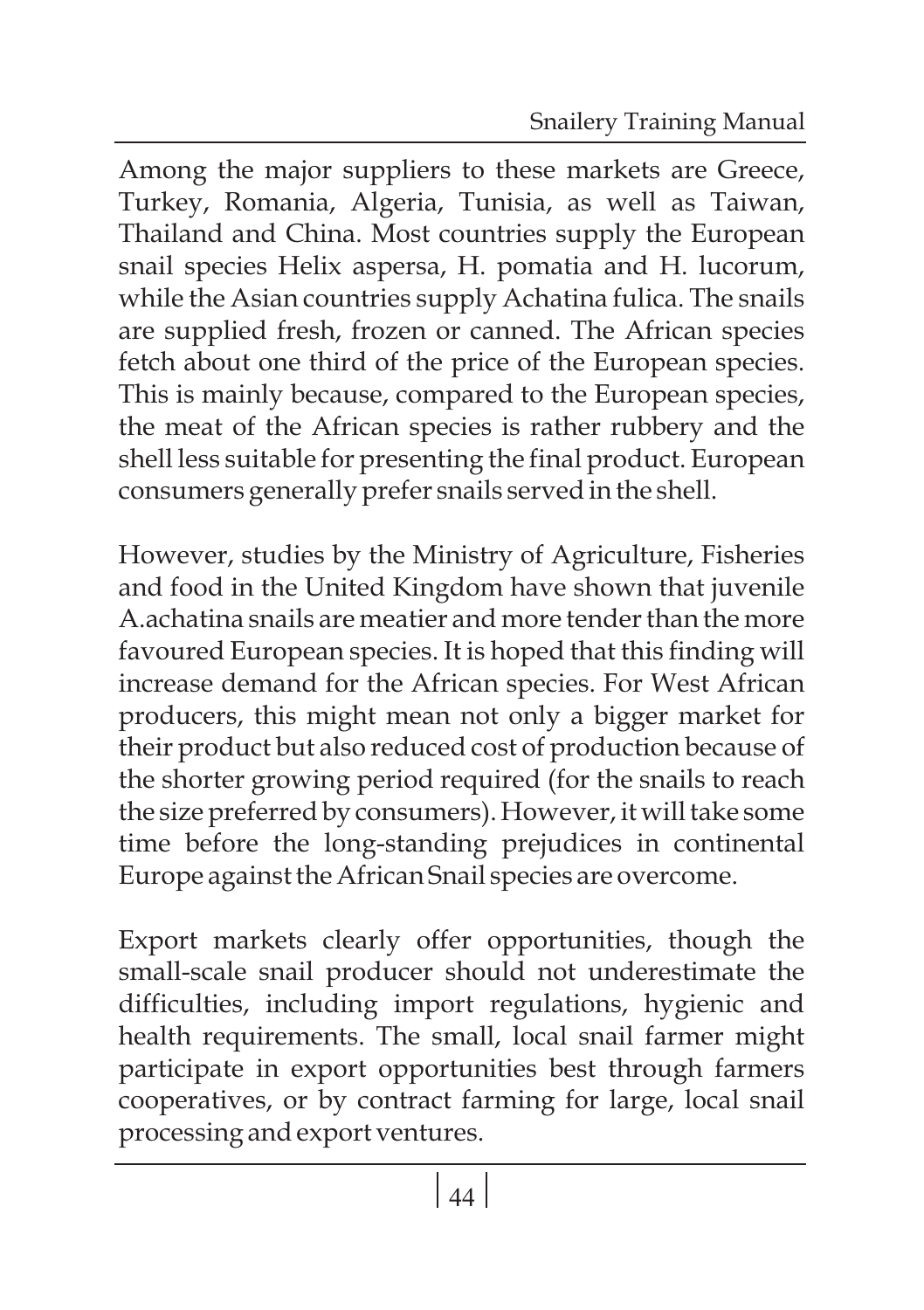### **FURTHER READING**

Akinbile S.M., 1999 (1st publ.) Snail Rearing. Erodise Business Networks, Ibadan, Nigeria. A simple booklet on giant African land snail farming.

Akinusi O., 198. Practical rational snail breeding. In Nigerian Journalofanimaproduction1998(vol.25,p.1-2&193-197).

CADEV (Community Action for Development), 2006. Snail farming as a source of employment. See www.postnewsline.com/2006/09/snail-farming

CADEV, 2006. From a taboo to a delicacy: the evolution of eating snail meat in Bakossi (Cameroon). Non-wood New's  $no 15 FAO$ .

Cheney, S. and Thompson, R. Revised 2006. Raising Snails. Special Reference Briefs (National Agricultural Library SRB 96-05. Updates SRB 88-04). Beltsville, Maryland, USA: United States Department of Agriculture (USDA). This report on snail raising is derived from a review of the literature and searches of selected databases. Available online: www.nal.usda.gov/afsic/AFSIC\_pubs/srb96-  $05$  htm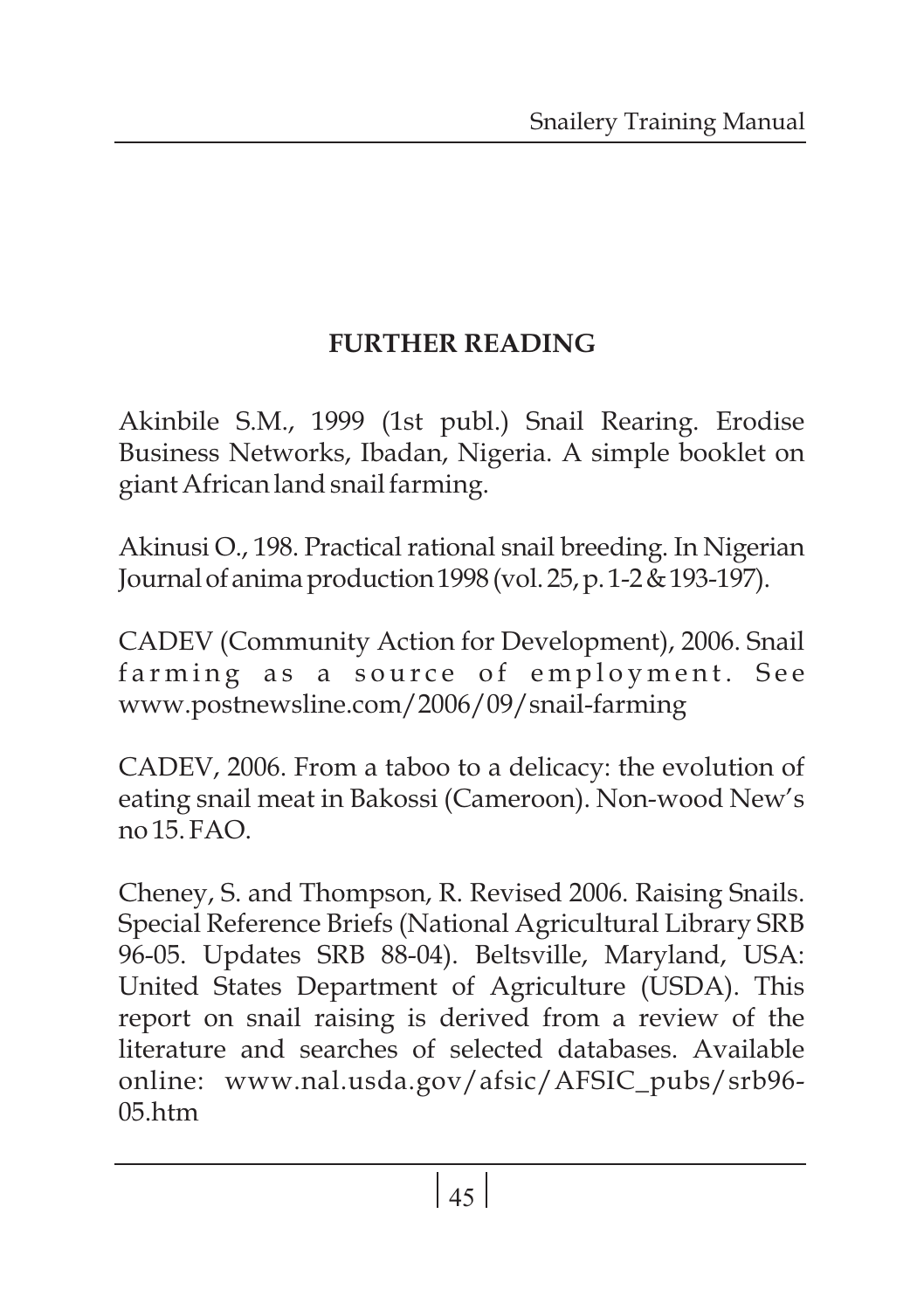Dua, O.A. and K.A. Monney (Dept. of Zoology, University of Cape Coast, Ghana), 2001. Snail farming: Snail collection and small-scale production in Africa and Europe. In: African Journal of Ecology, Vol. 37 (3).

Eze, C.C., D.O. Ohajianya and N.N.O. Oguoma (Dept. of Agricultural Economics, Fed. Univ. of technology, PMB 1526, Owerri, Nigeria) 2006. Analysis of land snail marketing in Owerri agricultural zone of Imo State, Nigeria. In: Animal Production Research Advances 2 (2): 94-99, 2006 E-mail Dr. C.C. Eze: chriseze@yahoo.com

Food and Agriculture Organization of the United Nations (FAO). 1986. Better Farming Series: Farming Snails. Economic and Social Development Series Nos. 33 and 34. Rome, Italy.

Journal of Molluscan Studies. Published three times a year in the United Kingdom, this journal includes articles on research on molluscs and related organisms.

Dr. Joseph R. Cobbinah, 1993. Snail Farming in West Africa: A Practical Guide. ISBN 9789290811022, 56 pages.

Mariska Leeflang, Januari 2005. Snail Farming. AgroBrief-Series No. 3, 6 pages, Agromisa, Netherlands.

Monney K.A., 1994. Notable notes on giant African snails. In: Snail Farming Research, Vol. 5, p. 1-13

Monney K.A., 1998. Prospects for snail farming in West